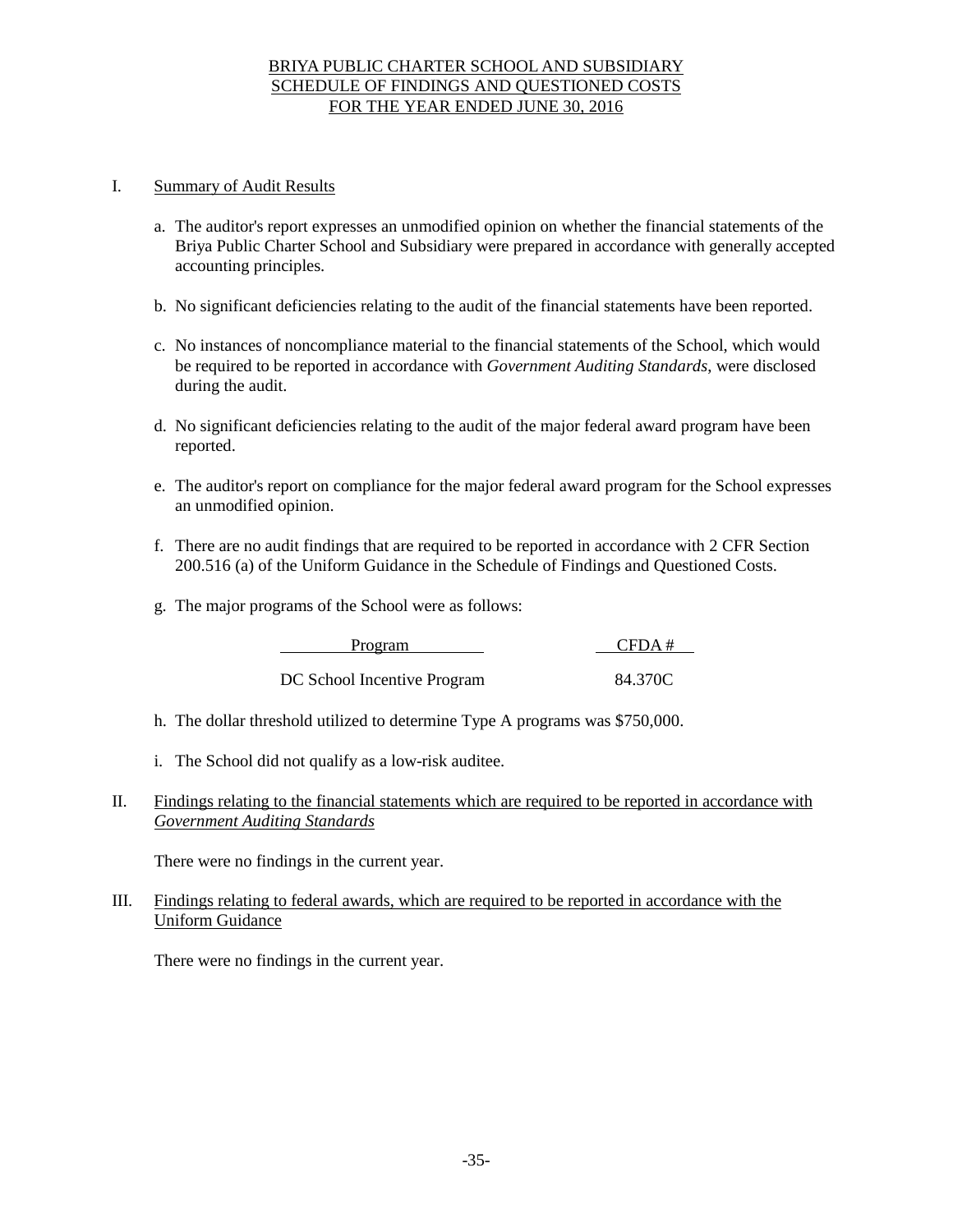## **DRAFT**

## I N D E X

|                                                                                                                                                                                                                          | Page           |
|--------------------------------------------------------------------------------------------------------------------------------------------------------------------------------------------------------------------------|----------------|
| <b>Independent Auditor's Report</b>                                                                                                                                                                                      | $1 - 2$        |
| Comparative Consolidated Statements of Financial Position,<br>June 30, 2016 and 2015                                                                                                                                     | 3              |
| Comparative Consolidated Statements of Activities, For the Years Ended<br>June 30, 2016 and 2015                                                                                                                         | $\overline{4}$ |
| Comparative Consolidated Statements of Cash Flows, For the Years Ended<br>June 30, 2016 and 2015                                                                                                                         | 5              |
| Notes to Comparative Consolidated Financial Statements                                                                                                                                                                   | $6 - 21$       |
| Supplemental Information                                                                                                                                                                                                 |                |
| Schedule 1 - Comparative Consolidated Schedules of Functional Expenses,<br>For the Years Ended June 30, 2016 and 2015                                                                                                    | $22 - 23$      |
| Schedule 2 - Comparative Consolidating Statements of Financial Position,<br>For the Years Ended June 30, 2016 and 2015                                                                                                   | 24             |
| Schedule 3 - Comparative Consolidating Statements of Activities,<br>For the Years Ended June 30, 2016 and 2015                                                                                                           | 25             |
| Schedule 4 - Comparative Consolidated Schedules of Average Cost per Student,<br>For the Years Ended June 30, 2016 and 2015                                                                                               | 26             |
| Schedule 5 - Schedule of Expenditures of Federal Awards,<br>For the Year Ended June 30, 2016                                                                                                                             | 27             |
| Notes to Schedule of Expenditures of Federal Awards                                                                                                                                                                      | 28-29          |
| Independent Auditor's Report on Internal Control Over Financial Reporting<br>and on Compliance and Other Matters Based on an Audit of Financial<br>Statements Performed in Accordance with Government Auditing Standards | $30 - 31$      |
| Independent Auditor's Report on Compliance for Each Major Program<br>and on Internal Control over Compliance Required by the Uniform Guidance                                                                            | $32 - 33$      |
| Summary Schedule of Prior Audit Findings, For the Year Ended June 30, 2016                                                                                                                                               | 34             |
| Schedule of Findings and Questioned Costs, For the Year Ended June 30, 2016                                                                                                                                              | 35             |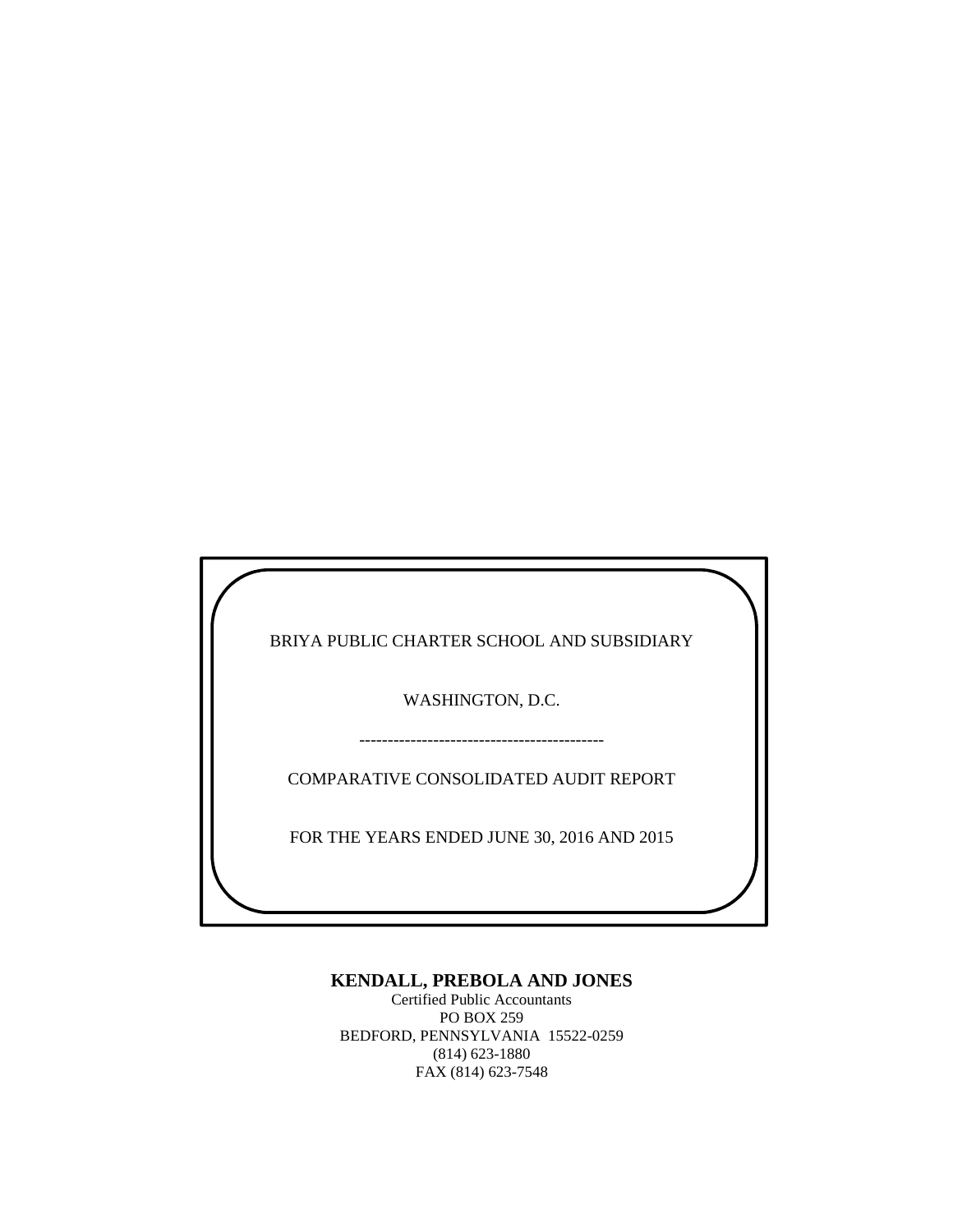Board of Directors Board of Difectors<br>Briya Public Charter School and Subsidiary 2333 Ontario Road NW Washington, DC 20009  $\mathcal{L}$  Charter School and Subsidiary

# **DRAFT**

## INDEPENDENT AUDITOR'S REPORT

#### *Report on the Financial Statements* The Organization has adopted Financial Accounting Standard Board ASC No. 958-205-05,

We have audited the accompanying consolidated financial statements of the Briya Public Charter School and Subsidiary (the School), which comprise the consolidated statements of financial position as of June 30, 2016 and 2015, and the related consolidated statements of activities and cash flows for the years then For 2010 and 2015, and the related consolidated statements of activities and cash flows to ended, and the related notes to the consolidated financial statements. Net assets and revenues, expenses, gains, and losses are classified based on the existence or

#### **Management's Responsibility for the Financial Statements**  $\mathcal{O}$  and reported as follows:

Management is responsible for the preparation and fair presentation of these consolidated financial statements in accordance with accounting principles generally accepted in the United States of America; this includes the design, implementation, and maintenance of internal control relevant to the preparation this discretionary control. and fair presentation of consolidated financial statements that are free from material misstatement, whether due to fraud or error. **EG IMARCIAL Statements that are free from ma** 

#### *Auditor's Responsibility* Assets - Net assets a Net assets a Net assets a Net assets a Net all all that may only a Net all that may obtain the Assets subject to do not a Net all that may obtain the Assets and May or all t with be methy actions of the New York World Movement and  $\frac{1}{2}$

Our responsibility is to express an opinion on these consolidated financial statements based on our audits. Surfresponsionly is to express an opinion on these consolidated infinitial statements based on our attaches.<br>We conducted our audits in accordance with auditing standards generally accepted in the United States of America and the standards applicable to financial audits contained in *Government Auditing Standards*, Einerica and the standards approache to maintenar addits contained in Obvertiment Additing standards,<br>Issued by the Comptroller General of the United States. Those standards require that we plan and perform the audits to obtain reasonable assurance about whether the consolidated financial statements are free from material misstatement.

An audit involves performing procedures to obtain audit evidence about the amounts and disclosures in the consolidated financial statements. The procedures selected depend on the auditor's judgment, including the assessment of the risks of material misstatement of the consolidated financial statements, whether due to fraud or error. In making those risk assessments, the auditor considers internal control relevant to the entity's preparation and fair presentation of the consolidated financial statements in order to design audit procedures that are appropriate in the circumstances, but not for the purpose of expressing an opinion on the effectiveness of the entity's internal control. Accordingly, we express no such opinion. An audit also includes evaluating the appropriateness of accounting policies used and the reasonableness of significant accounting estimates made by management, as well as evaluating the overall presentation of the consolidated financial statements.  $E = \frac{1}{2}$   $\frac{1}{2}$   $\frac{1}{2}$   $\frac{1}{2}$   $\frac{1}{2}$   $\frac{1}{2}$   $\frac{1}{2}$   $\frac{1}{2}$   $\frac{1}{2}$   $\frac{1}{2}$   $\frac{1}{2}$   $\frac{1}{2}$   $\frac{1}{2}$   $\frac{1}{2}$   $\frac{1}{2}$   $\frac{1}{2}$   $\frac{1}{2}$   $\frac{1}{2}$   $\frac{1}{2}$   $\frac{1}{2}$   $\frac{1}{2}$   $\frac{1}{2}$ An audit involves performing procedures to obtain audit evidence about the amounts and

We believe that the audit evidence we have obtained is sufficient and appropriate to provide a basis for our audit opinion.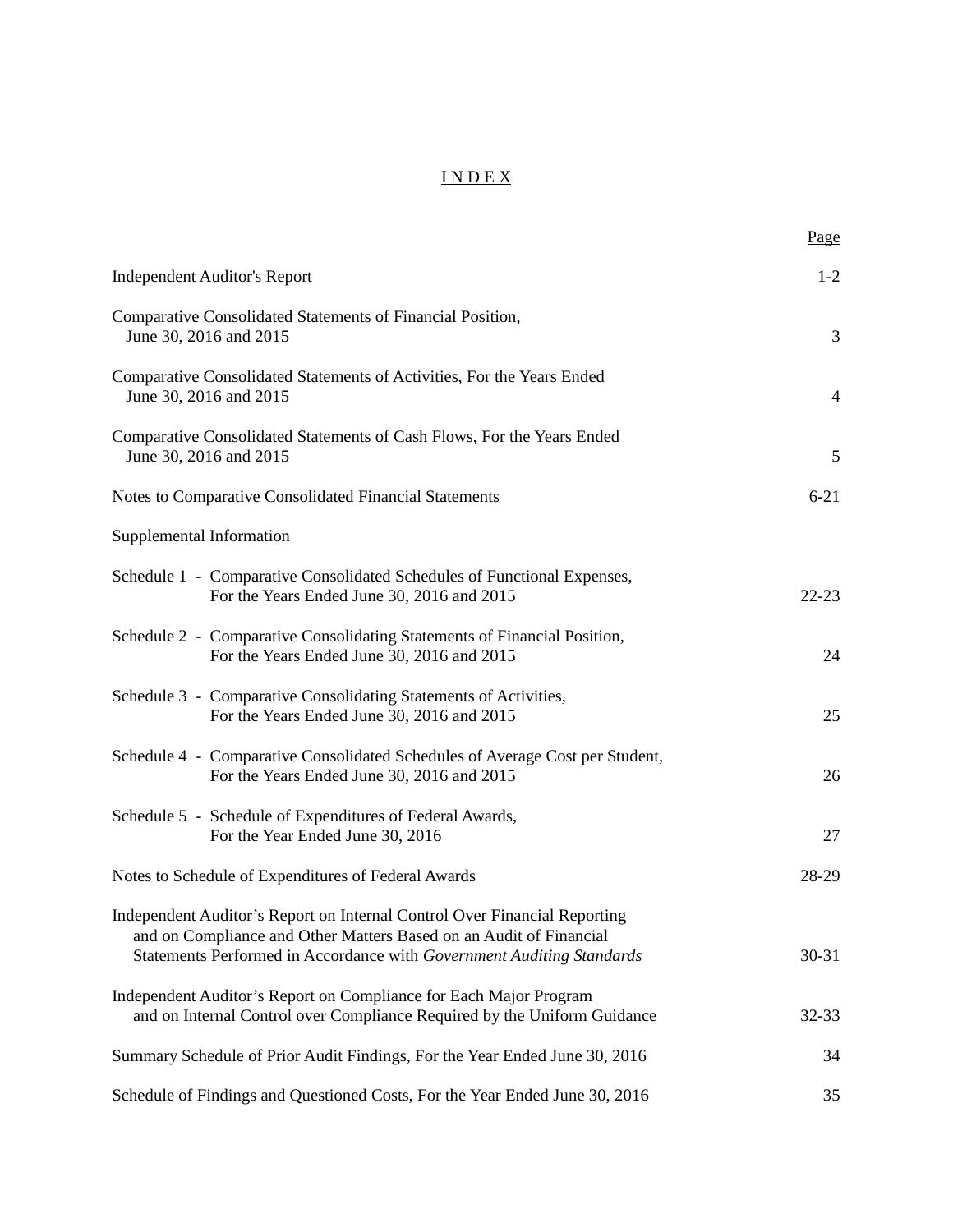#### *Opinion*

In our opinion, the consolidated financial statements referred to above present fairly, in all material respects, the financial position of the Briya Public Charter School and Subsidiary as of June 30, 2016 and 2015, and the changes in its net assets and its cash flows for the years then ended in accordance with accounting principles generally accepted in the United States of America.

#### *Other Matters*

Our audits were conducted for the purpose of forming an opinion on the consolidated financial statements as a whole. The schedules of consolidated functional expenses, consolidated schedules of average cost per student, consolidating schedule of financial position and consolidating schedule of activities are presented for purposes of additional analysis and are not a required part of the consolidated financial statements. In addition, the accompanying Schedule of Expenditures of Federal Awards, as required by Title 2 U.S. Code of Federal Regulations (CFR) Part 200, *Uniform Administrative Requirements, Cost Principles, and Audit Requirements for Federal Awards*, is presented for purposes of additional analysis and is not a required part of the financial statements. Such information is the responsibility of management and was derived from and relates directly to the underlying accounting and other records used to prepare the consolidated financial statements. The information has been subjected to the auditing procedures applied in the audit of the consolidated financial statements and certain additional procedures, including comparing and reconciling such information directly to the underlying accounting and other records used to prepare the consolidated financial statements or to the consolidated financial statements themselves, and other additional procedures in accordance with auditing standards generally accepted in the United States of America. In our opinion, the information is fairly stated in all material respects in relation to the consolidated financial statements as a whole.

#### *Other Reporting Required by Government Auditing Standards*

In accordance with *Government Auditing Standards*, we have also issued our report dated November 1, 2016, on our consideration of the School's internal control over financial reporting and on our tests of its compliance with certain provisions of laws, regulations, contracts and grant agreements and other matters. The purpose of that report is to describe the scope of our testing of internal control over financial reporting and compliance and the results of that testing, and not to provide an opinion on the internal control over financial reporting or on compliance. That report is an integral part of an audit performed in accordance with *Government Auditing Standards* in considering the School's internal control over financial reporting and compliance.

## **DRAFT**

Kendall, Prebola and Jones Certified Public Accountants  $K_{\text{end}}$ 

Bedford, Pennsylvania November 1, 2016  $T_{\rm eff}$  and  $T_{\rm eff}$  and  $T_{\rm eff}$  and  $S$   $\sim$  958-205-05,  $\sim$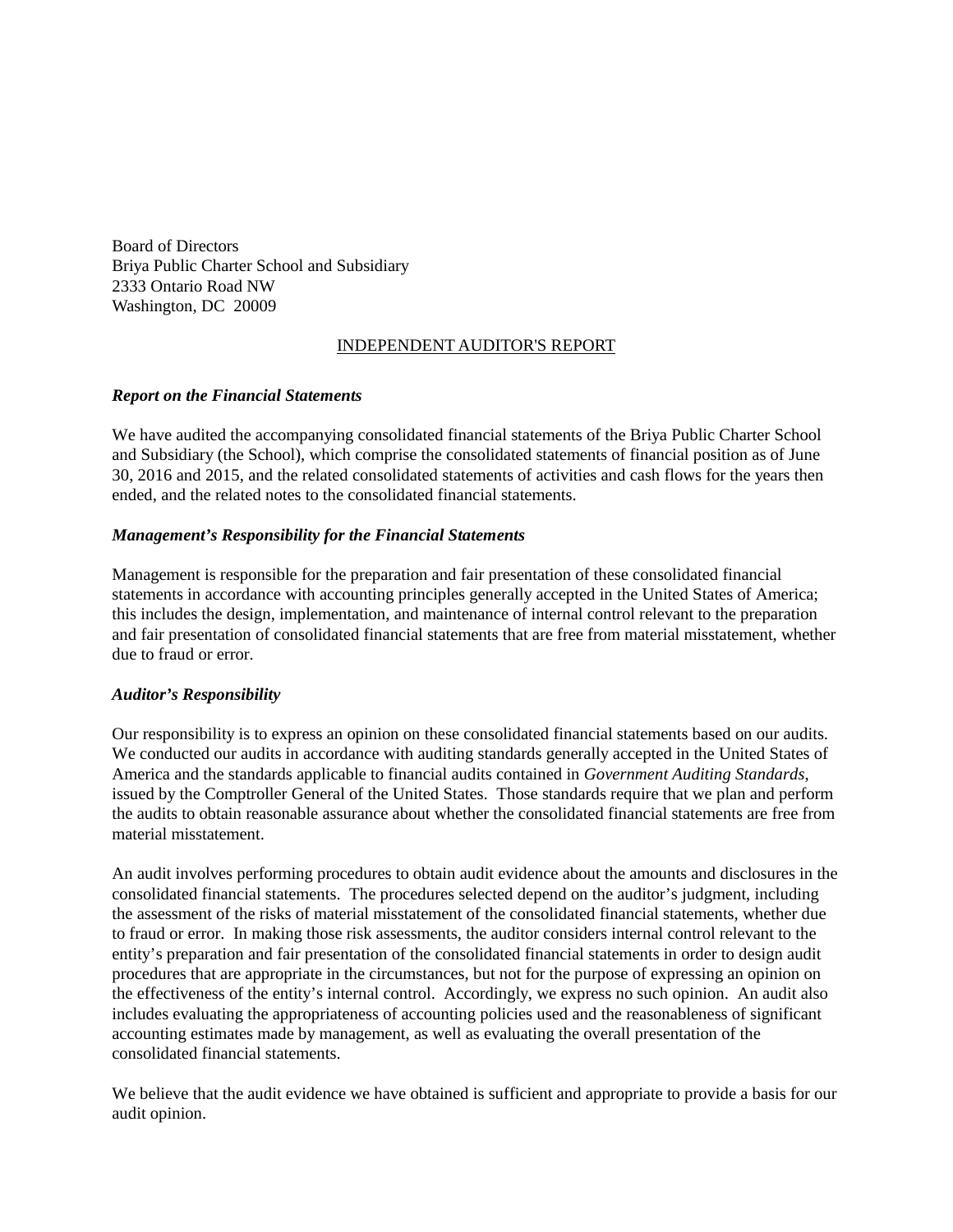

#### BRIYA PUBLIC CHARTER SCHOOL AND SUBSIDIARY COMPARATIVE CONSOLIDATED STATEMENTS OF FINANCIAL POSITION JUNE 30, 2016 AND 2015 1. SUMMARY OF SIGNIFICANT ACCOUNTING POLICIES: (Continued)<br>SUMMARY OF SIGNIFICANT ACCOUNTING POLICIES: (Continued)

|                                                               | June 30, 2016                | June 30, 2015        |
|---------------------------------------------------------------|------------------------------|----------------------|
| <b>ASSETS</b><br><b>Current Assets:</b>                       |                              |                      |
| Cash and Cash Equivalents                                     | \$<br>2,622,610              | \$<br>2,921,743      |
| Certificates of Deposit                                       | 4,356,093                    | 7,856,467            |
| <b>Accounts and Interest Receivable</b>                       | 18,651                       | 25,452               |
| <b>Grants Receivable</b>                                      | 156,273                      | 268,516              |
| Prepaid Expenses                                              | 190,132                      | 67,235               |
|                                                               |                              |                      |
| <b>Total Current Assets</b>                                   | \$<br>7,343,759              | \$11,139,413         |
| <b>Fixed Assets:</b>                                          |                              |                      |
| Furniture, Equipment and Computers                            | \$<br>873,653                | \$<br>455,003        |
| Accumulated Depreciation - Furniture, Equipment and Computers | (431, 553)                   | (358, 614)           |
| Leasehold Improvements                                        | 285,013                      | 285,013              |
| Accumulated Amortization - Leasehold Improvements             | (238, 828)                   | (236,981)            |
| <b>Construction</b> in Progress                               | 23,451,743                   | 279,759              |
| <b>Total Fixed Assets</b>                                     | 23,940,028<br>\$             | 424,180              |
| Capital Lease:                                                |                              |                      |
| Leasehold - Georgia Avenue                                    | \$<br>2,056,499              | \$<br>2,056,499      |
| Accumulated Amortization - Capital Lease                      | (342,749)                    | (274,200)            |
|                                                               |                              |                      |
| <b>Total Capital Leases</b>                                   | 1,713,750                    | 1,782,299            |
| Other Assets:                                                 |                              |                      |
| Deposits                                                      | \$<br>473,251                | \$<br>227,875        |
| Loan Costs                                                    | 447,277                      |                      |
|                                                               |                              |                      |
| <b>Total Other Assets</b>                                     | \$<br>920,528                | 227,875<br>\$        |
| <b>TOTAL ASSETS</b>                                           | 33,918,065                   | 13,573,767<br>\$     |
| <b>LIABILITIES AND NET ASSETS</b>                             |                              |                      |
| <b>Current Liabilities:</b>                                   |                              |                      |
| <b>Accounts Payable</b>                                       | 10,282,462<br>\$             | \$<br>231,088        |
| Accrued Salaries and Expenses                                 | 276,599                      | 288,310              |
| <b>Interest Payable</b>                                       | 28,857                       |                      |
| Deposits Held for Others                                      | 759                          |                      |
| Capital Lease - Current Portion                               | 19,155                       | 18,965               |
| <b>Total Current Liabilities</b>                              | \$10,607,832                 | 538,363<br><u>\$</u> |
|                                                               |                              |                      |
| Long-term Liabilities:                                        |                              |                      |
| Capital Lease<br><b>Less: Current Portion</b>                 | \$<br>1,596,552<br>(19, 155) | \$<br>1,617,451      |
| Loans Payable                                                 |                              | (18,965)             |
|                                                               | 7,807,293                    |                      |
| <b>Total Long-term Liabilities</b>                            | 9,384,690                    | 1,598,486<br>\$      |
| <b>Total Liabilities</b>                                      | 19,992,522                   | 2,136,849            |
| Net Assets:                                                   |                              |                      |
| Unrestricted                                                  | 13,923,543<br>\$             | \$11,434,918         |
| <b>Temporarily Restricted</b>                                 | 2,000                        | 2,000                |
| <b>Total Net Assets</b>                                       | \$13,925,543                 | \$11,436,918         |
| TOTAL LIABILITIES AND NET ASSETS                              | \$33,918,065                 | \$13,573,767         |

(See Accompanying Notes and Auditor's Report)  $\ddot{\phantom{0}}$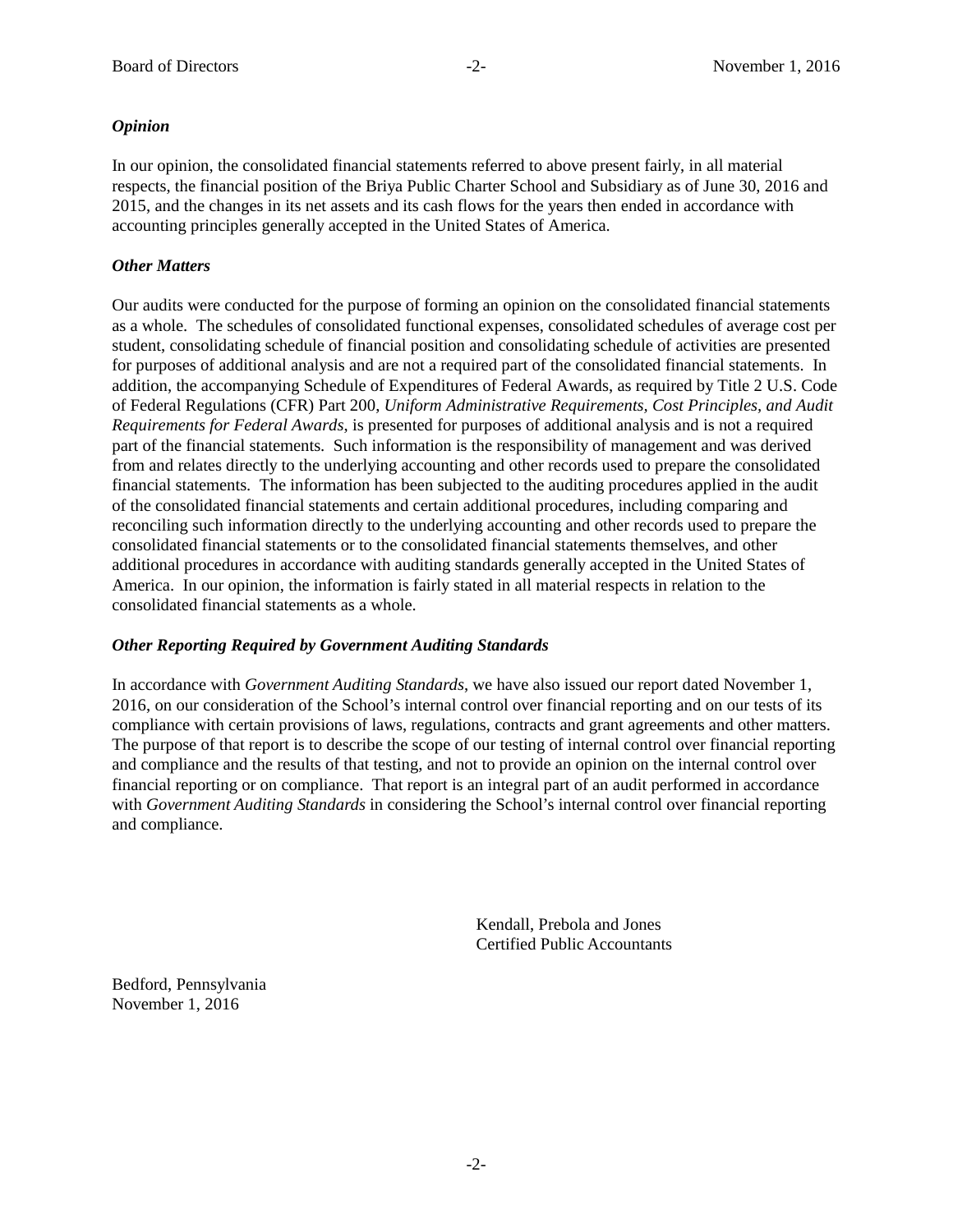#### BRIYA PUBLIC CHARTER SCHOOL AND SUBSIDIARY COMPARATIVE CONSOLIDATED STATEMENTS OF ACTIVITIES FOR THE YEARS ENDED JUNE 30, 2016 AND 2015 1. SUMMARY OF SIGNIFICANT ACCOUNTING POLICIES: (Continued)  $\frac{\text{SULIDALED S1}}{\text{DSEED E}}$

|                                                                                                                                                                                                            | June 30, 2016                                                  |                           |                                                                |                                                              | June 30, 2015             |                                                              |  |  |
|------------------------------------------------------------------------------------------------------------------------------------------------------------------------------------------------------------|----------------------------------------------------------------|---------------------------|----------------------------------------------------------------|--------------------------------------------------------------|---------------------------|--------------------------------------------------------------|--|--|
|                                                                                                                                                                                                            | Unrestricted                                                   | Temporarily<br>Restricted | Total                                                          | Unrestricted                                                 | Temporarily<br>Restricted | Total                                                        |  |  |
| <b>Revenues and Other Support:</b>                                                                                                                                                                         |                                                                |                           |                                                                |                                                              |                           |                                                              |  |  |
| Tuition - Per Pupil Funding Allocation<br>Tuition - Per Pupil Facilities Allocation<br><b>Federal Entitlements and Grants</b><br><b>State Government Grants</b><br><b>Private Grants and Contributions</b> | 4,771,607<br>\$<br>1,552,628<br>1,050,395<br>302,501<br>43,066 | \$                        | \$<br>4,771,607<br>1,552,628<br>1,050,395<br>302,501<br>43,066 | \$<br>5,000,017<br>1,511,424<br>472,834<br>176,210<br>35,271 | \$<br>650                 | \$<br>5,000,017<br>1,511,424<br>472,834<br>176,210<br>35,921 |  |  |
| <b>Student Fees</b><br>Donated Services, Facilities, Etc.<br>Interest                                                                                                                                      | 14,721<br>130,821<br>55,520                                    |                           | 14,721<br>130,821<br>55,520                                    | 79,431<br>66,738                                             |                           | 79,431<br>66,738                                             |  |  |
| <b>Other Revenues</b><br><b>Net Assets Released from Restrictions</b><br>(Satisfaction of Program Restrictions)                                                                                            | 2,852                                                          |                           | 2,852                                                          | 1,335<br>12,551                                              | (12, 551)                 | 1,335                                                        |  |  |
| <b>Total Revenues and Other Support</b>                                                                                                                                                                    | \$7,924,111                                                    |                           | $\mathbb{S}^-$<br>7,924,111                                    | 7,355,811<br>$\mathbb{S}$                                    | (11,901)<br>S.            | \$7,343,910                                                  |  |  |
| Expenses:                                                                                                                                                                                                  |                                                                |                           |                                                                |                                                              |                           |                                                              |  |  |
| <b>Educational Services</b><br>Fundraising<br>General and Administrative                                                                                                                                   | 5,042,293<br>\$<br>27,554<br>824,639                           | $\mathcal{S}$<br>$\sim$   | 5,042,293<br>\$<br>27,554<br>824,639                           | \$<br>4,561,071<br>39,816<br>525,054                         | \$                        | \$<br>4,561,071<br>39,816<br>525,054                         |  |  |
| <b>Total Expenses</b>                                                                                                                                                                                      | 5,894,486                                                      | \$                        | 5,894,486                                                      | 5,125,941                                                    |                           | \$<br>5,125,941                                              |  |  |
| Changes in Net Assets<br>Net Assets, Beginning of Year<br><b>Member Contributions</b>                                                                                                                      | \$2,029,625<br>11,434,918<br>459,000                           | $\frac{1}{2}$<br>2,000    | 2,029,625<br>S.<br>11,436,918<br>459,000                       | 2,229,870<br>\$<br>9,205,048                                 | (11,901)<br>\$.<br>13,901 | \$2,217,969<br>9,218,949                                     |  |  |
| Net Assets, End of Year                                                                                                                                                                                    | \$13,923,543                                                   | 2,000                     | \$13,925,543                                                   | \$11,434,918                                                 | 2,000                     | \$11,436,918                                                 |  |  |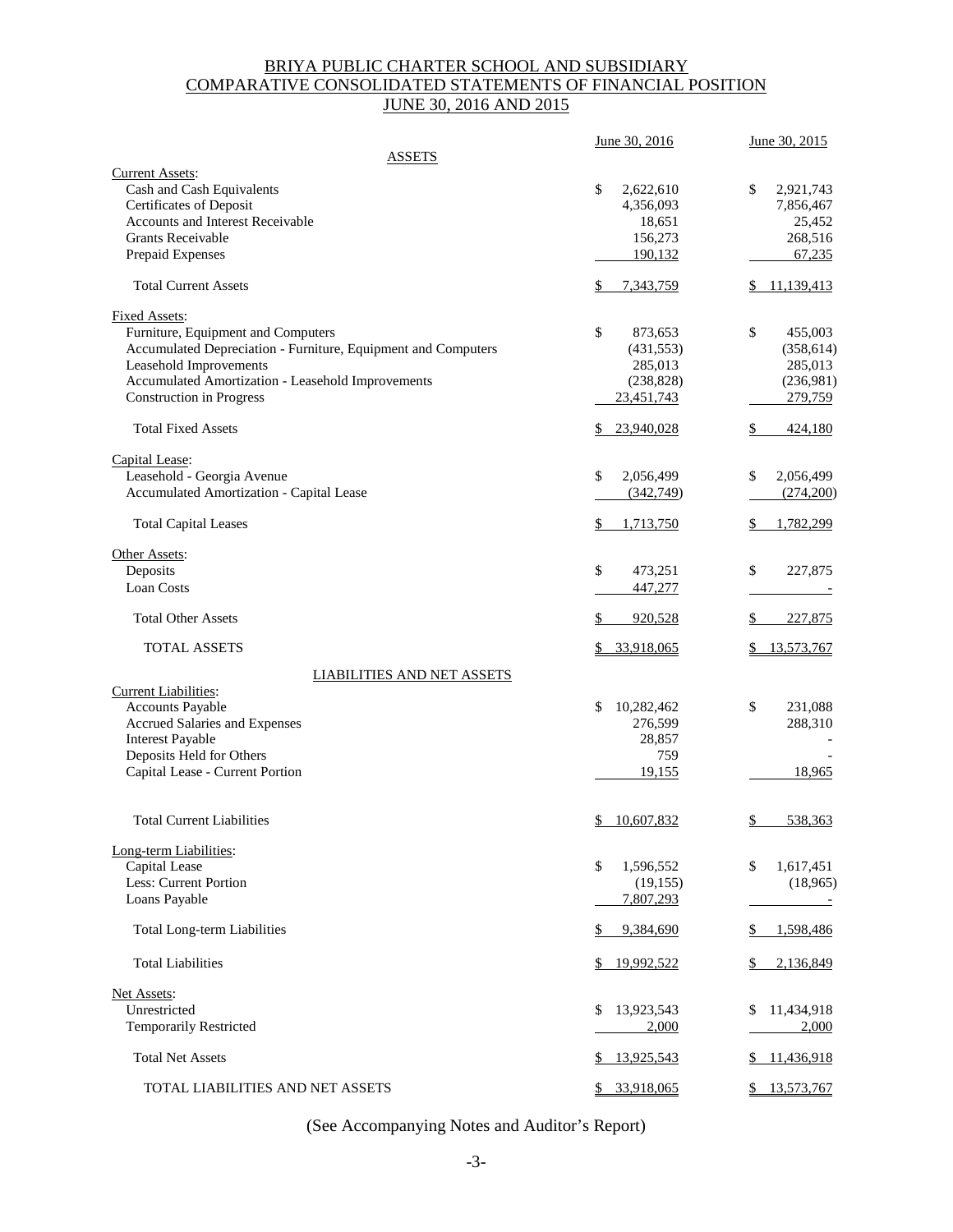## **DRAFT**

## BRIYA PUBLIC CHARTER SCHOOL AND SUBSIDIARY COMPARATIVE CONSOLIDATED STATEMENTS OF CASH FLOWS<br>FOR THE VEARS ENDED HAW 20, 2016 AND 2015 FOR THE YEARS ENDED JUNE 30, 2016 AND 2015

|                                                                                                | June 30, 2016             | June 30, 2015    |
|------------------------------------------------------------------------------------------------|---------------------------|------------------|
| <b>Cash Flows from Operating Activities:</b>                                                   |                           |                  |
| <b>Changes in Net Assets</b>                                                                   | \$<br>2,029,625           | 2,217,969<br>\$  |
| Adjustments to Reconcile Changes in Net Assets<br>to Net Cash Flows from Operating Activities: |                           |                  |
| Depreciation and Amortization                                                                  | 143,336                   | 149,525          |
| <b>Imputed Interest</b>                                                                        | 80,873                    | 81,819           |
| Accounts and Interest Receivable - (Increase)/Decrease                                         | 6,800                     | (13,256)         |
| Grants Receivable - (Increase)/Decrease                                                        | 112,243                   | (166, 525)       |
| Prepaid Expenses - (Increase)/Decrease                                                         | (122, 897)                | (13, 721)        |
| Deposits - (Increase)/Decrease                                                                 | (245, 376)                | (75)             |
| Accounts Payable - Increase/(Decrease)                                                         | 9,939,311                 | 159,738          |
| Interest Payable - Increase/(Decrease)                                                         | 28,857                    |                  |
| Accrued Salaries and Expenses - Increase/(Decrease)                                            | 100,352                   | 4,009            |
| Deposits Held for Others - Increase/(Decrease)                                                 | 759                       |                  |
| Deferred Revenue - Increase/(Decrease)                                                         |                           | (301, 345)       |
| Net Cash Flows from Operating Activities                                                       | \$12,073,883              | 2,118,138<br>\$  |
| <b>Cash Flows from Investing Activities:</b>                                                   |                           |                  |
| Purchase of Fixed Assets and Construction in Progress                                          | \$(23,590,635)            | \$<br>(367, 945) |
| Net Sales (Purchases) of Certificates of Deposit                                               | 3,500,374                 | 105,553          |
| <b>Member Contributions</b>                                                                    | 459,000                   | 105,553          |
| Net Cash Flows from Investing Activities                                                       | \$(19,631,261)            | \$<br>(262, 392) |
| <b>Cash Flows from Financing Activities:</b>                                                   |                           |                  |
| Payments Made on Capital Lease                                                                 | $\mathbb{S}$<br>(101,771) | \$<br>(100, 763) |
| Payments Made for Loan Costs                                                                   | (447, 277)                |                  |
| Proceeds from Loan                                                                             | 7,807,293                 |                  |
|                                                                                                |                           |                  |
| Net Cash Flows from Financing Activities                                                       | 7,258,245                 | \$<br>(100, 763) |
| Net Increase/(Decrease) in Cash and Cash Equivalents                                           | \$<br>(299, 133)          | \$<br>1,754,983  |
| Cash and Cash Equivalents at Beginning of Year                                                 | 2,921,743                 | 1,166,760        |
| Cash and Cash Equivalents at End of Year                                                       | 2,622,610                 | 2,921,743        |

Supplemental Disclosures:

- ppiemental Disclosures:<br>a) No income taxes were paid during the years ended June 30, 2016 and 2015. Acs were paid during the years ended june 30, 2010 and 2013.
- b) No interest was paid during the years ended June 30, 2016 and 2015.
- b) Two interest was paid during the years ended June 50, 2010 and 2015.<br>c) During the year ended June 30, 2016, the School received \$571 of food commodities from the U.S. Department of Agriculture. Total Net Assets Released from Restriction \$ 258,677 \$ 187,755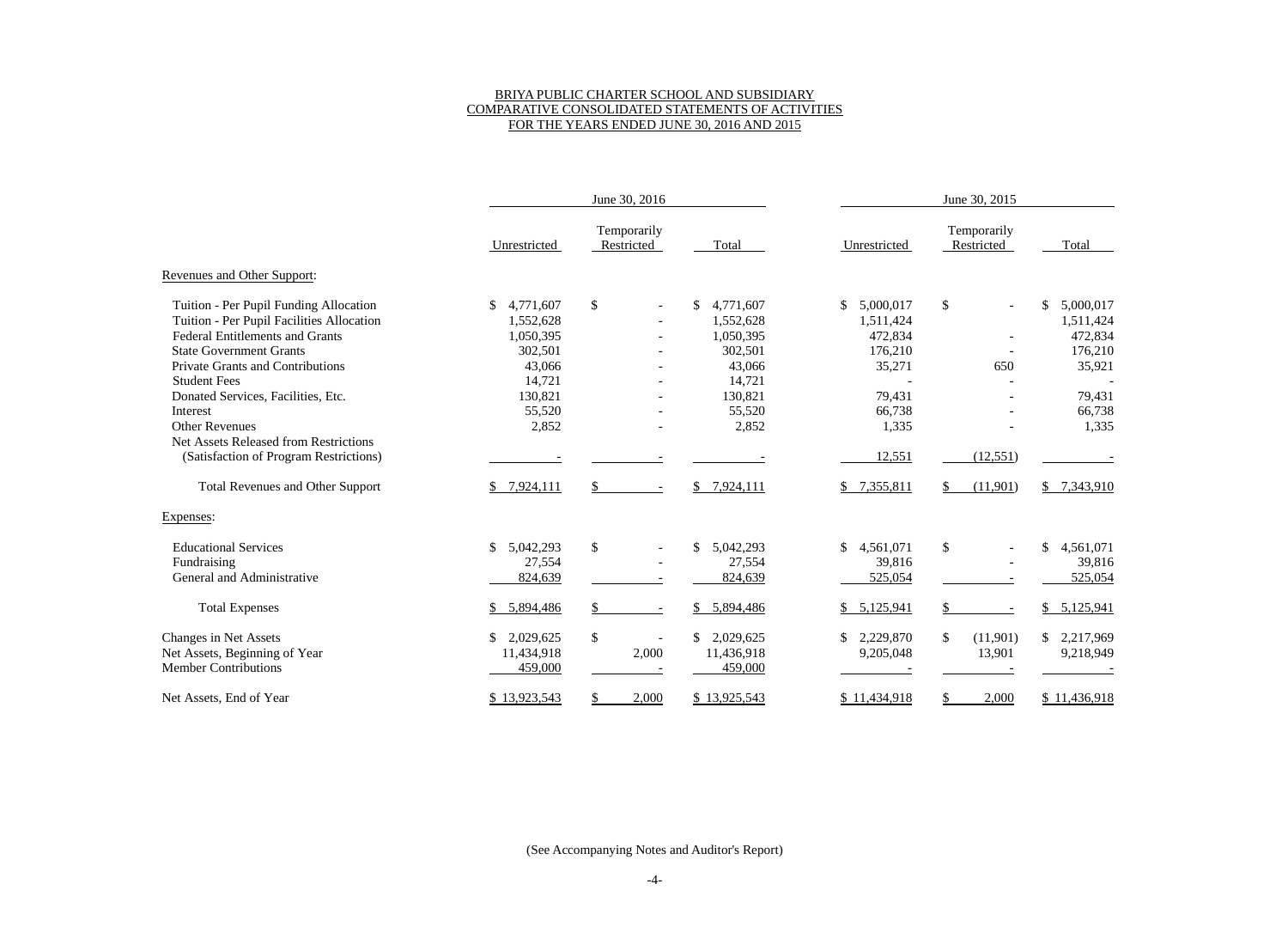## 1. ORGANIZATION:

Briya Public Charter School (Briya PCS), a District of Columbia Not-for-Profit Corporation was incorporated on July 12, 2005, exclusively for educational purposes. Briya PCS operates as part of the District of Columbia Public School system with its focus on providing high quality education for adults and children that empowers families through a culturally sensitive family literacy model.

In February 2015, Briya Public Charter School formed Mamie D. Lee, LLC (a District of Columbia LLC), which was established to lease a school building from the DC Government. This school building will be renovated by the LLC and subleased to Briya Public Charter School and Bridges Public Charter School for the 2016-2017 school year. These two schools, who are both  $501(c)(3)$ organizations, are the only members of the LLC. All transactions of the LLC are consolidated with the transactions of Briya Public Charter School in the accompanying financial statements.

#### Basic Programs:

#### Education -

The Briya Public Charter School is a multicultural family literacy public charter school designed to give an integrated educational experience to parents and their children. The program creates a place where parents can learn necessary English literacy and parenting skills and children are prepared for future school success. The program builds on families' strengths and provides the tools and support for improving educational, economic, and social opportunities.

The School works in collaboration with Mary's Center for Maternal and Child Care, Inc., and Bancroft Elementary School.

- Adult Education English for Speakers of Other Languages.
- Early Childhood Education Literacy focused classes for children that are held simultaneously with Adult services. Early Childhood Education Classes are taught with an emphasis on preparing children for school aged success.
- Parenting Parenting Workshops assist parents with developing responsible parenting skills. Parenting includes early childhood education, how to help your child in school, child behavior management, and nutrition.
- Parenting and Child Together This unique component of family literacy brings parents and their children together in the child's classroom to work, play, and learn through literacy activities.
- Work force development programs Two programs help students achieve economic independence with credentials for jobs in health care and early childhood care:
	- <sup>o</sup> Medical Assistant (MA) Program This 18-month program prepares students for a career as a Registered Medical Assistant in medical offices, clinics and hospitals. MA students learn to perform both clinical and administrative duties.
	- <sup>o</sup> CDA Program This program prepares students to gain the nationally-recognized Child Development Associate (CDA) credential. With the CDA credential, graduates can pursue career options such as early childhood teacher, home visitor, or operator of a licensed home daycare facility.
- The National External Diploma Program (NEDP) NEDP is offered to Briya students who are enrolled in the Advanced II class and provides a unique way for students to earn a high school diploma.
- Education Fellows Education Fellows Program is a paid internship program that provides a one year entry level work experience and tuition assistance for continuing education, with the possibility of a second year renewal.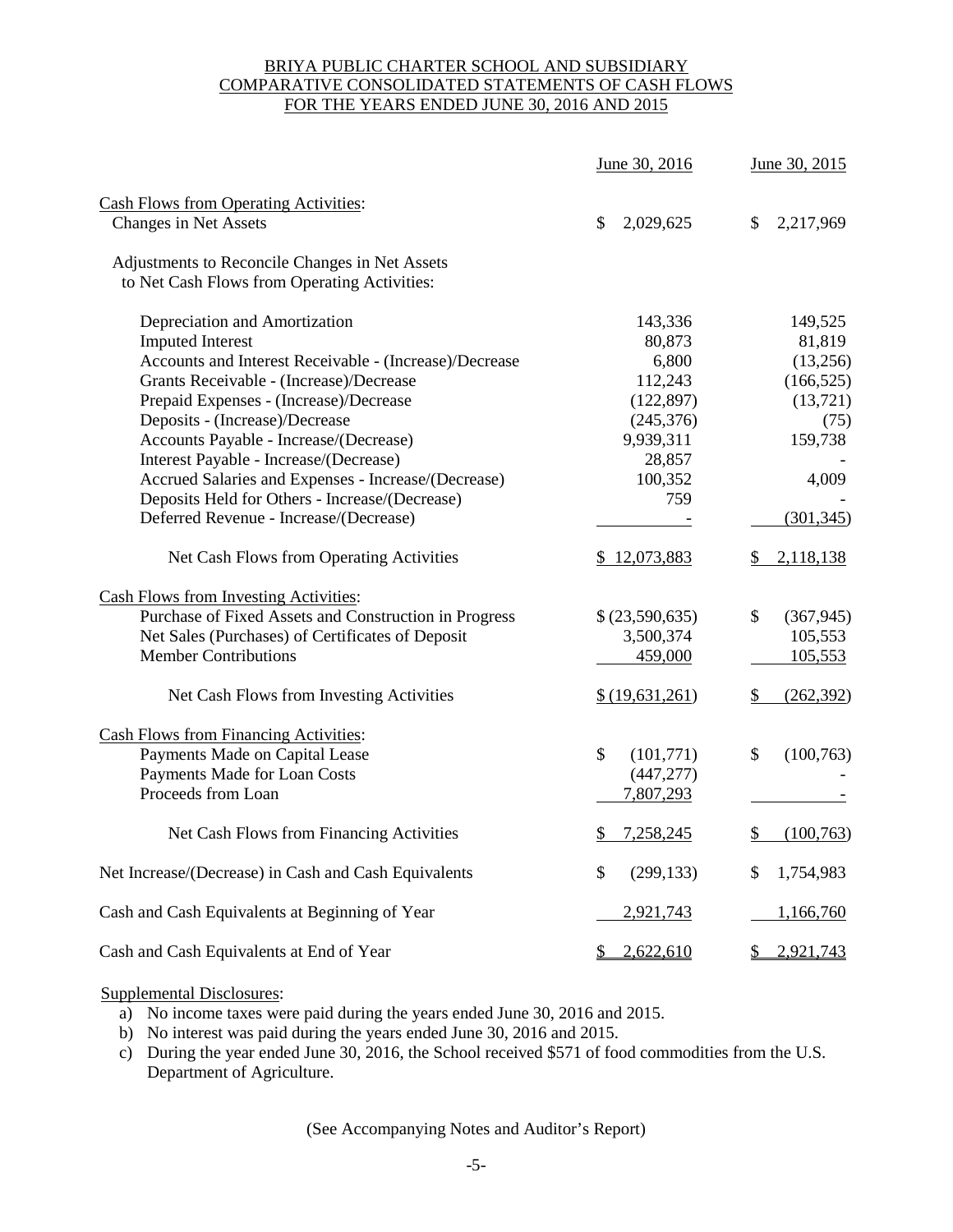#### 1. ORGANIZATION: (Continued)

Basic Programs: (Continued)

Other Services -

- Counseling and interpretation are available to students in most workshops and during registration and referral services.
- Referral Services are available for health care, nutrition, employment, legal aid, emergency shelter, and continuing education.

#### 2. SUMMARY OF SIGNIFICANT ACCOUNTING POLICIES:

The significant accounting policies of the School are summarized below:

(a) Basis of Accounting and Presentation:

The accompanying consolidated financial statements have been prepared on the accrual basis of accounting, which presents financial position, activities, functional expenses, and cash flows in accordance with accounting principles generally accepted in the United States of America.

(b) Principles of Consolidation:

The accompanying consolidated financial statements include the accounts of Mamie D. Lee, LLC, and Briya Public Charter School, collectively referred to as the School. All significant intercompany transactions and accounts have been eliminated in consolidation.

#### (c) Revenue Recognition:

#### **Contributions**

The School has adopted Financial Accounting Standards Board ASC No. 958-605-25, *Accounting for Contributions Received and Contributions Made.* As such, contributions are recognized as revenue when they are received or unconditionally pledged.

All contributions are available for unrestricted use unless specifically restricted by the donor. Contributions and promises to give with donor imposed conditions are recognized as unrestricted support when the conditions on which they depend are substantially met. Contributions and promises to give with donor imposed restrictions are reported as temporarily restricted support. Unconditional promises to give due in the next year are recorded at their net realizable value.

The School reports gifts of equipment as unrestricted support unless explicit donor stipulations specify how the donated assets must be used. The School reports expirations of donor restrictions when the donated or acquired assets are placed in service.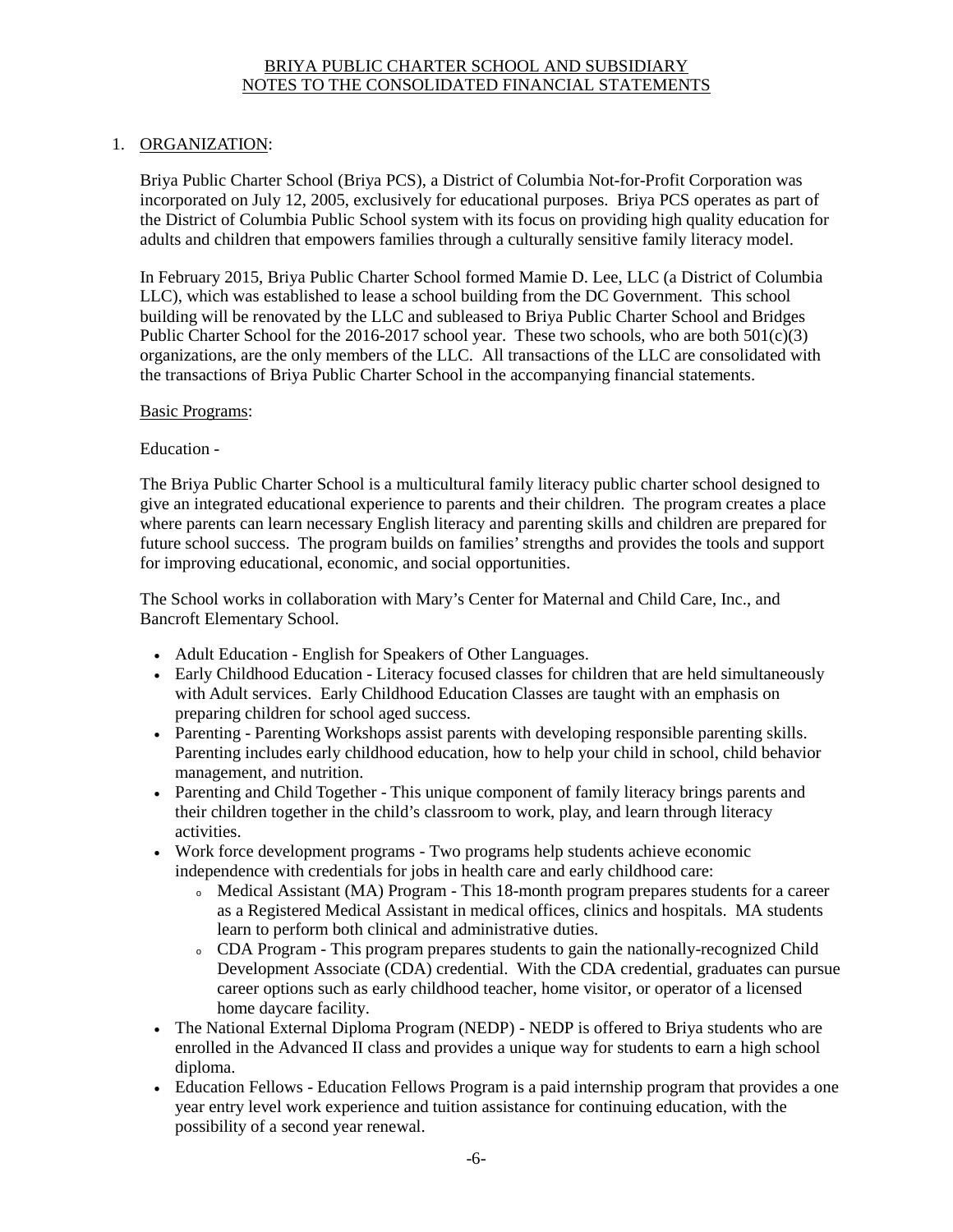## 2. SUMMARY OF SIGNIFICANT ACCOUNTING POLICIES: (Continued)

#### (c) Revenue Recognition: (Continued)

#### **Federal and Charter School Funding**

The School receives a student allocation from the District of Columbia as well as federal funding to cover the cost of academic expenses. The student allocation is on a per pupil basis and includes the academic year funding, special education funding and a facilities allotment. The School recognized this funding in the year in which the school term is conducted. Funding received in advance of the school term is recorded as deferred revenue. Federal entitlements are recognized based on the allowable costs incurred.

#### (d) Corporate Taxes:

The School is exempt from federal and state income taxes (other than on unrelated business income) under the provisions of Section  $501(c)(3)$  of the Internal Revenue Code and similar state income tax laws. Exemption from District of Columbia income taxes was granted to the School effective July 12, 2005. Accordingly, no provisions for income taxes have been provided for in the accompanying financial statements. The School has been classified as other than a private foundation and contributions to the organization qualify as a charitable tax deduction by the contributor. The School did not have any net unrelated business income for the years ended June 30, 2016 and 2015.

#### (e) Grants:

Grant revenues are received primarily from the Federal agencies and the District of Columbia Government. These grants are subject to audit by the grantor agencies. Such audits could result in a request for reimbursement by the agency for expenditures disallowed under the terms and conditions of the appropriate grantor. No provision for possible adjustment has been made in the accompanying financial statements because, in the opinion of management, such adjustment, if any, would not have a material effect on the financial statements.

Grant revenues are recognized as increases in unrestricted net assets unless use of related assets is limited by donor-imposed restrictions. Expenses are reported as decreases in unrestricted net assets. Expiration of temporary restrictions (i.e. the donor-stipulated purpose has been fulfilled and/or the stipulated time period has elapsed) is reported as net assets released from restrictions between the applicable classes of net assets.

Cash receipts in excess of costs incurred for grants are reflected as refundable advances until they are expended for the purpose of the grant, at which time they are recognized as unrestricted support. Costs incurred in excess of cash received are reflected as grants receivable.

#### (f) Net Assets:

The School has adopted Financial Accounting Standards Board ASC No. 958-205-05, *Financial Statements of Not-for-Profit Organizations*. Under FASB ASC No. 958-205-05, the School is required to report information regarding its financial position and activities according to three classes of net assets.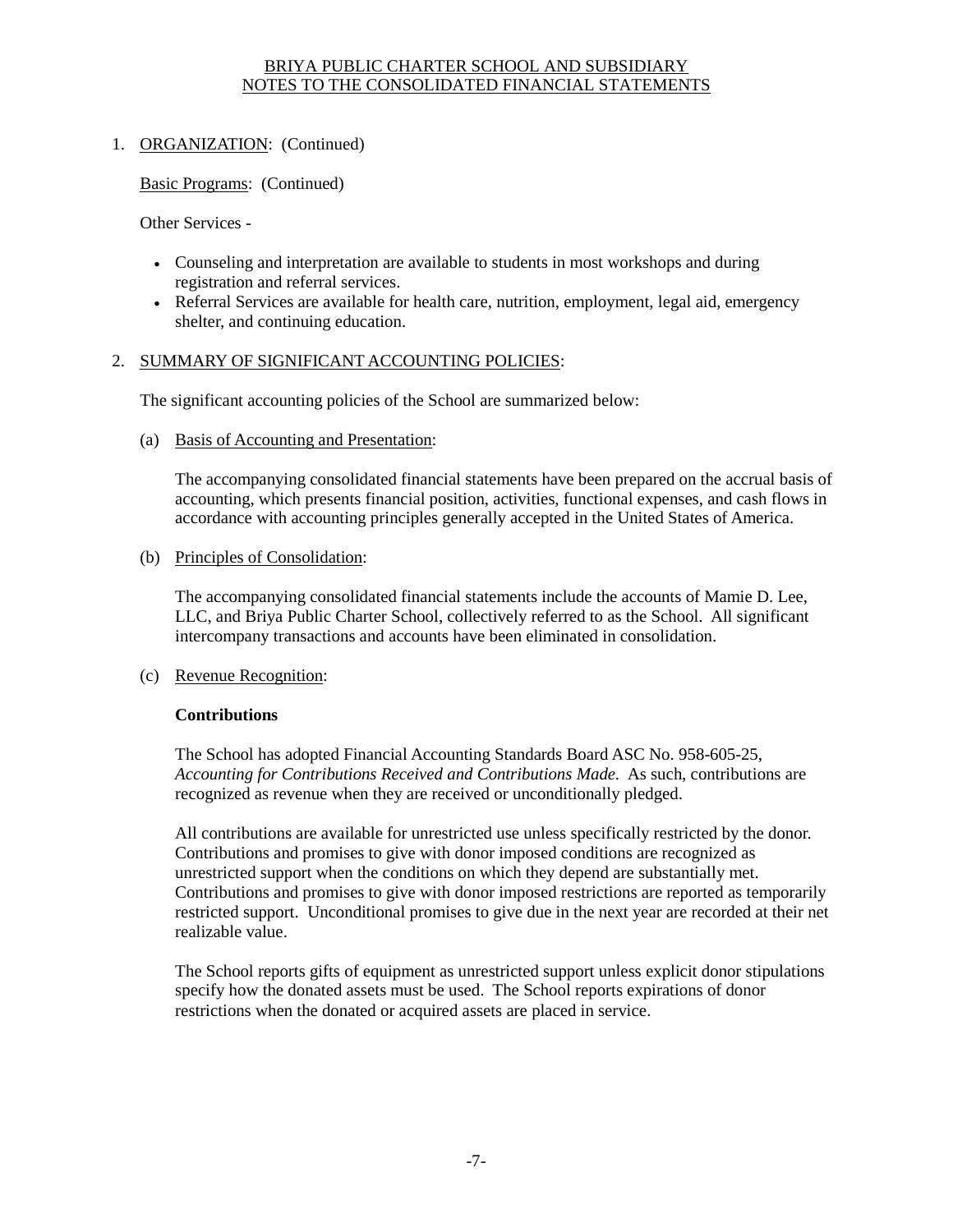## 2. SUMMARY OF SIGNIFICANT ACCOUNTING POLICIES: (Continued)

#### (f) Net Assets: (Continued)

Net assets and revenues, expenses, gains, and losses are classified based on the existence or absence of donor-imposed restrictions. Accordingly, net assets of the School and changes therein are classified and reported as follows:

#### **Unrestricted Net Assets**

Net assets that are not subject to donor-imposed restrictions and over which the Board of Directors has discretionary control. This classification includes net assets subject to donorimposed conditions, which have been met in the current year and net assets subject to donorimposed restrictions that have been released from restrictions.

#### **Temporarily Restricted Net Assets**

Net assets subject to donor-imposed restrictions that may or will be met, either by actions of the School and/or the passage of time. When a restriction expires, temporarily restricted net assets are reclassified to unrestricted net assets and reported in the statement of activities as net assets released from restrictions. Temporarily restricted net assets were available at year end for the following purpose:

|                                       | June 30, 2016 |       |  | June 30, 2015 |  |  |
|---------------------------------------|---------------|-------|--|---------------|--|--|
| <b>Student Loans - Use Restricted</b> |               | 2.000 |  | 2.000         |  |  |
| Total                                 |               | 2.000 |  |               |  |  |

Net assets were released from donor restrictions by incurring expenses satisfying the restricted purpose, the passage of time, or by occurrence of other events specified by donors for the following activities:

|                                                      | June 30, 2016 |                          | June 30, 2015 |        |
|------------------------------------------------------|---------------|--------------------------|---------------|--------|
| <b>Educational Program Services - Use Restricted</b> |               | $\overline{\phantom{a}}$ |               | 12.551 |
| <b>Total Released</b>                                |               | $\overline{\phantom{0}}$ |               |        |

#### **Permanently Restricted Net Assets**

Net assets subject to donor-imposed stipulations that requires the net assets be maintained permanently by the School. Generally, the donors of these assets permit the use of all or part of the income earned on any related investments for general or specific purposes. The School did not have any permanently restricted net assets as of June 30, 2016 or 2015.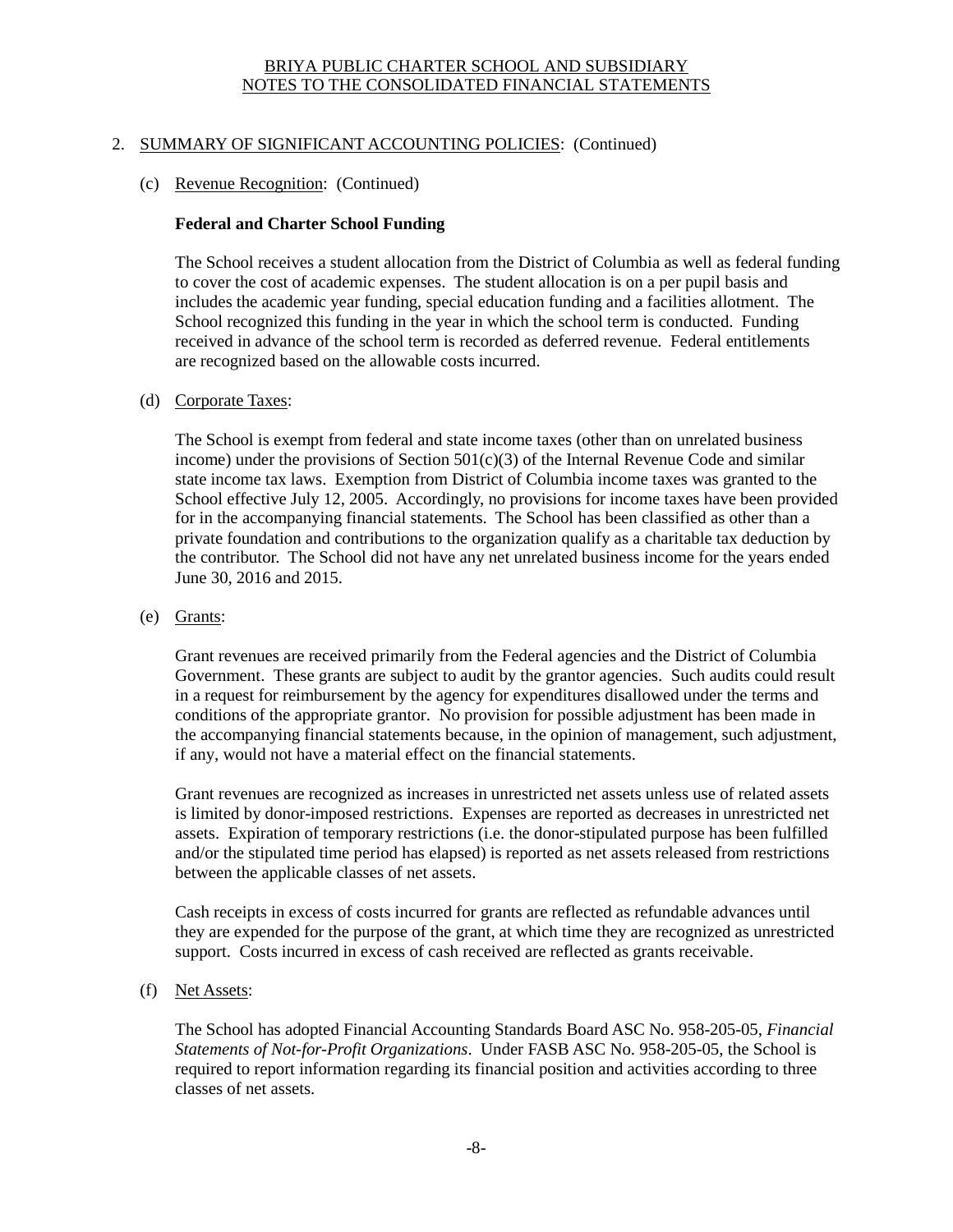## 2. SUMMARY OF SIGNIFICANT ACCOUNTING POLICIES: (Continued)

#### (g) Donated Services, Materials and Facilities:

Donated services and materials are recognized as contributions in accordance with FASB ASC 958, *Accounting for Contributions Received and Contributions Made*, if the services received create or enhance nonfinancial assets or require specialized skills, and are provided by individuals possessing those skills, and would typically need to be purchased if not provided by donation. Contributed services and promises to give services that do not meet the above criteria are not recognized. The time contributed by the School's Board of Directors is uncompensated and is not reflected as donated services. In-kind contributions are recorded in the Statement of Activities at estimated fair value and recognized as revenue and expense (or an asset) in the period they are received.

Donated services, materials and facilities of \$130,821 and \$79,431 are recorded in the financial statements for the years ended June 30, 2016 and 2015, respectively, and consist of the following:

|                                          | June 30, 2016 |        |   | June 30, 2015 |
|------------------------------------------|---------------|--------|---|---------------|
| <b>General Services</b>                  | <b>S</b>      | 12,100 | S |               |
| <b>Services - Capitalized Loan Costs</b> |               | 36,959 |   |               |
| Materials                                |               |        |   | 50            |
| Facilities                               |               | 81,762 |   | 79,381        |
| Total                                    |               |        |   | 9.43          |

## (h) Functional Expenses:

The costs of providing the School's various programs and supporting services have been summarized on a functional basis in the accompanying Statement of Activities. Accordingly, certain costs have been allocated among the programs, fundraising and supporting services benefited on the basis of direct labor, equivalent number of employees and actual purpose of the expenditure.

## (i) Use of Estimates:

The preparation of financial statements in conformity with accounting principles generally accepted in the United States of America requires management to make estimates and assumptions that affect the reported amounts of assets, liabilities, the disclosure of contingent assets and liabilities at the date of the financial statements, and the reported amounts of support and revenues and expenses during the reporting period. Actual results could differ from those estimates. The significant estimates in the financial statements are depreciable lives and estimated residual value of property and equipment, estimated economic life of capital leases, and the allocation of expenses by function.

## (j) Recognition of Salary Expense:

Salary expense is recognized in the year the service is rendered, which coincides with the academic year. Salaries unpaid at June 30 are recognized as expense and accrued.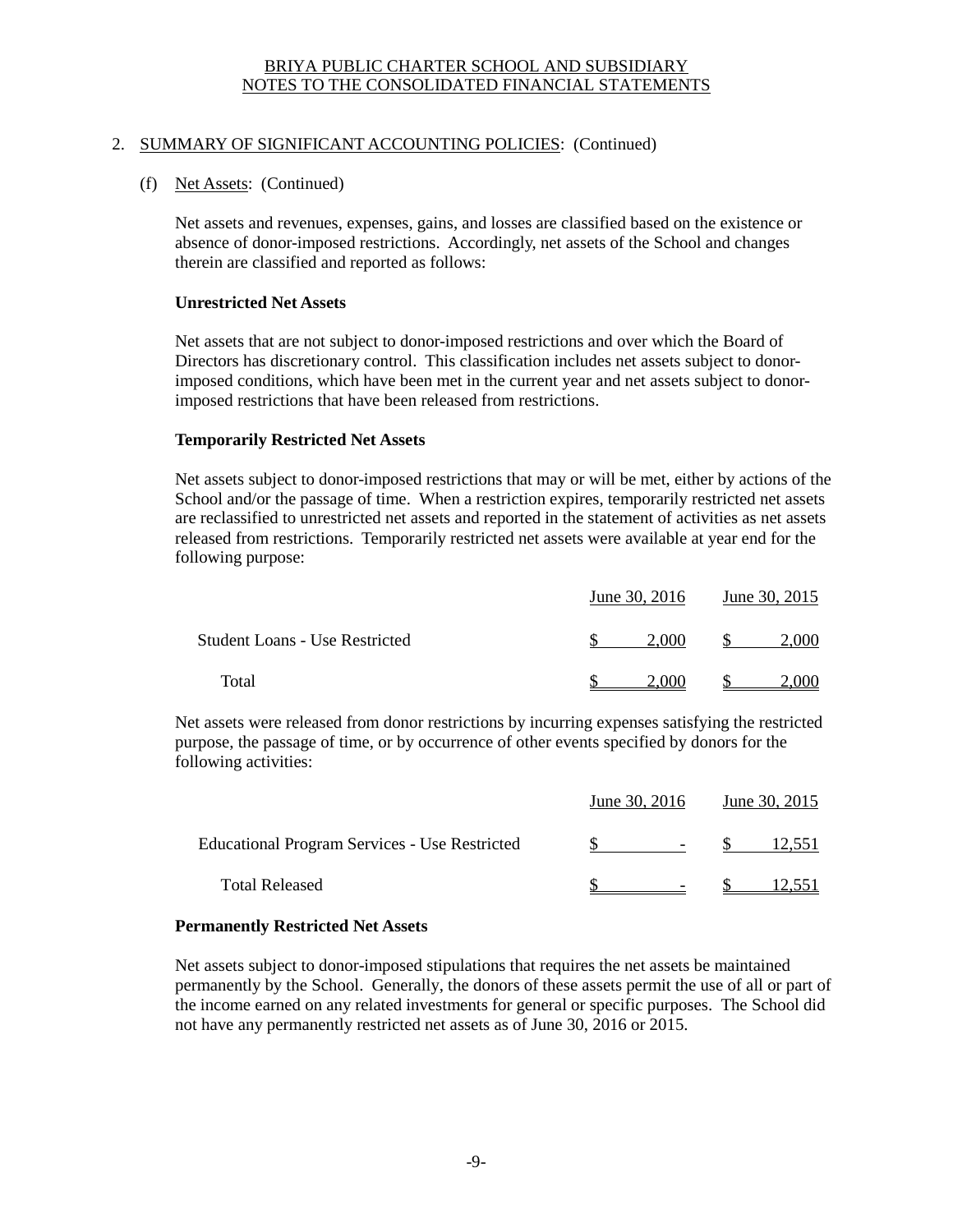## 2. SUMMARY OF SIGNIFICANT ACCOUNTING POLICIES: (Continued)

## (k) Certificates of Deposit:

Certificates of deposit are other investments with original maturities greater than three months and are carried at amortized cost. The certificates of deposit do not qualify as securities as defined in Financial Accounting Standard Board ("FASB") Accounting Standards Codification ("ASC") 320, *Investments - Debt and Equity Securities*, thus the fair value disclosures required by ASC 820, Fair Value Measurements and Disclosures, are not provided.

#### (l) Fair Value of Certain Financial Instruments:

Some of the School's financial instruments are not measured at fair value on a recurring basis but nevertheless are recorded at amounts that approximate fair value due to their liquid or shortterm nature. Such accounts include cash and cash equivalents, accounts receivable, prepaid expenses, accounts payable, and accrued expenses.

#### 3. ACCOUNTING FOR UNCERTAIN TAX POSITIONS:

Accounting principles generally accepted in the United States of America provide consistent guidance for the accounting for uncertainty in income taxes recognized in the School's financial statements and prescribe a threshold of "more likely than not" for recognition of tax positions taken or expected to be taken in a tax return. The School performed an evaluation of uncertain tax positions for the year ended June 30, 2016, and determined that there were no matters that would require recognition in the financial statements or that may have any effect on its tax-exempt status. As of June 30, 2016, the statute of limitations for tax years 2012 through 2014 remains open with the U.S. federal jurisdiction or the various states and local jurisdictions in which the organization files tax returns. It is the School's policy to recognize interest and/or penalties related to uncertain tax positions, if any, in income tax expense. As of June 30, 2016, the School had no accruals for interest and/or penalties.

## 4. CASH, CASH EQUIVALENTS AND CERTIFICATES OF DEPOSIT:

#### Cash and Cash Equivalents

Cash and cash equivalents at June 30, 2016 and 2015, totaled \$2,622,610 and \$2,921,743, respectively, and consisted of the following:

|                                                                   |  | June 30, 2016       | <u>June 30, 2015</u> |                   |
|-------------------------------------------------------------------|--|---------------------|----------------------|-------------------|
| <b>Interest Bearing Checking Account</b>                          |  | 1.062.746           |                      | 2,611,066         |
| <b>Savings Accounts</b><br>Non-Interest Bearing Checking Accounts |  | 42,354<br>1,508,908 |                      | 48,810<br>254,823 |
| Money Market - Treasury Obligations                               |  | 8,602               |                      | 7,044             |
| Total                                                             |  | 2.622.610           |                      | 2.921,743         |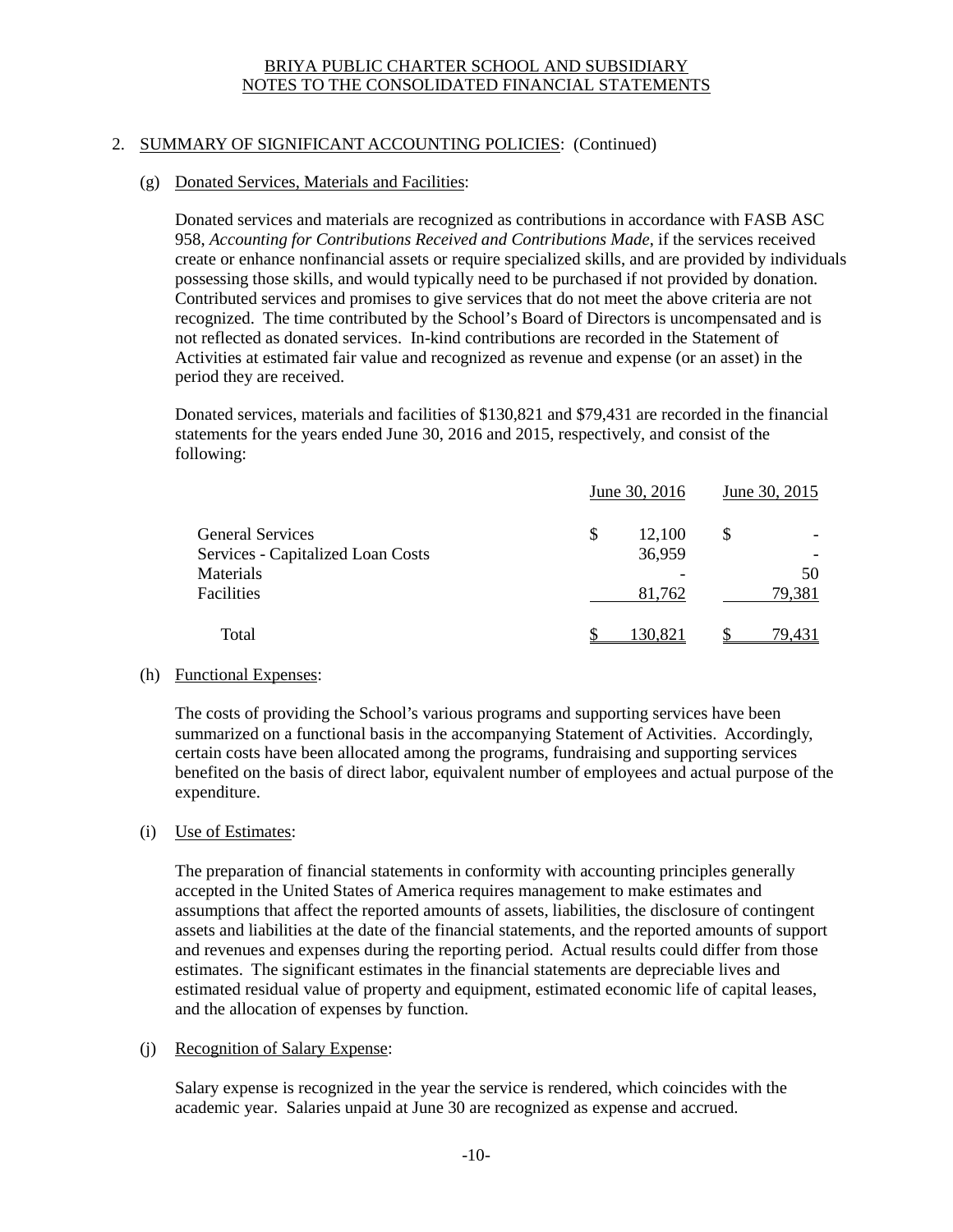#### 4. CASH, CASH EQUIVALENTS AND CERTIFICATES OF DEPOSIT: (Continued)

#### Certificates of Deposit

Certificates of Deposit are purchased from banking institutions by the School and the Manufacturers and Traders Trust Co. as custodian for the School. Certificates of Deposits are valued at original cost plus reinvested interest. Balances at year end consisted of the following:

|                                | June 30, 2016 | June 30, 2015 |  |
|--------------------------------|---------------|---------------|--|
| <b>Certificates of Deposit</b> | \$ 4.356,093  | \$ 7,856,467  |  |

For purposes of the cash flow statement and financial statement presentation, cash and cash equivalents are short term, highly liquid investments with maturities of three months or less, including money market mutual accounts.

The School maintains its cash in multiple financial institutions, with most of the cash being held by one banking institution. These cash accounts are covered under the Federal Deposit Insurance Corporation (FDIC) Program. FDIC insures both interest-bearing and non-interest-bearing accounts up to \$250,000 per banking institution.

As of June 30, 2016 and 2015, \$1,001,493 and \$454,806, respectively, was deposited in excess of Federal Deposit Insurance Corporation limits. Due to increased cash flows at certain times during the year, the amount of funds at risk may have been greater than at year-end. The School would be at risk for any funds held in excess of the insured amounts.

In order to minimize this risk, the School has entered into a repurchase agreement with PNC Bank in which the bank agreed to transfer to the School an interest in securities issued or guaranteed by the United States or an agency thereof against the transfer of funds from the School to the respective bank. Per the repurchase agreement, funds in excess of \$50,000 are transferred out on a daily basis. The amount of funds transferred back the next day includes the original purchase price plus interest earned. The School has not experienced any losses related to these accounts and does not believe it is exposed to any significant credit risk on cash and cash equivalents. The balance of this account as of June 30, 2016 and 2015 is \$872,808 and \$1,908,033, respectively. These amounts are included in the interest bearing checking amounts above.

As of June 30, 2016 and 2015, \$8,602 and \$7,044, respectively, was held in money market funds that are not federally insured. Management has minimized risk related to these money funds by investing in high quality short term securities as well as certain repurchase agreements that are backed by high quality securities. The money market funds seek to maintain a share price of \$1.00. The School has not experienced any losses related to these accounts and does not believe it is exposed to any significant credit risk on these accounts.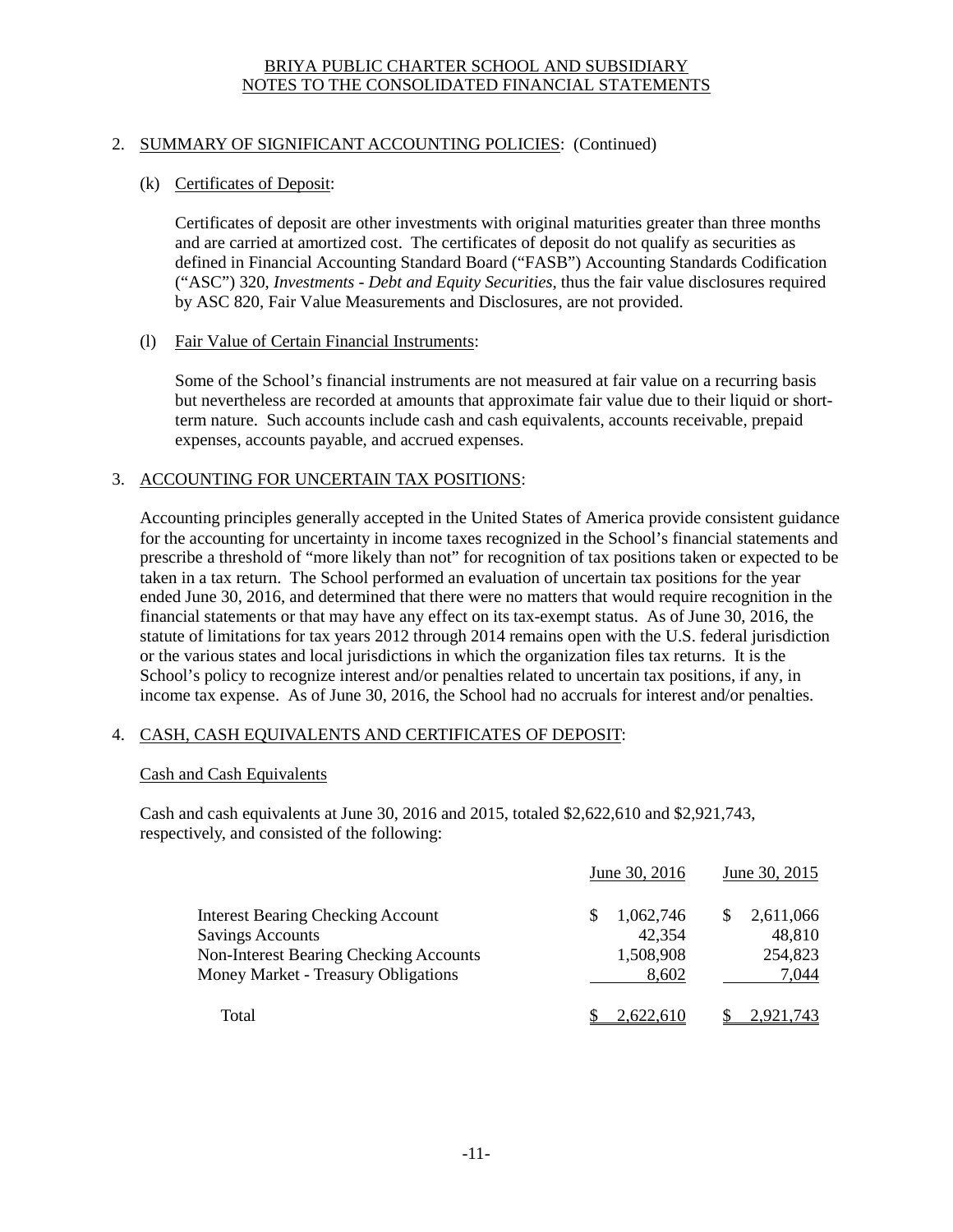## 5. ACCOUNTS, GRANTS, AND INTEREST RECEIVABLE:

Accounts, grants, and interest receivable are considered to be fully collectible by management. Balances as of June 30, 2016 and 2015 consisted of the following:

|                                                         | June 30, 2016 |    | June 30, 2015  |
|---------------------------------------------------------|---------------|----|----------------|
| Accounts Receivable:                                    |               |    |                |
| Per Pupil Funding                                       | \$<br>12,834  | \$ | 12,170         |
| Interest                                                | 5,212         |    | 6,803          |
| Mary's Center Reimbursement                             | 47            |    | 5,138          |
| Other                                                   | 558           |    | <u>1,341</u>   |
| Total                                                   | 18,651        |    | 25,452         |
| Grants:                                                 |               |    |                |
| School Technologies Fund                                | \$            | \$ | 12,503         |
| National School Lunch Program                           | 8,873         |    | 2,433          |
| <b>Healthy Schools Act</b>                              | 496           |    | 141            |
| <b>Community Schools</b>                                | 19,367        |    | 26,388         |
| <b>Charter School Planning and Implementation Grant</b> |               |    |                |
| (Title Vb)                                              |               |    | 7,637          |
| Scholarship for Opportunity and Results Act (SOAR)      | 127,537       |    | 219,414        |
| Total                                                   | \$<br>56,273  |    | <u>268,516</u> |

The School's accounts and grants receivable consists of unsecured amounts due from public funding sources whose ability to pay is subject to changes in general economic conditions. The School performs ongoing credit evaluations of its funding sources and generally does not require collateral. The School was at credit risk due to the type of organization for the balance of the accounts and grants receivable as of June 30, 2016 and 2015.

Accounts, grants and interest receivable are stated at the amount management expects to collect from outstanding balances. Management provides for probable uncollectible amounts through a provision for bad debt expense and an adjustment to a valuation allowance based on its assessment of the current status of individual accounts. Balances that are still outstanding after management has used reasonable collection efforts are written off through a charge to the valuation allowance and a credit to accounts or grants receivable.

Trade receivables related to program service fees are recognized as revenue on the accrual basis of accounting at the time the program activity has occurred. Credit is extended for a period of 60 days with no interest accrual at which time payment is considered delinquent. Trade receivables are written off as uncollectible when payment has not been received after 180 days.

Contributions are recognized when the donor makes a promise to give that is, in substance, unconditional. Promises to give represent amounts committed by donors that have not been received by the organization. The School uses the allowance method to determine uncollectible promises to give. There were no promises to give as of June 30, 2016.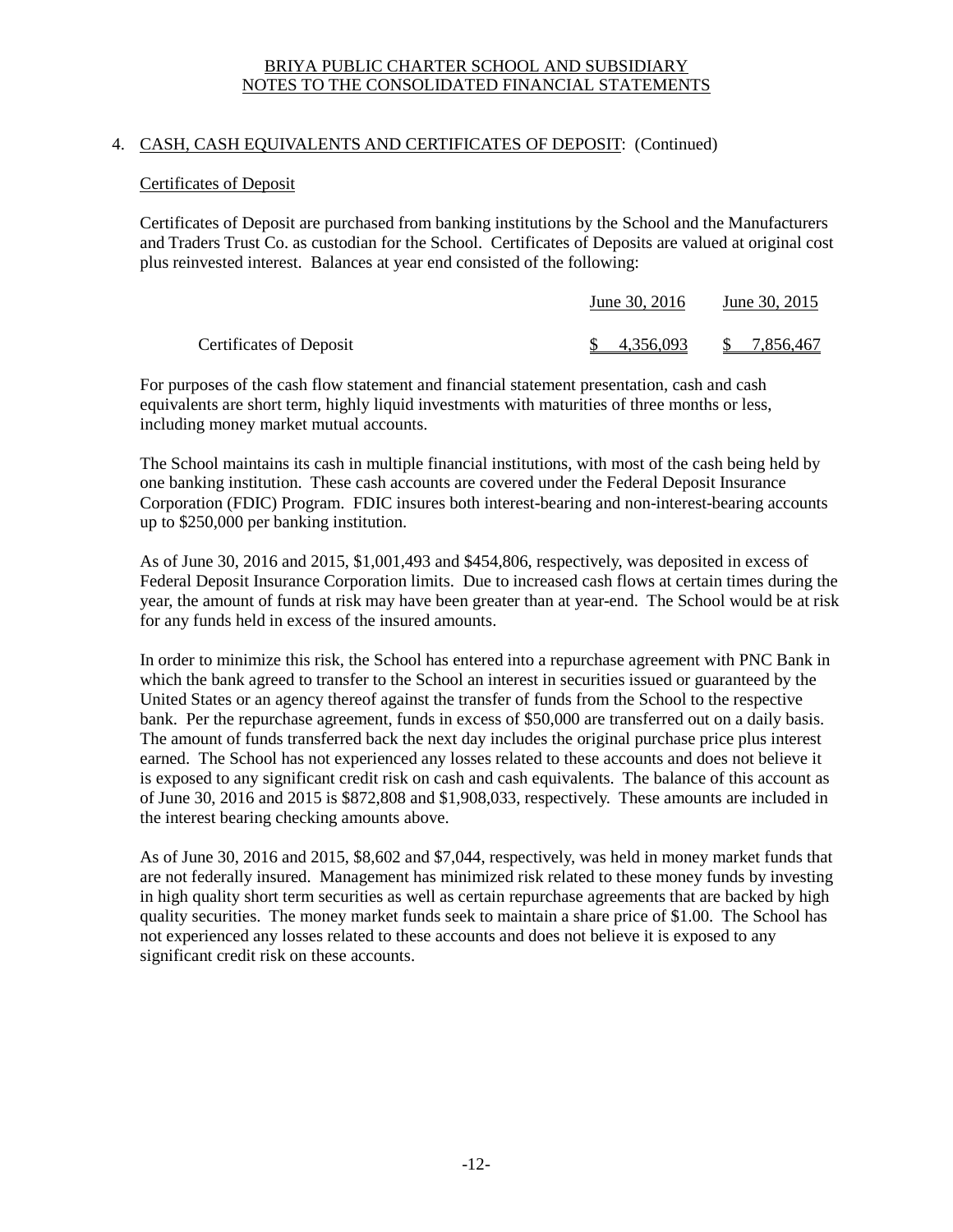#### 6. FIXED ASSETS:

Furniture and equipment, and leasehold improvements are recorded at cost and contributed property is recorded at the fair market value at the date of the contribution. If an expenditure in excess of \$1,000 results in an asset having an estimated useful life which extends substantially beyond the year of acquisition, the expenditure is capitalized at cost and depreciated or amortized over the estimated useful lives of the assets. When assets are retired or otherwise disposed of, the cost and related accumulated depreciation or amortization is removed from the accounts and any other resulting gain or loss is reflected in revenues for the period. Depreciation and amortization has been provided on the straight-line method over the estimated useful lives of the assets. Depreciation and amortization expense for the years ended June 30, 2016 and 2015 was \$143,336 and \$149,525, respectively. Maintenance and repairs are charged to expenses as incurred. As of June 30, 2016, Construction in Progress consists of building costs for a school building project that Briya Public Charter School is undertaking that is expected to be completed in the year ended June 30, 2017. Major classifications of fixed assets and their estimated useful lives are as summarized below:

| June 30, 2016                                                                                                                  | Depreciable<br>Life             | Cost                                                                 | Accumulated<br>Depreciation<br>and<br>Amortization             | Net Book<br>Value                                                             |
|--------------------------------------------------------------------------------------------------------------------------------|---------------------------------|----------------------------------------------------------------------|----------------------------------------------------------------|-------------------------------------------------------------------------------|
| Furniture and Equipment<br><b>Computers and Software</b><br>Leasehold Improvements<br><b>Construction in Progress</b><br>Total | 5 Years<br>3-5 Years<br>3 Years | \$<br>175,440<br>698,213<br>285,013<br>23,451,743<br>24,610,409<br>S | $\mathcal{S}$<br>117,004<br>314,549<br>238,828<br>670,381<br>S | $\mathcal{S}$<br>58,436<br>383,664<br>46,185<br>23,451,743<br>23,940,028<br>S |
| June 30, 2015                                                                                                                  | Depreciable<br>Life             | Cost                                                                 | Accumulated<br>Depreciation<br>and<br>Amortization             | Net Book<br>Value                                                             |
| Furniture and Equipment<br><b>Computers and Software</b><br>Leasehold Improvements<br><b>Construction in Progress</b>          | 5 Years<br>3-5 Years<br>3 Years | \$<br>130,649<br>324,354<br>285,013<br>279,759                       | $\mathcal{S}$<br>95,937<br>262,677<br>236,981                  | \$<br>34,712<br>61,677<br>48,032<br>279,759                                   |
| Total                                                                                                                          |                                 | ,019,775<br>S                                                        | 595,595                                                        | 424,180                                                                       |

## 7. CAPITAL LEASE - LEASEHOLD AND CAPITAL LEASE PAYABLE:

On November 1, 2010, Briya Public Charter School entered into a 30-year lease with Mary's Center for Maternal and Child Care, Inc., for approximately 7,735 square feet located at 3910 Georgia Avenue, NW, Washington, DC. Rent for approximately 1,215 square feet of space has been abated at the present time. Rent is at a fixed rate of \$15 per square foot in year one and shall increase one percent (1%) each subsequent year over the previous year's rate per square foot per year. The commencement date of this lease was July 1, 2011. The lease may be terminated by a written notice of intent to terminate at least six months prior to the date desired and written consent by the landlord. The School has the option to buy in ten years.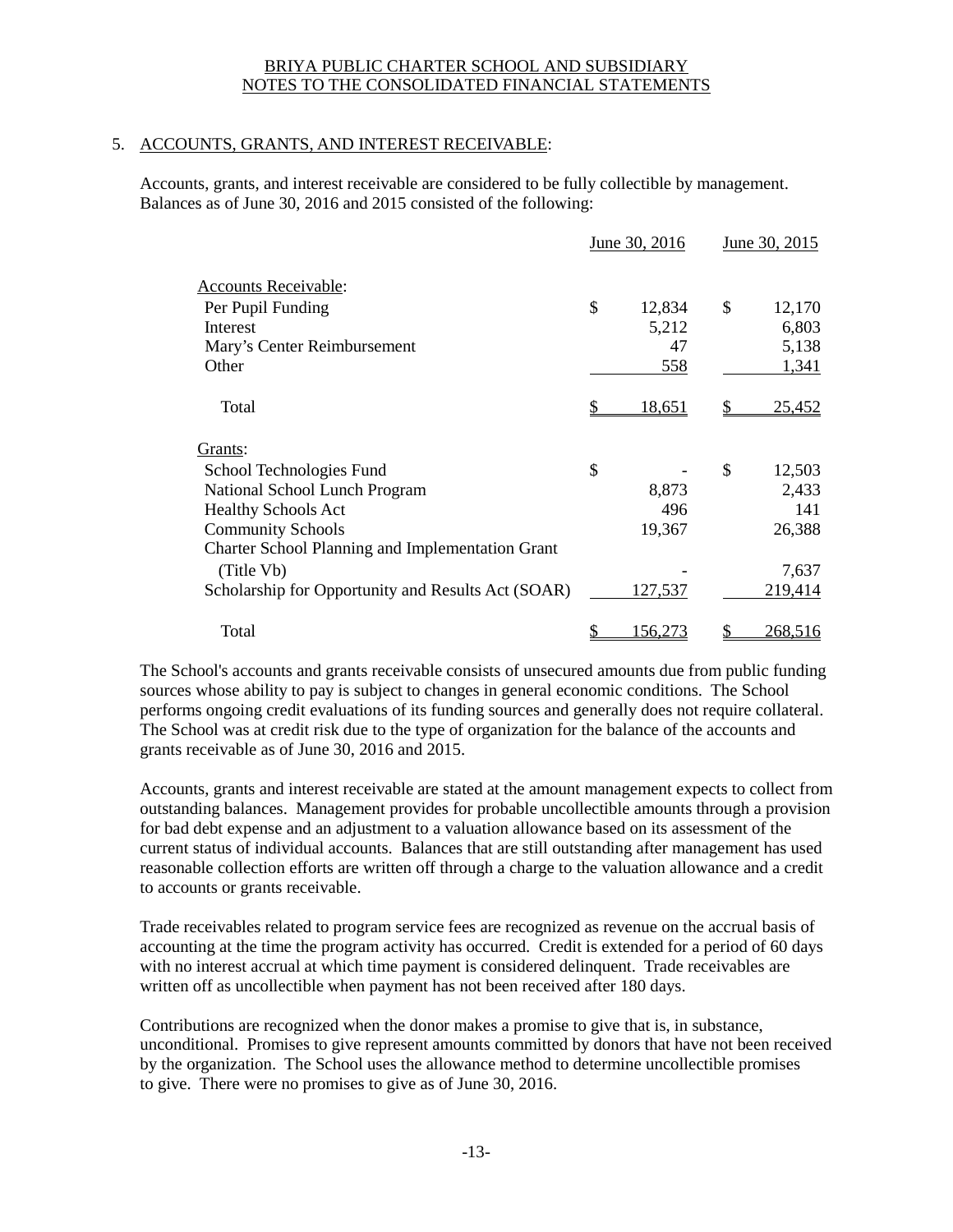## 7. CAPITAL LEASE - LEASEHOLD AND CAPITAL LEASE PAYABLE: (Continued)

The School contributed \$374,000 towards the design and construction of leasehold improvements and \$171,640 to the cost of equipping and furnishing the premises. On July 1, 2011, the cost value of the capital lease was \$2,056,499. This amount includes the total lease payments of \$1,682,499 and \$374,000 for the design and construction. The lease has been capitalized and is being amortized over 30 years beginning on July 1, 2011. The capital lease is summarized as follows:

| June 30, 2016              | Life of Lease |     | Cost      |    | Accumulated<br>Amortization |     | <b>Book</b><br>Value |
|----------------------------|---------------|-----|-----------|----|-----------------------------|-----|----------------------|
| Leasehold - Georgia Avenue | 30 Years      | \$. | 2,056,499 | \$ | 342,749                     | \$. | 1,713,750            |
| June 30, 2015              | Life of Lease |     | Cost      |    | Accumulated<br>Amortization |     | <b>Book</b><br>Value |
| Leasehold - Georgia Avenue | 30 Years      | \$  | 2,056,499 | S  | 274,200                     |     | 1,782,299            |

The capital lease payable in the original amount of \$1,682,498 consists of the total lease payments per the agreement of \$3,401,963 less a net present value discount of 5% over 30 years of \$1,719,465. The unpaid balance as of June 30, 2016 and 2015 was \$1,596,552 and \$1,617,451, respectively. Total payments made in the current year of \$101,771 resulted in a reduction of the capital lease payable by \$20,899 and recognition of imputed interested of \$80,872.

#### 8. DEPOSIT

As of June 30, 2016, the deposit amount of \$473,251 consists of a \$325,000 advance paid for the contracted staff costs that are billed to the School on a monthly basis. The amount also includes a \$60,000 security deposit for the use of AnyBill, deposits of \$85,376 related to construction in progress and fixed asset purchases, \$2,800 for a security deposit on a leased storage space and a \$75 field trip reservation. As of June 30, 2015, \$225,000 was also on deposit for contracted staff costs, along with the \$2,800 deposit for leased storage space and a \$75 field trip reservation.

#### 9. LOAN COSTS:

Loan origination fees and other expenses incurred to acquire loans are capitalized and amortized on a straight-line basis over the life of the loan, which is thirty (30) years. There was no amortization expense related to these loan fees for the years ended June 30, 2016 and 2015. Amortization of these costs is expected to begin during the year ended June 30, 2017. Loan costs as of June 30, 2016, are \$447,277.

#### 10. LOANS PAYABLE:

On April 5, 2016, Mamie D. Lee, LLC, entered into a loan agreement with Bank of America, which can be drawn down in the total amount of \$24,201,000. The purpose of this loan is for a school building construction project located at 100 Gallatin Street, NE, Washington, DC, which is in progress at June 30, 2016. The loan bears interest which is calculated using the LIBOR Daily Floating Rate (3.9603% as of June 30, 2016). Interest payments are scheduled to commence on September 1, 2016, and will continue on the first business day of each December, March, June and September thereafter. Principal payments will begin on October 5, 2017, and will be payable quarterly until the loan is paid in full. The amount drawn down and outstanding balance on this loan at June 30, 2016, was \$5,846,138.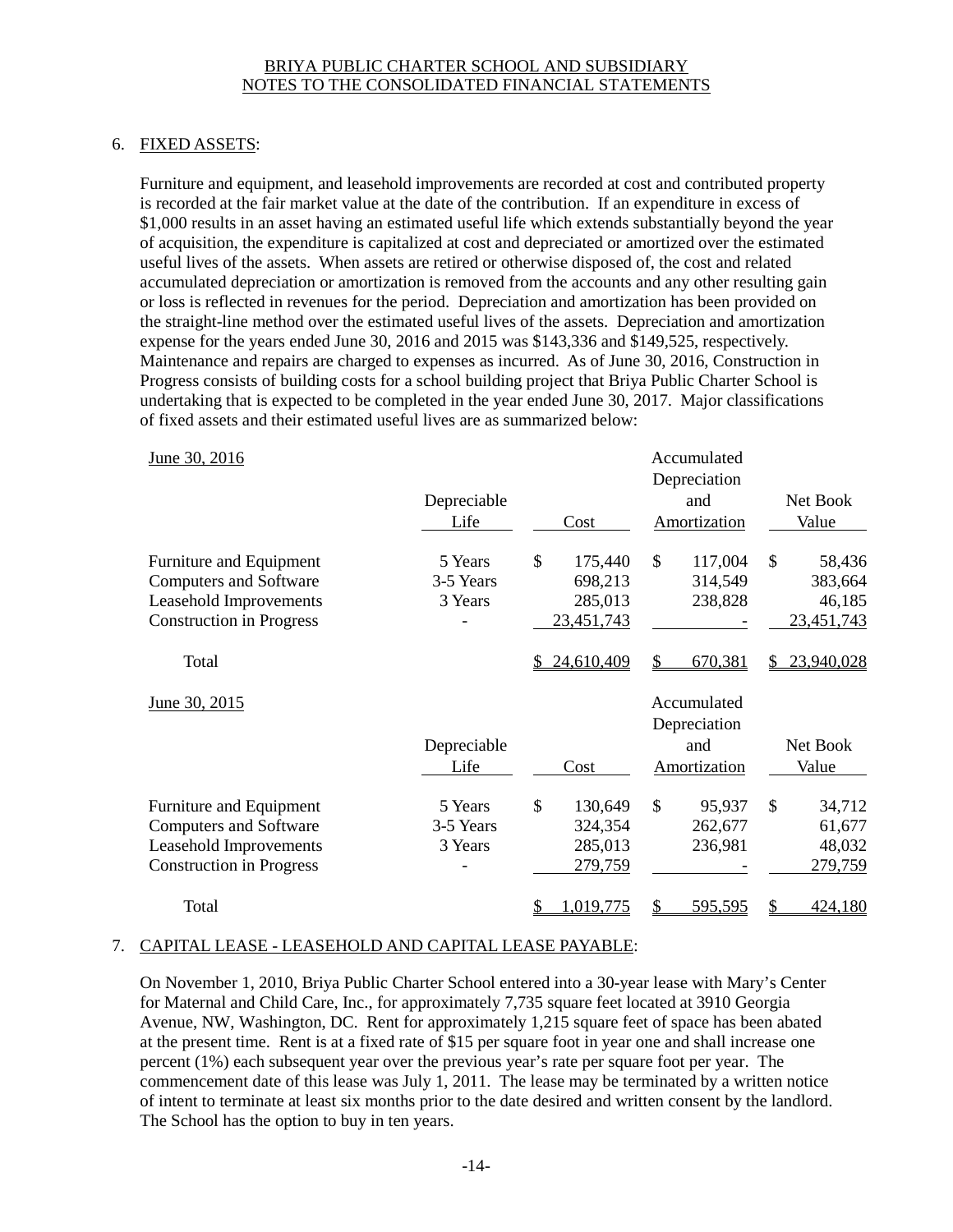#### 10. LOANS PAYABLE: (Continued)

This loan agreement contains covenants and restrictions. As of June 30, 2016, the LLC met the loan covenants. The commitments related to this loan at June 30, 2016, were as follows:

| Year Ending June 30, | Total         | Principal        | Interest |                  |  |  |
|----------------------|---------------|------------------|----------|------------------|--|--|
| 2017                 | \$<br>231,525 | \$<br>-          | \$       | 231,525          |  |  |
| 2018                 | 442,549       | 211,024          |          | 231,525          |  |  |
| 2019                 | 520,327       | 297,160          |          | 223,167          |  |  |
| 2020                 | 527,673       | 316,274          |          | 211,399          |  |  |
| 2021                 | 535,491       | 336,617          |          | 198,874          |  |  |
| Thereafter           | 5,779,159     | 4,685,063        |          | 1,094,096        |  |  |
| <b>Totals</b>        | 8.036.724     | <u>5,846,138</u> |          | <u>2,190,586</u> |  |  |

These commitments will change during the year ended June 30, 2017, as additional loan proceeds will be drawn down as the construction project continues.

On April 5, 2016, Mamie D. Lee, LLC, entered into a loan agreement with the Low Income Investment Fund, which can by drawn down in the total amount of \$2,008,000. The loan bears interest at a rate of 5.875%. Interest payments will commence on November 1, 2016, and will continue each month thereafter. Principal payments are scheduled to begin on October 1, 2017, and shall be payable monthly until the loan is paid in full. The amount drawn down and outstanding balance on this loan at June 30, 2016, was \$1,961,155. This loan agreement contains covenants and restrictions. As of June 30, 2016, the LLC met the loan covenants. The commitments related to this loan at June 30, 2016, were as follows:

| Year Ending June 30, | Total        | Principal | Interest |           |  |  |  |
|----------------------|--------------|-----------|----------|-----------|--|--|--|
| 2017                 | \$<br>78,647 | \$<br>-   | \$       | 78,647    |  |  |  |
| 2018                 | 136,395      | 18,790    |          | 117,605   |  |  |  |
| 2019                 | 142,537      | 26,374    |          | 116,163   |  |  |  |
| 2020                 | 142,537      | 27,965    |          | 114,572   |  |  |  |
| 2021                 | 142,537      | 29,653    |          | 112,884   |  |  |  |
| Thereafter           | 3,694,750    | 1,858,373 |          | 1,836,377 |  |  |  |
| <b>Totals</b>        | 4,337,403    | ,961,155  |          | 2,376,248 |  |  |  |

These commitments will change during the year ended June 30, 2017, as additional loan proceeds will be drawn down as the construction project continues.

#### 11. DISTRICT OF COLUMBIA PUBLIC CHARTER SCHOOL BOARD CONTRACT:

The School has been approved by the District of Columbia Public Charter School Board (DCPCSB) to operate a charter school in the District of Columbia. The contract dated July 1, 2006, provides for a 15-year charter, unless sooner terminated in accordance with the contract. As part of the agreement with the DCPCSB, the School may be charged a public charter school fee, which is not to exceed one percent of the total revenues (less philanthropic and investment revenues) within the annual budget to cover the costs of undertaking the ongoing administrative responsibilities to the Board. For the year ended June 30, 2016, the School incurred \$73,165 in administrative fees.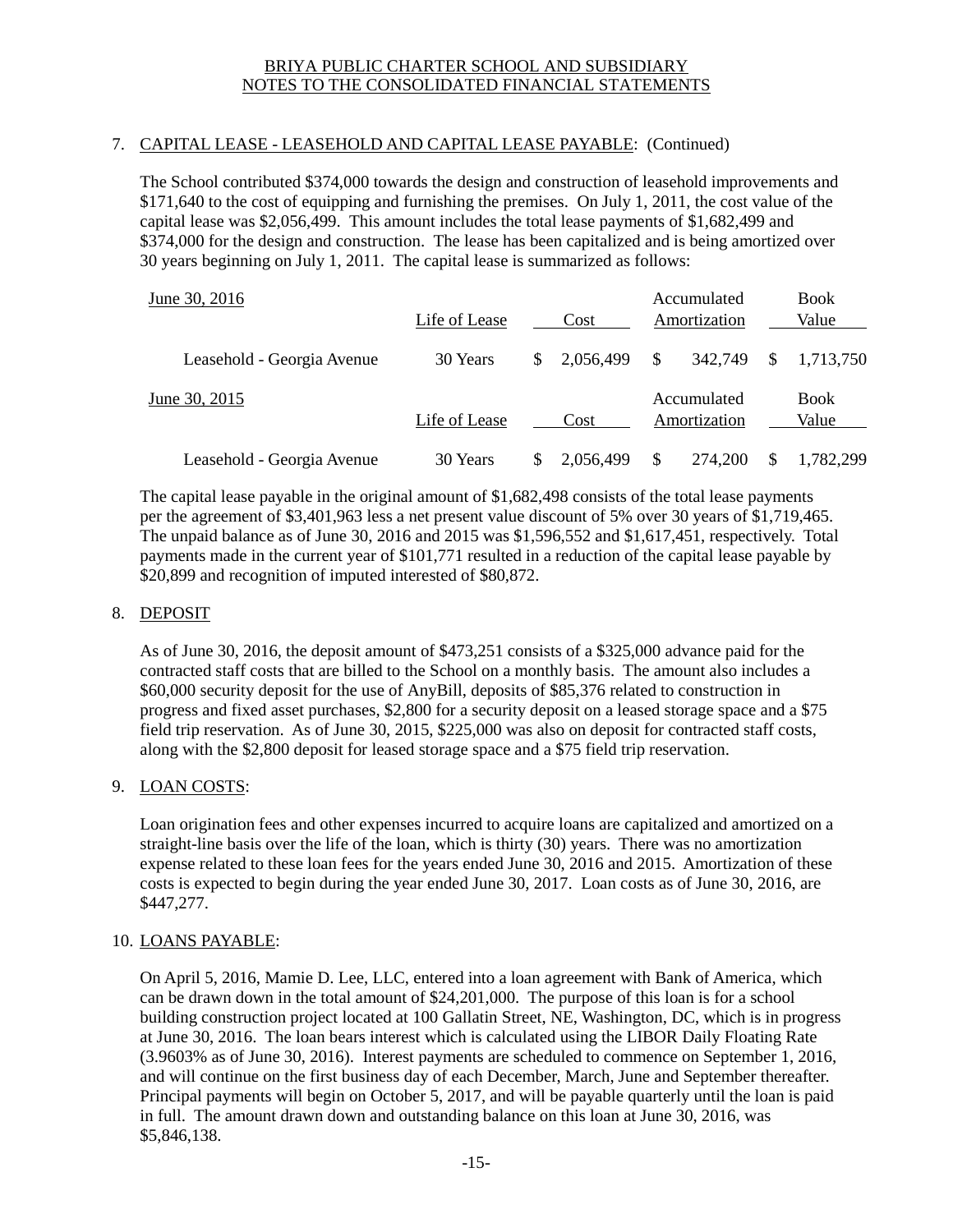#### 12. PER-PUPIL FUNDING ALLOCATION:

The School receives local funding from the District of Columbia in the form of per-pupil educational allotments and facility allotments. This funding is based on the equivalent number of full-time students and is determined annually. The number of equivalent full-time students for the year ended June 30, 2016 and 2015 was 497 and 492, respectively. Per-pupil funding for the years ended June 30, 2016 and 2015 were as follows:

|                              | June 30, 2016 | June 30, 2015 |
|------------------------------|---------------|---------------|
| Pre-School                   | \$<br>407,017 | \$<br>445,175 |
| Pre-Kindergarten             | 160,415       | 135,736       |
| Adult                        | 3,818,442     | 3,767,754     |
| <b>Special Education</b>     | 90,916        | 75,425        |
| English as a Second Language | 251,158       | 233,381       |
| Summer School                |               | 309,281       |
| At Risk                      | 43,659        | 33,265        |
| <b>Facilities Allowance</b>  | 1,552,628     | 1,511,424     |
| Total                        | 6,324,235     | 6.511.441     |

#### 13. FEDERAL ENTITLEMENTS AND GRANTS:

During the years ended June 30, 2016 and 2015, the School participated in the following federal award programs:

|                                                                                    |   | June 30, 2016 |     | June 30, 2015 |
|------------------------------------------------------------------------------------|---|---------------|-----|---------------|
| Department of Education - IDEA, Part B<br>Department of Education - Charter School | S | 1.615         | \$. | 3,205         |
| Dissemination Grant (Title V, Part B)                                              |   | 2,982         |     | 38,146        |
| National School Lunch and Breakfast Program                                        |   | 30,321        |     | 29,083        |
| Scholarship for Opportunity and Results Act (SOAR)                                 |   | 1,014,870     |     | 401,602       |
| Fruit and Vegetable Program                                                        |   | 571           |     | 798           |
| Total                                                                              |   |               |     |               |

#### 14. OPERATING AND CAPITAL LEASE COMMITMENTS:

The School entered into an amended lease agreement with the Mary's Center for Maternal  $\&$ Childcare, Inc., effective for a one-year period commencing on August 16, 2010, and ending on August 15, 2011, for the rental of 4,171 square feet of space in a building located at 2355 Ontario Road, NW and 1707 Kalorama Road, NW, Washington, DC. This lease calls for monthly lease payments of \$10,080. The School renewed the lease terms through July 31, 2017. The cost per square foot is \$29. The cost of these facilities was \$120,960 for each of the years ended June 30, 2016 and 2015.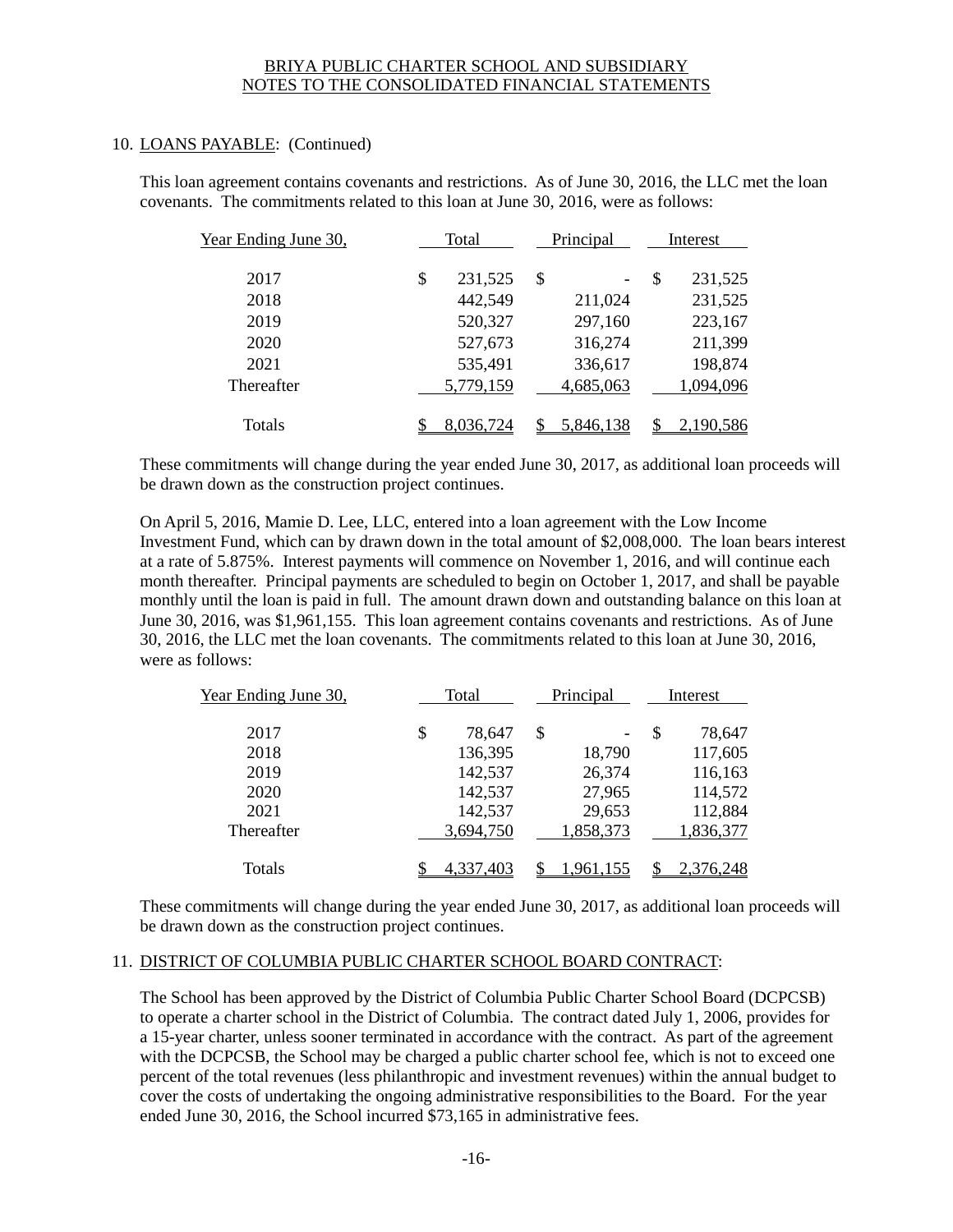#### 14. OPERATING AND CAPITAL LEASE COMMITMENTS: (Continued)

On September 1, 2011, the School entered into a lease agreement with the Mary's Center for Maternal and Childcare, Inc., for five years commencing on September 1, 2011, for 2,220 square feet of additional space at 2355 Ontario Road, NW, and 1707 Kalorama Road, NW at \$21 per square foot. The payments increase by one percent (1%) each subsequent year over the previous year's rate. The lease currently calls for monthly lease payments of \$4,043. The lease expires on August 31, 2017. The cost of these facilities was \$48,433 and \$47,952 for the years ended June 30, 2016 and 2015, respectively.

On September 23, 2013, the School entered into a joint lease agreement with Jacqueline L. Bennett for the rental of storage space and internship housing located at 1726 Newton Street, NW. The lease was renewed on September 1, 2015. The lease, jointly entered with a Briya Education Fellow, is for one year and calls for a monthly payment of \$3,087, reduced by \$758, which was the shared cost paid by the Briya intern as a tenant. A security deposit of \$2,800 was made as of June 30, 2016, related to this lease. Rental expense was \$29,107 and \$29,680 for the years ended June 30, 2016 and 2015, respectively.

#### Sublease Agreements:

On November 25, 2015, Mamie D. Lee, LLC, entered into a thirty (30) year (sublease) agreement with Bridges Public Charter School (a related party) to occupy a portion of a new school building located at 100 Gallatin Street, NE, Washington, DC. The lease commenced on July 1, 2016, subsequent to year end, and is scheduled to expire on June 30, 2046. The annual usage fee represents an amount equal to the number of students enrolled on each census date (every October) multiplied by the per pupil facilities allowance received from the DC Government.

Future minimum rental lease payments to be received along with the change in deferred rent over the remaining life of the lease are estimated as follows:

|                      | Rent            | Deferred         | Operating     | Rent    |            |  |
|----------------------|-----------------|------------------|---------------|---------|------------|--|
| Year Ending June 30, | Obligation      | Rent             | Expense       | Payment |            |  |
| 2017                 | \$<br>1,017,276 | \$<br>(166, 104) | \$<br>260,972 | \$      | 1,112,144  |  |
| 2018                 | 1,017,276       | (11, 485)        | 268,801       |         | 1,274,592  |  |
| 2019                 | 1,017,276       | 45,619           | 274,177       |         | 1,337,072  |  |
| 2020                 | 1,017,276       | 37,394           | 282,402       |         | 1,337,072  |  |
| 2021                 | 1,017,276       | 28,922           | 290,874       |         | 1,337,072  |  |
| Thereafter           | 25,431,904      | 65,654           | 10,923,206    |         | 36,420,764 |  |
| <b>Totals</b>        | 30,518,284      | \$               | 12,300,432    |         | 42,818,716 |  |

On November 25, 2015, Mary's Center (a related party), entered into a thirty (30) year use (sublease) agreement with Briya Public Charter School to occupy 12,000 square feet within the School's space in the w school building located at 100 Gallatin Street, NE, Washington, DC. The lease commenced on July 1, 2016, subsequent to year end, and is scheduled to expire on June 30, 2046.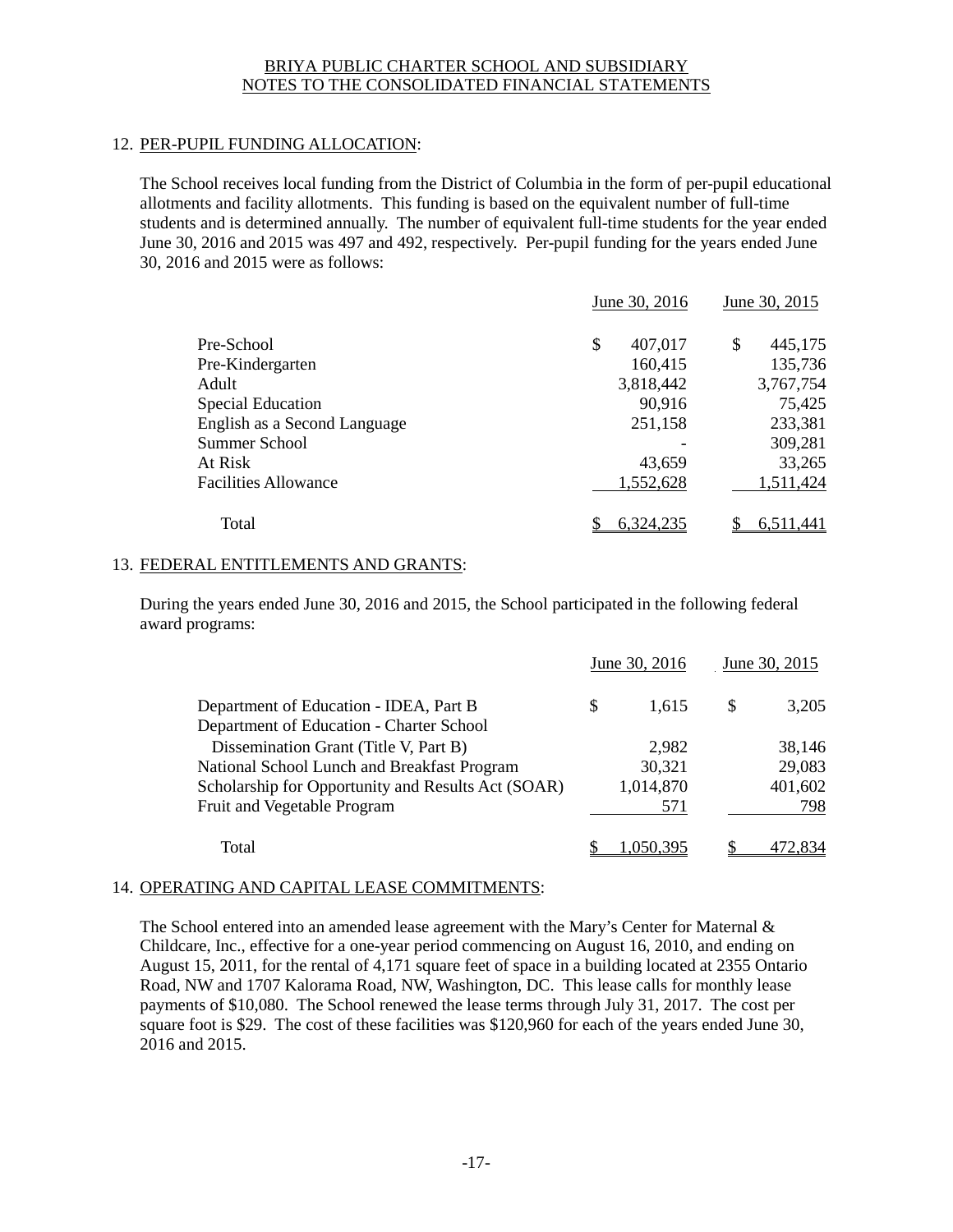#### 14. OPERATING AND CAPITAL LEASE COMMITMENTS: (Continued)

The future annual payments to be paid by Mary's Center to Briya Public Charter School are as follows:

|                      | Rent          |
|----------------------|---------------|
| Year Ending June 30, | Obligation    |
|                      |               |
| 2017                 | \$<br>146,250 |
| 2018                 | 300,000       |
| 2019                 | 307,500       |
| 2020                 | 315,188       |
| 2021                 | 323,067       |
| Thereafter           | 10,876,242    |
|                      |               |
| Totals               | 12,268,247    |

#### Donated Office Space:

The School received donated office space of approximately 4,034 square feet from the Bancroft Elementary School during the years ended June 30, 2016 and 2015. The estimated fair rental value of \$81,762 and \$79,381 has been reflected in the financial statements as rent expense for the years ended June 30, 2016 and 2015, respectively.

Mamie D. Lee, LLC, received donated real estate property from the District of Columbia during the year ended June 30, 2016. The property is located at 100 Gallatin Street, NE, Washington, DC. The building is being renovated to be used as a school building during the 16-17 school year. The estimated fair rental value of \$629,100 has been reflected in the financial statements as rent expense for the year ended June 30, 2016.

Total rental expense for the years ended June 30, 2016 and 2015 was \$282,512 and \$277,973, respectively.

#### Capital Lease:

As disclosed in Note 7 to these financial statements, the Briya Public Charter School entered into a 30-year lease with the Mary's Center for Maternal and Child Care, Inc., for approximately 7,735 square feet of space located at 3910 Georgia Avenue, NW, Washington, DC. The commitments related to this lease are included below. The future required minimum lease payments as of June 30, 2016, are as follows:

|            |                          |      |                          |               |                          |               |     | Georgia Ave |   |         |
|------------|--------------------------|------|--------------------------|---------------|--------------------------|---------------|-----|-------------|---|---------|
| Year Ended | Ontario                  |      | Kalorama                 | Newton        |                          | Georgia       |     | Rent        |   |         |
| June 30,   | Road                     | Road |                          | Road          |                          | Avenue        |     | Abatement   |   | Total   |
| 2017       | \$<br>10,080             | \$   | 8,086                    | <sup>\$</sup> | $\overline{\phantom{a}}$ | \$<br>121,943 | \$. | (19, 155)   | S | 120,954 |
| 2018       |                          |      | ٠                        |               | $\overline{\phantom{a}}$ | 123,163       |     | (19,346)    |   | 103,817 |
| 2019       | $\overline{\phantom{0}}$ |      | $\overline{\phantom{a}}$ |               | $\overline{\phantom{a}}$ | 124,395       |     | (19, 540)   |   | 104,855 |
| 2020       |                          |      | $\overline{\phantom{a}}$ |               | $\overline{\phantom{a}}$ | 125,638       |     | (19, 735)   |   | 105,903 |
| 2021       |                          |      |                          |               |                          | 126,895       |     | (19, 932)   |   | 106,963 |
| Total      | 10,080                   |      | 8,086                    |               |                          | 622,034       |     | (97,708)    |   | 542,492 |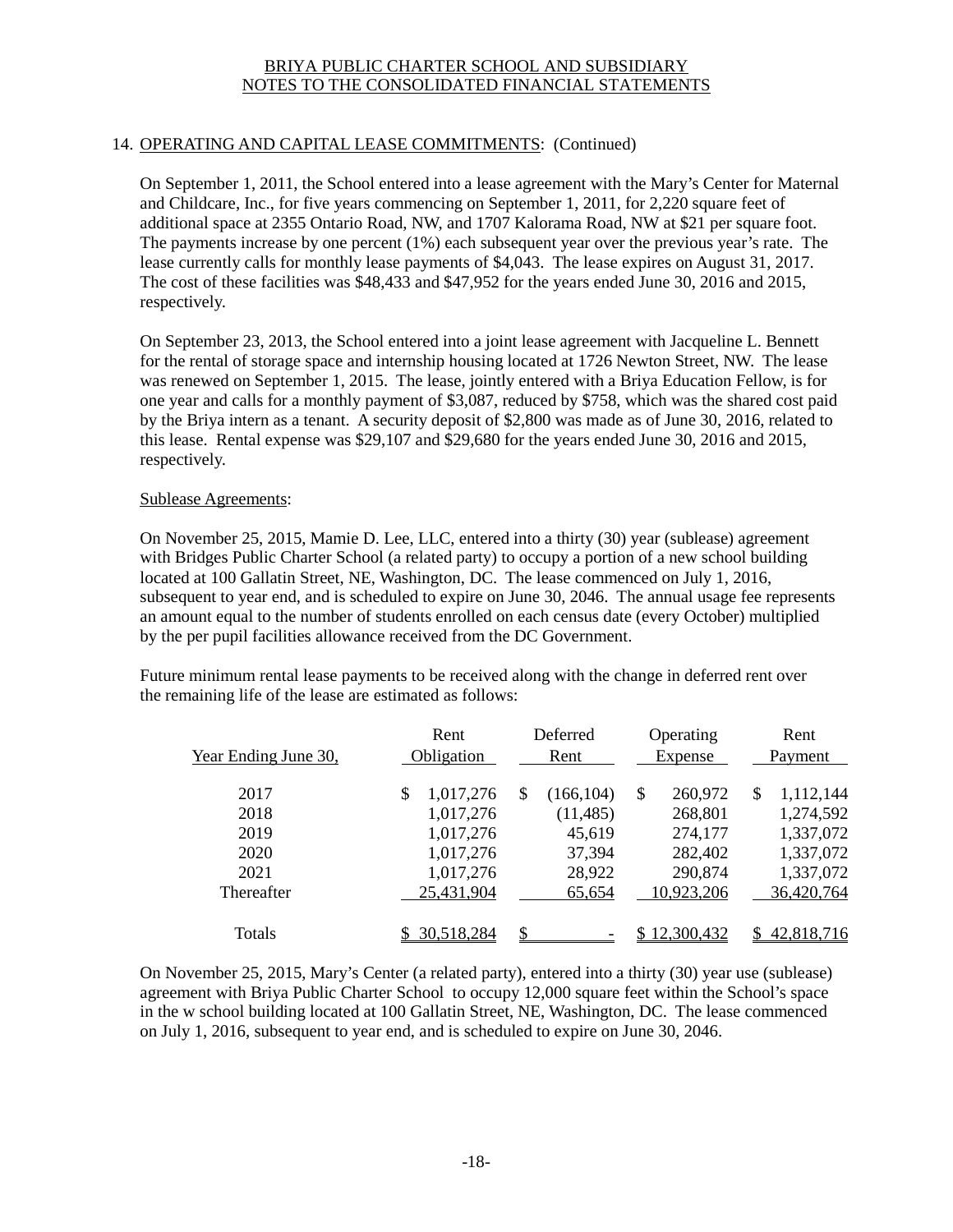## 15. FUNDRAISING:

Expenses incurred during the years ended June 30, 2016 and 2015, for purposes of fundraising were \$27,554 and \$39,816, respectively.

#### 16. RELATED PARTY TRANSACTIONS:

#### Mamie D. Lee, LLC, and Bridges Public Charter School

As described in Note 1, Briya Public Charter School and Bridges Public Charter School formed Mamie D. Lee, LLC (the LLC), which was established to lease a school building from the DC Government. This school building was renovated by the LLC in order to be subleased to Briya and Bridges Public Charter Schools for the subsequent 2016-2017 school year. These two schools, who are both  $501(c)(3)$  organizations, are the only members of the LLC. All transactions of the LLC are consolidated with the transactions of Briya Public Charter School based on controlling interests of the LLC.

On March 28, 2016, Bridges Public Charter School made an initial capital contribution of \$459,000 to Mamie D. Lee, LLC, which was their contributed capital balance as of June 30, 2016.

During the year ended June 30, 2016, the LLC entered into two separate loan agreements. The debt incurred by the LLC is guaranteed by the Charter Schools. As of June 30, 2016, the outstanding debt balance of the LLC is \$7,807,293. As of June 30, 2016, the LLC has a payable balance of \$15,000 due to Bridges Public Charter School.

#### Mary's Center for Maternal and Childcare, Inc.

Mary's Center for Maternal and Childcare, Inc., is a not-for-profit corporation. Briya Public Charter School and the Mary's Center for Maternal and Childcare, Inc., have separate independent boards of directors and all relationships between the two organizations are by contract. The School leased employees and facilities from Mary's Center for the years ended June 30, 2016 and 2015. During the year ended June 30, 2016, Mary's Center entered into a lease to lease space from Briya Public Charter School for the subsequent 2016-2017 year. The building lease agreements are noted above in Note 14. In addition, the School paid Mary's Center a human resource services management fee of \$100,000 during the years ended June 30, 2016 and 2015. Payments to Mary's Center for contracted employees amounted to \$3,563,925 and \$3,218,649, respectively, for the years ended June 30, 2016 and 2015. Payments to Mary's Center for contracted employees are made on a cost reimbursement basis the following month. Therefore, to cover a portion of the cash Mary's Center uses to pay contracted employees, the School paid Mary's Center a deposit for contracted employee costs that is reflected in Other Assets -Deposits, the balance of which was \$325,000 and 225,000 at June 30, 2016 and 2015, respectively.

#### 17. CONCENTRATIONS:

The School is dependent on funding from the District of Columbia Public School System, as authorized by the District of Columbia Public Charter School Board. During the years ended June 30, 2016 and 2015, eighty-one percent (81%) and ninety percent (90%), respectively, of total support, excluding donated services and facilities, was received from the District of Columbia for per pupil funding.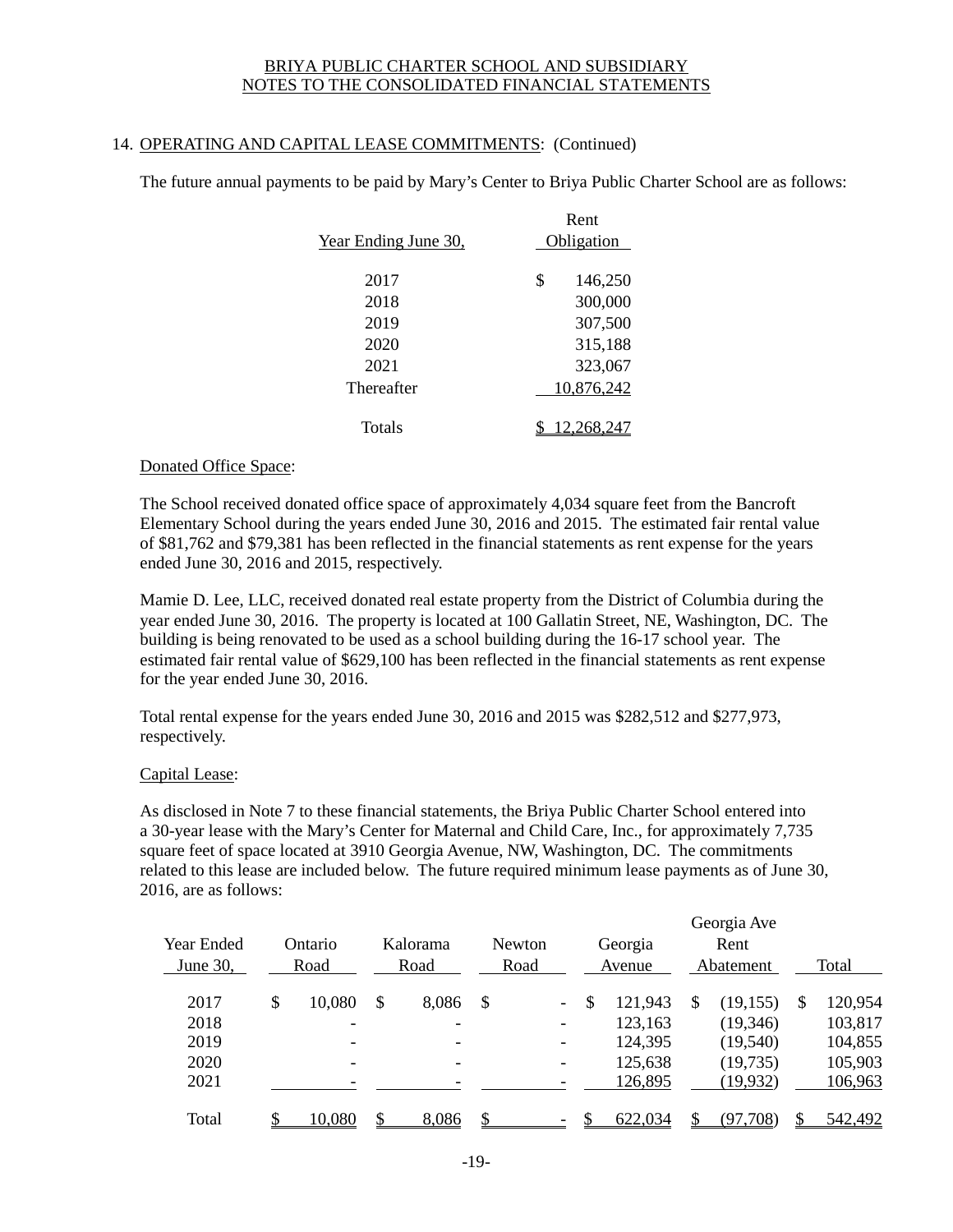#### 18. CONTINGENCIES:

The School depends on per pupil allocations, grants, and contributions for a significant portion of its revenues. The ability of the sources of revenues to continue giving amounts comparable with prior years may be dependent upon future economic conditions and continued deductibility for income tax purposes of grants and contributions to the School. While the School's board of directors and management believes the School has the resources to continue its programs, its ability to do so, and the extent to which it continues, may be dependent on the above factors.

Laws and regulations governing charter schools are complex and subject to interpretation. The School believes that it is in compliance with all applicable laws and regulations and is not aware of any pending or threatened investigations involving allegations of potential wrongdoing.

The viability of public charter schools and funding for these schools is dependent upon the consensus of current and future administration of the District of Columbia Government. Any future change in dynamics could adversely affect the operations of public charter schools.

#### 19. SUBSEQUENT EVENTS:

In preparing these financial statements, management has evaluated events and transactions for potential recognition or disclosure through November 1, 2016, the date the financial statements were available to be issued, and has determined that no adjustments are necessary to the amounts reported in the accompanying financial statements.

#### 20. OCCUPANCY COST:

The cost of occupancy for the years ended June 30, 2016 and 2015 consisted of the following:

|                                           | June 30, 2016 | June 30, 2015 |
|-------------------------------------------|---------------|---------------|
| Leasehold Amortization                    | \$<br>1,847   | \$<br>9,011   |
| Capital Lease Amortization                | 68,550        | 68,550        |
| <b>Imputed Interest Capital Lease</b>     | 80,873        | 81,819        |
| Rent, Facilities and Storage              | 200,750       | 198,592       |
| Donated Rent                              | 81,762        | 79,381        |
| <b>Cleaning and Maintenance</b>           | 131,015       | 88,403        |
| <b>Janitorial Contracted Services</b>     | 8,240         | 7,716         |
| <b>Facilities Development Consultants</b> | 11,277        |               |
| Total                                     | 584.314       | 533,472       |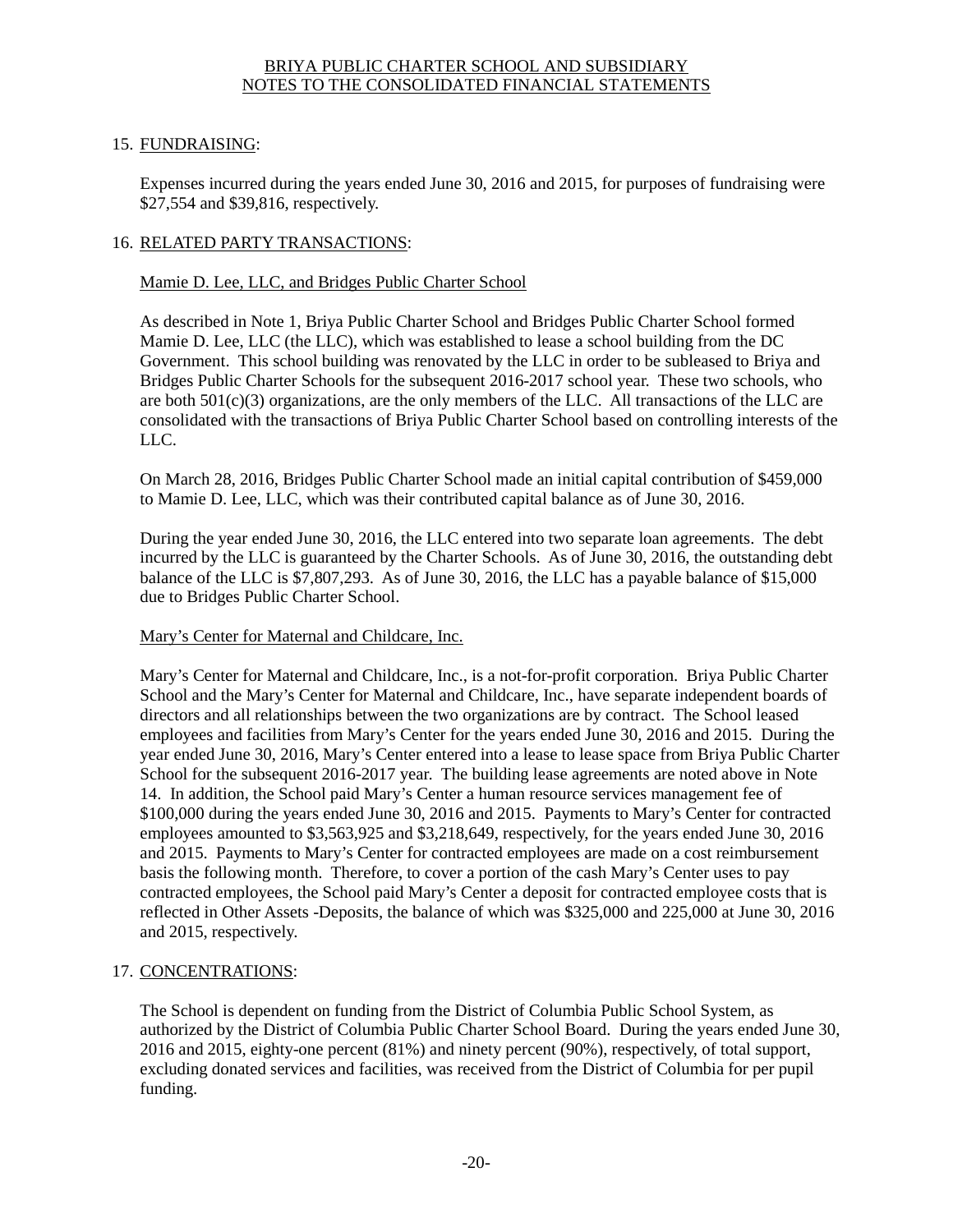#### BRIYA PUBLIC CHARTER SCHOOL AND SUBSIDIARY COMPARATIVE CONSOLIDATED SCHEDULES OF FUNCTIONAL EXPENSES FOR THE YEARS ENDED JUNE 30, 2016 AND 2015

|                                                |              |         |                         | June 30, 2016 |                               |                           |             | June 30, 2015 |           |    |                         |               |                               |              |             |
|------------------------------------------------|--------------|---------|-------------------------|---------------|-------------------------------|---------------------------|-------------|---------------|-----------|----|-------------------------|---------------|-------------------------------|--------------|-------------|
|                                                | Total        |         | Educational<br>Services |               | General and<br>Administrative |                           | Fundraising |               | Total     |    | Educational<br>Services |               | General and<br>Administrative |              | Fundraising |
| Personnel, Salaries and Benefits:              |              |         |                         |               |                               |                           |             |               |           |    |                         |               |                               |              |             |
| <b>Teacher Salaries</b>                        | $\mathbb{S}$ | 75,405  | $\mathbb{S}$<br>75,405  | $\$\,$        |                               | $\boldsymbol{\mathsf{S}}$ |             | $\mathbb{S}$  | 86,155    | \$ | 86,155                  | $\mathbb{S}$  |                               | $\mathbb{S}$ |             |
| <b>Teaching Assistant Salaries</b>             |              | 81,166  | 81,166                  |               |                               |                           |             |               | 104,975   |    | 104,975                 |               |                               |              |             |
| <b>Student Support Salaries</b>                |              | 24,263  | 24,263                  |               |                               |                           |             |               | 13,059    |    | 13,059                  |               |                               |              |             |
| <b>Front Office Salaries</b>                   |              | 49,902  | 15,973                  |               | 33,929                        |                           |             |               | 18,097    |    | 5,682                   |               | 12,415                        |              |             |
| <b>IT Salaries</b>                             |              | 22,672  | 19,601                  |               | 2,923                         |                           | 148         |               | $\sim$    |    |                         |               |                               |              |             |
| <b>Security Salaries</b>                       |              | 27,589  |                         |               | 27,589                        |                           |             |               | 14,691    |    | 11,019                  |               | 3,672                         |              |             |
| Fringe Benefits - Staff                        |              | 24,967  | 19,022                  |               | 5,945                         |                           |             |               | 21,952    |    | 20,377                  |               | 1,575                         |              |             |
| <b>Contracted Executive Salaries</b>           |              | 109,976 | 65,985                  |               | 38,492                        |                           | 5,499       |               | 115,856   |    | 69,514                  |               | 40,549                        |              | 5,793       |
| <b>Contracted Business Management Services</b> | 222,179      |         | 83,950                  |               | 133,147                       |                           | 5,082       |               | 177,676   |    | 38,121                  |               | 122,882                       |              | 16,673      |
| <b>Contracted Leadership Services</b>          | 306,562      |         | 263,650                 |               | 31,582                        |                           | 11,330      |               | 292,815   |    | 253,120                 |               | 30,466                        |              | 9,229       |
| <b>Contracted Teaching Services</b>            | 1,346,998    |         | 1,336,066               |               | 10,932                        |                           |             |               | 1,175,396 |    | 1,175,396               |               |                               |              |             |
| <b>Contracted Student Support Services</b>     | 337,476      |         | 247,414                 |               | 90,062                        |                           |             |               | 265,447   |    | 254,032                 |               | 11,415                        |              |             |
| <b>Contracted Front Office Support</b>         | 243,297      |         | 176,675                 |               | 66,622                        |                           |             |               | 238,781   |    | 212,795                 |               | 25,986                        |              |             |
| <b>Contracted Teaching Assistant Services</b>  | 528,433      |         | 528,433                 |               |                               |                           |             |               | 534,628   |    | 500,477                 |               | 34,151                        |              |             |
| Fringe Benefits - Contracted Staff             | 469,004      |         | 409,487                 |               | 56,197                        |                           | 3,320       |               | 418,050   |    | 373,694                 |               | 39,624                        |              | 4,732       |
| Program Stipends                               |              | 20,428  | 20,428                  |               |                               |                           |             |               |           |    |                         |               |                               |              |             |
| <b>Substitute Teachers</b>                     |              | 4,307   | 3,761                   |               | 516                           |                           | 30          |               | 5,909     |    | 5,282                   |               | 560                           |              | 67          |
| Temporary Contract Help                        |              | 3,110   | 2,709                   |               | 401                           |                           |             |               | 8,297     |    | 7,525                   |               | 772                           |              |             |
| <b>Staff Development Costs</b>                 |              | 86,456  | 75,309                  |               | 11,147                        |                           |             |               | 85,305    |    | 77,365                  |               | 7,940                         |              |             |
| Other Staff Related Expenses                   | 226,054      |         | 196,907                 |               | 29,147                        |                           |             |               | 104,695   |    | 94,950                  |               | 9,745                         |              |             |
| Total Personnel, Salaries and Benefits         | 4,210,244    |         | \$3,646,204             |               | 538,631                       |                           | 25,409      |               | 3,681,784 |    | \$3,303,538             |               | 341,752                       |              | 36,494      |
| <b>Direct Student Costs:</b>                   |              |         |                         |               |                               |                           |             |               |           |    |                         |               |                               |              |             |
| Student Supplies, Snacks, etc.                 | \$           | 34,706  | $\mathbb{S}$<br>34,706  | $\mathcal{S}$ |                               | $\mathcal{S}$             |             | \$            | 62,608    | \$ | 62,608                  | $\mathcal{S}$ |                               | \$           |             |
| <b>Student Assessment and Materials</b>        |              | 22,324  | 22,324                  |               |                               |                           |             |               | 17,901    |    | 17,901                  |               |                               |              |             |
| <b>Student Textbooks</b>                       |              | 7,078   | 7,078                   |               |                               |                           |             |               | 17,660    |    | 17,660                  |               |                               |              |             |
| Library and Media Materials                    |              | 146     | 146                     |               |                               |                           |             |               | 369       |    | 369                     |               |                               |              |             |
| <b>Student Uniforms</b>                        |              | 13,635  | 13,635                  |               |                               |                           |             |               | 1,961     |    | 1,961                   |               |                               |              |             |
| <b>Contracted Instructional Fees</b>           |              | 102,655 | 102,655                 |               |                               |                           |             |               | 122,726   |    | 122,726                 |               |                               |              |             |
| <b>Student Travel/Field Trips</b>              |              | 34,650  | 34,650                  |               |                               |                           |             |               | 34,010    |    | 34,010                  |               |                               |              |             |
| Food Service Fees                              |              | 41,577  | 41,577                  |               |                               |                           |             |               | 41,815    |    | 41,815                  |               |                               |              |             |
| <b>Other Student Costs</b>                     |              | 24,308  | 24,308                  |               |                               |                           |             |               | 15,548    |    | 15,548                  |               |                               |              |             |
| <b>Total Direct Student Costs</b>              | 281,079      |         | 281,079                 |               |                               |                           |             |               | 314,598   |    | 314,598                 |               |                               |              |             |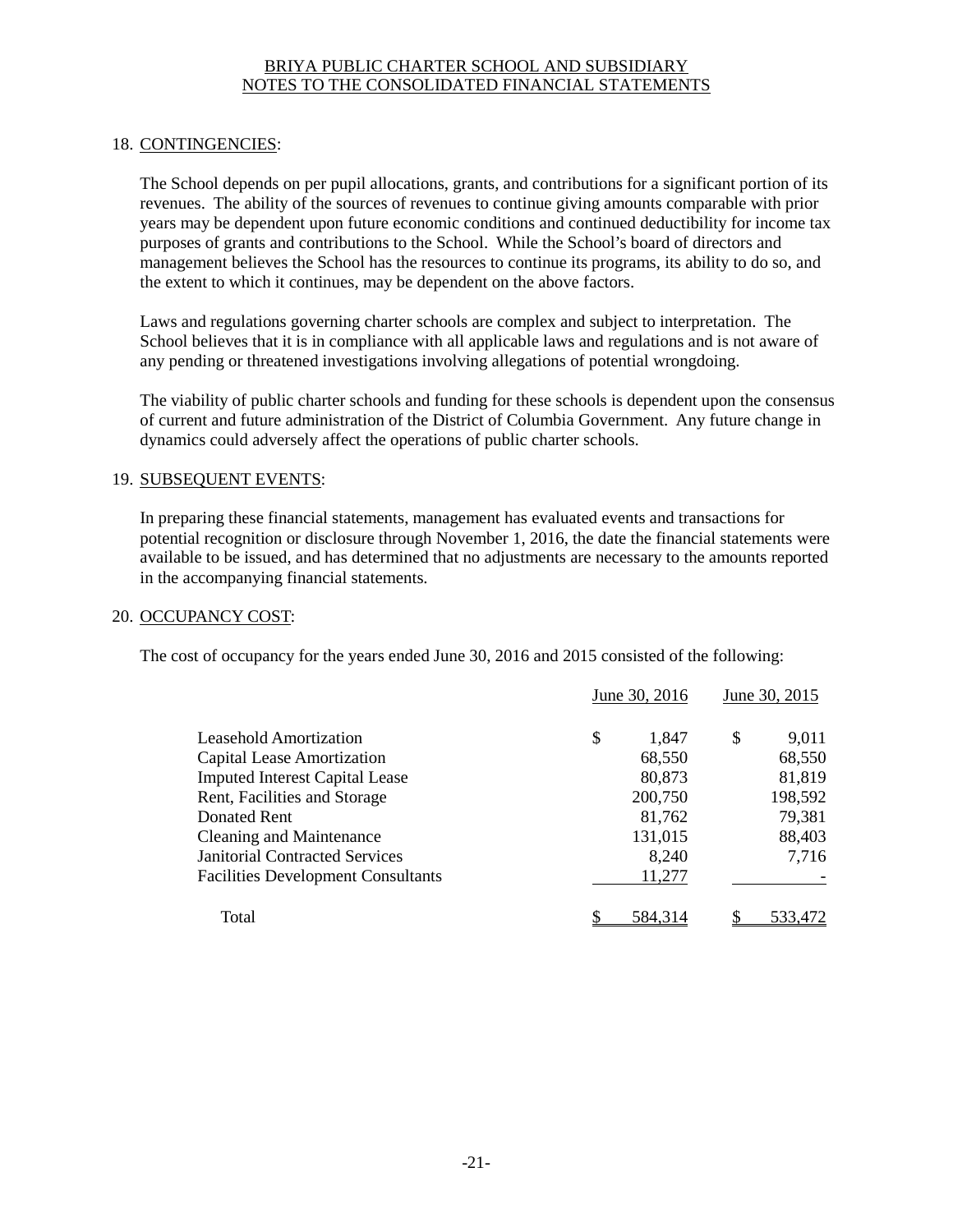#### BRIYA PUBLIC CHARTER SCHOOL AND SUBSIDIARY COMPARATIVE CONSOLIDATED SCHEDULES OF FUNCTIONAL EXPENSES FOR THE YEARS ENDED JUNE 30, 2016 AND 2015

|                                             |              |           |               | June 30, 2016           |               |                               |              | June 30, 2015            |              |             |    |                         |                           |                               |              |              |
|---------------------------------------------|--------------|-----------|---------------|-------------------------|---------------|-------------------------------|--------------|--------------------------|--------------|-------------|----|-------------------------|---------------------------|-------------------------------|--------------|--------------|
|                                             |              | Total     |               | Educational<br>Services |               | General and<br>Administrative |              | Fundraising              |              | Total       |    | Educational<br>Services |                           | General and<br>Administrative |              | Fundraising  |
| <b>Occupancy Costs:</b>                     |              |           |               |                         |               |                               |              |                          |              |             |    |                         |                           |                               |              |              |
| Amortization Leasehold Improvements         | \$           | 1,847     | $\mathcal{S}$ | 1,597                   | $\mathbb{S}$  | 238                           | $\mathbb{S}$ | 12                       | \$           | 9,011       | \$ | 8,078                   | $\mathcal{S}$             | 839                           | $\mathbb{S}$ | 94           |
| <b>Imputed Interest</b>                     |              | 80,873    |               | 80,873                  |               |                               |              |                          |              | 81,819      |    | 81,819                  |                           |                               |              |              |
| Capital Lease Amortization                  |              | 68,550    |               | 68,550                  |               |                               |              |                          |              | 68,550      |    | 68,550                  |                           |                               |              |              |
| Rent                                        |              | 282,512   |               | 244,240                 |               | 36,426                        |              | 1,846                    |              | 277,973     |    | 249,188                 |                           | 25,873                        |              | 2,912        |
| Maintenance and Custodial Salaries          |              | 105,968   |               | 80,733                  |               | 25,235                        |              |                          |              | 67,959      |    | 63,082                  |                           | 4,877                         |              |              |
| Fringe Benefits - Maintenance and Custodial |              | 17,366    |               | 13,230                  |               | 4,136                         |              | $\overline{\phantom{a}}$ |              | 9,550       |    | 8,865                   |                           | 685                           |              |              |
| Cleaning and Maintenance                    |              | 7,681     |               | 6,641                   |               | 990                           |              | 50                       |              | 10,894      |    | 9,765                   |                           | 1,014                         |              | 115          |
| <b>Contracted Building Services</b>         |              | 8,240     |               | 7,124                   |               | 1,062                         |              | 54                       |              | 7,716       |    | 6,917                   |                           | 718                           |              | 81           |
| <b>Facility Consulting Fees</b>             |              | 11,277    |               | 9,749                   |               | 1,454                         |              | 74                       |              |             |    |                         |                           |                               |              |              |
| <b>Total Occupancy Costs</b>                |              | 584,314   |               | 512,737                 |               | 69,541                        |              | 2,036                    |              | 533,472     |    | 496,264                 |                           | 34,006                        |              | 3,202        |
| Office Expenses:                            |              |           |               |                         |               |                               |              |                          |              |             |    |                         |                           |                               |              |              |
| Office Supplies and Materials               | $\mathbb{S}$ | 58,569    | $\mathbb{S}$  | 51,017                  | $\mathbb{S}$  | 7,552                         | \$           |                          | $\mathbb{S}$ | 41,994      | \$ | 38,085                  | $\boldsymbol{\mathsf{S}}$ | 3,909                         | \$           |              |
| <b>Equipment Rental and Maintenance</b>     |              | 2,348     |               | 2,046                   |               | 302                           |              |                          |              | 2,381       |    | 2,159                   |                           | 222                           |              |              |
| Telephone and Telecommunications            |              | 14,895    |               | 12,877                  |               | 1,921                         |              | 97                       |              | 10,119      |    | 9,071                   |                           | 942                           |              | 106          |
| Postage, Shipping and Delivery              |              | 1,174     |               | 1,015                   |               | 151                           |              | $8\phantom{.}$           |              | 500         |    | 449                     |                           | 46                            |              | 5            |
| Printing and Duplication                    |              | 536       |               | 463                     |               | 69                            |              | $\overline{4}$           |              | 770         |    | 690                     |                           | 71                            |              | $\mathbf{Q}$ |
| <b>Total Office Expenses</b>                |              | 77,522    |               | 67,418                  |               | 9,995                         |              | 109                      |              | 55,764      |    | 50,454                  |                           | 5,190                         |              | 120          |
| <b>General Expenses:</b>                    |              |           |               |                         |               |                               |              |                          |              |             |    |                         |                           |                               |              |              |
| Insurance                                   | \$           | 19,687    | $\mathcal{S}$ | 17,148                  | $\mathcal{S}$ | 2,539                         | \$           |                          | \$           | 21,067      | \$ | 19,106                  | $\sqrt{3}$                | 1,961                         | \$           |              |
| Administrative Fee                          |              | 73,165    |               | $\sim$                  |               | 73,165                        |              |                          |              | 72,323      |    |                         |                           | 72,323                        |              |              |
| <b>Management Fees</b>                      |              | 100,000   |               | 87,106                  |               | 12,894                        |              |                          |              | 100,000     |    | 90,692                  |                           | 9,308                         |              |              |
| Accounting, Auditing and Payroll            |              | 118,912   |               | 76,011                  |               | 42,901                        |              |                          |              | 97,200      |    | 72,553                  |                           | 24,647                        |              |              |
| Legal Fees                                  |              | 35,200    |               | 21,951                  |               | 13,249                        |              |                          |              |             |    |                         |                           |                               |              |              |
| <b>Computer Support Fees</b>                |              | 173,432   |               | 151,070                 |               | 22,362                        |              |                          |              | 113,391     |    | 102,837                 |                           | 10,554                        |              |              |
| <b>Other Professional Fees</b>              |              | 86,171    |               | 75,061                  |               | 11,110                        |              |                          |              | 43,811      |    | 39,733                  |                           | 4,078                         |              |              |
| <b>Business Fees and Dues</b>               |              | 13,438    |               | 11,705                  |               | 1,733                         |              |                          |              | 16,288      |    | 14,772                  |                           | 1,516                         |              |              |
| Other Expenses                              |              | 48,383    |               | 42,145                  |               | 6,238                         |              |                          |              | 4,279       |    | 3,882                   |                           | 397                           |              |              |
| Depreciation and Amortization               |              | 72,939    |               | 52,658                  |               | 20,281                        |              |                          |              | 71,964      |    | 52,642                  |                           | 19,322                        |              |              |
| <b>Total General Expenses</b>               |              | 741,327   |               | 534,855                 |               | 206,472                       |              |                          |              | 540,323     |    | 396,217                 | \$.                       | 144,106                       |              |              |
| TOTAL FUNCTIONAL EXPENSES                   |              | 5,894,486 |               | \$5,042,293             |               | 824,639                       |              | 27,554                   |              | \$5,125,941 |    | \$4,561,071             | S.                        | 525,054                       |              | 39,816       |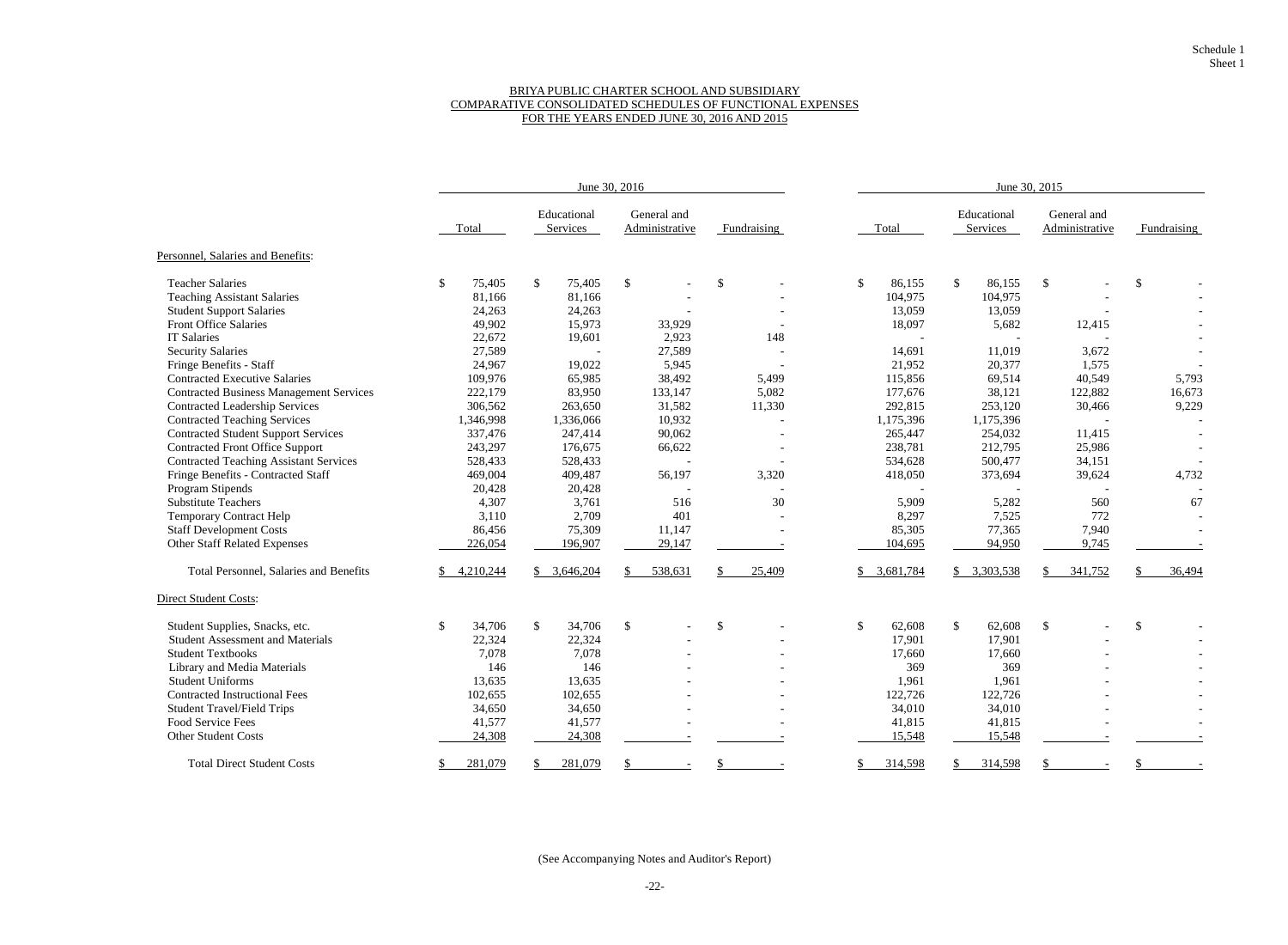## BRIYA PUBLIC CHARTER SCHOOL AND SUBSIDIARY COMPARATIVE CONSOLIDATING STATEMENTS OF FINANCIAL POSITION FOR THE YEARS ENDED JUNE 30, 2016 AND 2015

|                                                               |                                       | June 30, 2016            |                                               |                           |                                | June 30, 2015            |                          |                                |  |  |
|---------------------------------------------------------------|---------------------------------------|--------------------------|-----------------------------------------------|---------------------------|--------------------------------|--------------------------|--------------------------|--------------------------------|--|--|
|                                                               | Briya Public<br><b>Charter School</b> | Mamie D. Lee, LLC        | Elimination                                   | Total                     | Briya Public<br>Charter School | Mamie D. Lee, LLC        | Elimination              | Total                          |  |  |
| <b>ASSETS</b>                                                 |                                       |                          |                                               |                           |                                |                          |                          |                                |  |  |
| <b>Current Assets:</b>                                        |                                       |                          |                                               |                           |                                |                          |                          |                                |  |  |
| Cash and Cash Equivalents                                     | 2,620,018<br><sup>S</sup>             | \$<br>2,592              | \$<br>$\overline{\phantom{a}}$                | 2,622,610<br>$\mathbb{S}$ | <sup>\$</sup><br>2,921,743     | $\mathbb{S}$             | -8                       | 2,921,743<br>-S                |  |  |
| <b>Certificates of Deposit</b>                                | 4,356,093                             |                          | $\overline{\phantom{a}}$                      | 4,356,093                 | 7,856,467                      |                          |                          | 7,856,467                      |  |  |
| Accounts and Interest Receivable                              | 92,307                                | $\overline{a}$           | (73, 656)                                     | 18,651                    | 25,452                         |                          |                          | 25,452                         |  |  |
| <b>Grants Receivable</b>                                      | 156,273                               |                          | $\sim$                                        | 156,273                   | 268,516                        |                          |                          | 268,516                        |  |  |
| Prepaid Expenses                                              | 190,132                               |                          |                                               | 190,132                   | 67,235                         |                          |                          | 67,235                         |  |  |
| <b>Total Current Assets</b>                                   | \$7,414,823                           | 2,592                    | (73, 656)                                     | \$7,343,759               | \$11,139,413                   |                          |                          | \$11,139,413                   |  |  |
| <b>Fixed Assets:</b>                                          |                                       |                          |                                               |                           |                                |                          |                          |                                |  |  |
| Furniture, Equipment and Computers                            | 790,211<br>S.                         | \$<br>83,442             | \$                                            | \$<br>873,653             | 455,003<br>-\$                 | $\mathbb{S}$             | -\$                      | 455,003<br>- \$                |  |  |
| Accumulated Depreciation - Furniture, Equipment and Computers | (431, 553)                            |                          |                                               | (431, 553)                | (358, 614)                     |                          |                          | (358, 614)                     |  |  |
| Leasehold Improvements                                        | 285,013                               |                          |                                               | 285,013                   | 285,013                        |                          |                          | 285,013                        |  |  |
| Accumulated Amortization - Leasehold Improvements             | (238, 828)                            |                          |                                               | (238, 828)                | (236,981)                      |                          |                          | (236,981)                      |  |  |
| Construction in Progress                                      |                                       | 23,451,743               |                                               | 23,451,743                | $\equiv$                       | 279,759                  |                          | 279,759                        |  |  |
| <b>Total Fixed Assets</b>                                     | 404,843                               | \$23,535,185             | $\sim$                                        | \$23,940,028              | 144,421                        | 279,759                  | $\sim$                   | 424,180                        |  |  |
| Capital Lease:                                                |                                       |                          |                                               |                           |                                |                          |                          |                                |  |  |
| Leasehold - Georgia Avenue                                    | 2,056,499<br>-S                       | \$                       | \$                                            | 2,056,499<br>\$           | 2,056,499<br>-\$               | <sup>\$</sup>            | $\mathcal{S}$            | 2,056,499<br><sup>\$</sup>     |  |  |
| Accumulated Amortization - Capital Lease                      | (342,749)                             |                          |                                               | (342,749)                 | (274,200)                      |                          |                          | (274, 200)                     |  |  |
| <b>Total Capital Leases</b>                                   | $\frac{$}{9}$ 1,713,750               |                          | $\sim$ $-$                                    | \$1,713,750               | 1,782,299                      |                          | $\sim$ $-$               | \$1,782,299                    |  |  |
| Other Assets:                                                 |                                       |                          |                                               |                           |                                |                          |                          |                                |  |  |
| Investment in Affiliate                                       | 5,600,000<br><sup>\$</sup>            | \$                       | \$ (5,600,000)                                | \$                        | 279,759<br>-\$                 | \$                       | \$<br>(279, 759)         | \$<br>$\overline{\phantom{a}}$ |  |  |
| Deposits                                                      | 384,595                               | 88,656                   |                                               | 473,251                   | 227,875                        |                          | $\overline{\phantom{a}}$ | 227,875                        |  |  |
| Loan Costs                                                    |                                       | 447,277                  |                                               | 447,277                   |                                |                          |                          |                                |  |  |
| <b>Total Other Assets</b>                                     | \$5,984,595                           | 535,933                  | \$ (5,600,000)                                | 920,528<br>S.             | 507,634                        | $\sim$ $-$               | (279, 759)               | 227,875                        |  |  |
| TOTAL ASSETS                                                  | \$15,518,011                          | \$24,073,710             | \$ (5,673,656)                                | \$ 33,918,065             | \$13,573,767                   | 279,759                  | (279, 759)               | \$13,573,767                   |  |  |
| <b>LIABILITIES AND NET ASSETS</b>                             |                                       |                          |                                               |                           |                                |                          |                          |                                |  |  |
| <b>Current Liabilities:</b>                                   |                                       |                          |                                               |                           |                                |                          |                          |                                |  |  |
| <b>Accounts Payable</b>                                       | 201,236<br><sup>S</sup>               | \$10,154,882             | (73, 656)<br>\$                               | \$10,282,462              | 231,088<br>-\$                 | $\mathbb{S}$             | -\$                      | 231,088<br>-\$                 |  |  |
| Accrued Salaries and Expenses                                 | 276,599                               |                          | $\overline{\phantom{a}}$                      | 276,599                   | 288,310                        |                          |                          | 288,310                        |  |  |
| <b>Interest Payable</b>                                       | $\overline{a}$                        | 28,857                   | $\overline{\phantom{a}}$                      | 28,857                    | $\overline{\phantom{a}}$       |                          |                          |                                |  |  |
| Deposits Held for Others                                      | 759                                   |                          |                                               | 759                       | $\overline{\phantom{a}}$       |                          |                          |                                |  |  |
| Capital Lease - Current Portion                               | 19,155                                |                          |                                               | 19,155                    | 18,965                         |                          |                          | 18,965                         |  |  |
| <b>Total Current Liabilities</b>                              | 497,749                               | \$10,183,739             | (73,656)                                      | \$10,607,832              | 538,363                        |                          |                          | 538,363                        |  |  |
| Long-term Liabilities:                                        |                                       |                          |                                               |                           |                                |                          |                          |                                |  |  |
| Capital Lease                                                 | 1,596,552<br>$\mathbb{S}$             | \$                       | \$<br>$\sim$                                  | \$1,596,552               | \$1,617,451                    | $\mathbb{S}$             | $\mathcal{S}$            | \$1,617,451                    |  |  |
| Less: Current Portion                                         | (19, 155)                             |                          |                                               | (19, 155)                 | (18,965)                       |                          |                          | (18,965)                       |  |  |
| Loans Payable                                                 | $\sim$ $-$                            | 7,807,293                | $\sim$ $\sim$                                 | 7,807,293                 |                                | $\overline{\phantom{a}}$ |                          |                                |  |  |
| Total Long-term Liabilities                                   | \$1,577,397                           | \$7,807,293              | $\mathbb{S}^-$<br>$\sim$ 100 $\sim$ 100 $\pm$ | \$9,384,690               | \$1,598,486                    | \$<br>$\sim$             | $\sim$ $-$               | \$1,598,486                    |  |  |
| <b>Total Liabilities</b>                                      | $\frac{$}{2,075,146}$                 | \$17,991,032             | \$ (73,656)                                   | \$19,992,522              | $\frac{$}{2,136,849}$          | $\sim$ $\sim$            | $\sim$ $-$               | $\frac{$}{2,136,849}$          |  |  |
| Net Assets:                                                   |                                       |                          |                                               |                           |                                |                          |                          |                                |  |  |
| Unrestricted                                                  | \$13,440,865                          | \$6,082,678              | \$ (5,600,000)                                | \$13,923,543              | \$11,434,918                   | 279,759<br>$\mathbb{S}$  | $\frac{1}{2}$ (279,759)  | \$11,434,918                   |  |  |
| <b>Temporarily Restricted</b>                                 | 2,000                                 | $\overline{\phantom{0}}$ | $\sim$ $\sim$                                 | 2,000                     | 2,000                          | $\sim$                   | $\sim$                   | 2,000                          |  |  |
| <b>Total Net Assets</b>                                       | \$13,442,865                          | \$6,082,678              | \$ (5,600,000)                                | \$13,925,543              | \$11,436,918                   | $\frac{$}{279,759}$      | $\frac{\$}{2}$ (279,759) | \$11,436,918                   |  |  |
|                                                               |                                       |                          |                                               |                           |                                |                          |                          |                                |  |  |
| TOTAL LIABILITIES AND NET ASSETS                              | \$15,518,011                          | \$24,073,710             | \$ (5,673,656)                                | \$ 33,918,065             | \$13,573,767                   | $\frac{$279,759}{ }$     | $\frac{(279,759)}{2}$    | \$13,573,767                   |  |  |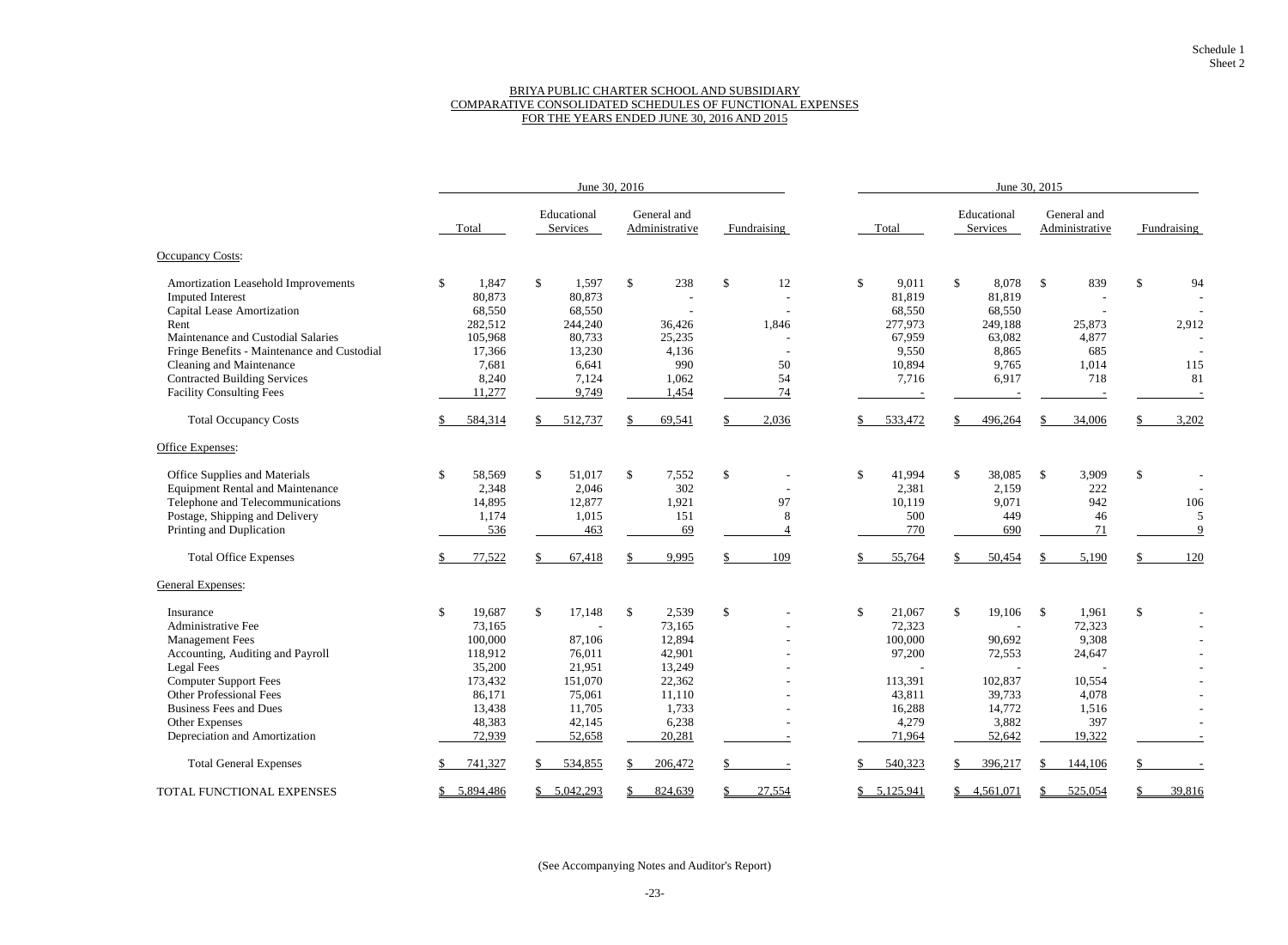## BRIYA PUBLIC CHARTER SCHOOL AND SUBSIDIARY COMPARATIVE CONSOLIDATING STATEMENTS OF ACTIVITIES FOR THE YEARS ENDED JUNE 30, 2016 AND 2015

|                                           |                                       | June 30, 2016     |                                           |                  | June 30, 2015                  |                   |                         |                           |  |  |  |
|-------------------------------------------|---------------------------------------|-------------------|-------------------------------------------|------------------|--------------------------------|-------------------|-------------------------|---------------------------|--|--|--|
|                                           | Briva Public<br><b>Charter School</b> | Mamie D. Lee, LLC | Elimination                               | Total            | Briya Public<br>Charter School | Mamie D. Lee, LLC | Elimination             | Total                     |  |  |  |
| Revenues and Other Support:               |                                       |                   |                                           |                  |                                |                   |                         |                           |  |  |  |
| Tuition - Per Pupil Funding Allocation    | 4,771,607<br><sup>\$</sup>            | $\mathcal{S}$     | $\mathcal{S}$<br>$\overline{\phantom{a}}$ | 4,771,607<br>\$. | \$<br>5,000,017                | $\mathbb{S}$      | <sup>\$</sup>           | 5,000,017<br>$\mathbb{S}$ |  |  |  |
| Tuition - Per Pupil Facilities Allocation | 1,552,628                             |                   |                                           | 1,552,628        | 1,511,424                      |                   |                         | 1,511,424                 |  |  |  |
| Federal Entitlements and Grants           | 1,050,395                             |                   |                                           | 1,050,395        | 472,834                        |                   |                         | 472,834                   |  |  |  |
| <b>State Government Grants</b>            | 302,501                               |                   |                                           | 302,501          | 176,210                        |                   |                         | 176,210                   |  |  |  |
| Private Grants and Contributions          | 43,066                                |                   |                                           | 43,066           | 35,921                         |                   |                         | 35,921                    |  |  |  |
| <b>Student Fees</b>                       | 14,721                                |                   |                                           | 14,721           |                                |                   |                         |                           |  |  |  |
| Donated Services, Facilities, Etc.        | 83,862                                | 46,959            |                                           | 130,821          | 79,431                         |                   |                         | 79,431                    |  |  |  |
| Interest                                  | 55,520                                |                   |                                           | 55,520           | 66,738                         |                   |                         | 66,738                    |  |  |  |
| <b>Other Revenues</b>                     | 2,852                                 |                   |                                           | 2,852            | 1,335                          |                   |                         | 1,335                     |  |  |  |
| Net Assets Released from Restrictions     |                                       |                   |                                           |                  |                                |                   |                         |                           |  |  |  |
| (Satisfaction of Program Restrictions)    |                                       |                   |                                           |                  |                                |                   |                         |                           |  |  |  |
| <b>Total Revenues and Other Support</b>   | 7,877,152<br>-S                       | 46,959            |                                           | 7,924,111<br>-\$ | 7,343,910<br>\$                |                   |                         | 7,343,910                 |  |  |  |
| Expenses:                                 |                                       |                   |                                           |                  |                                |                   |                         |                           |  |  |  |
| <b>Educational Services</b>               | 5,042,293<br><sup>\$</sup>            | $\mathbb{S}$      | $\mathcal{S}$<br>$\blacksquare$           | \$.<br>5,042,293 | $\mathbb{S}$<br>4,561,071      | $\mathbb{S}$      | <sup>\$</sup>           | \$<br>4,561,071           |  |  |  |
| Fundraising                               | 27,554                                |                   |                                           | 27,554           | 39,816                         |                   |                         | 39,816                    |  |  |  |
| General and Administrative                | 801,358                               | 23,281            |                                           | 824,639          | 525,054                        |                   |                         | 525,054                   |  |  |  |
| <b>Total Expenses</b>                     | 5,871,205                             | 23,281            |                                           | 5,894,486        | 5,125,941<br>\$.               |                   |                         | 5,125,941                 |  |  |  |
| Changes in Net Assets                     | 2,005,947<br>-S                       | -S<br>23,678      | $\mathbb{S}$                              | 2,029,625        | \$<br>2,217,969                | <sup>\$</sup>     | $\mathcal{S}$<br>$\sim$ | 2,217,969<br>\$           |  |  |  |
| Net Assets, Beginning of Year             | 11,436,918                            | 279,759           | (279, 759)                                | 11,436,918       | 9,218,949                      |                   |                         | 9,218,949                 |  |  |  |
| <b>Member Contributions</b>               |                                       | 5,779,241         | (5,320,241)                               | 459,000          |                                | 279,759           | (279, 759)              |                           |  |  |  |
| Net Assets, End of Year                   | \$13,442,865                          | 6,082,678         | (5,600,000)<br>\$.                        | \$13,925,543     | \$11,436,918                   | 279,759           | (279, 759)              | \$11,436,918              |  |  |  |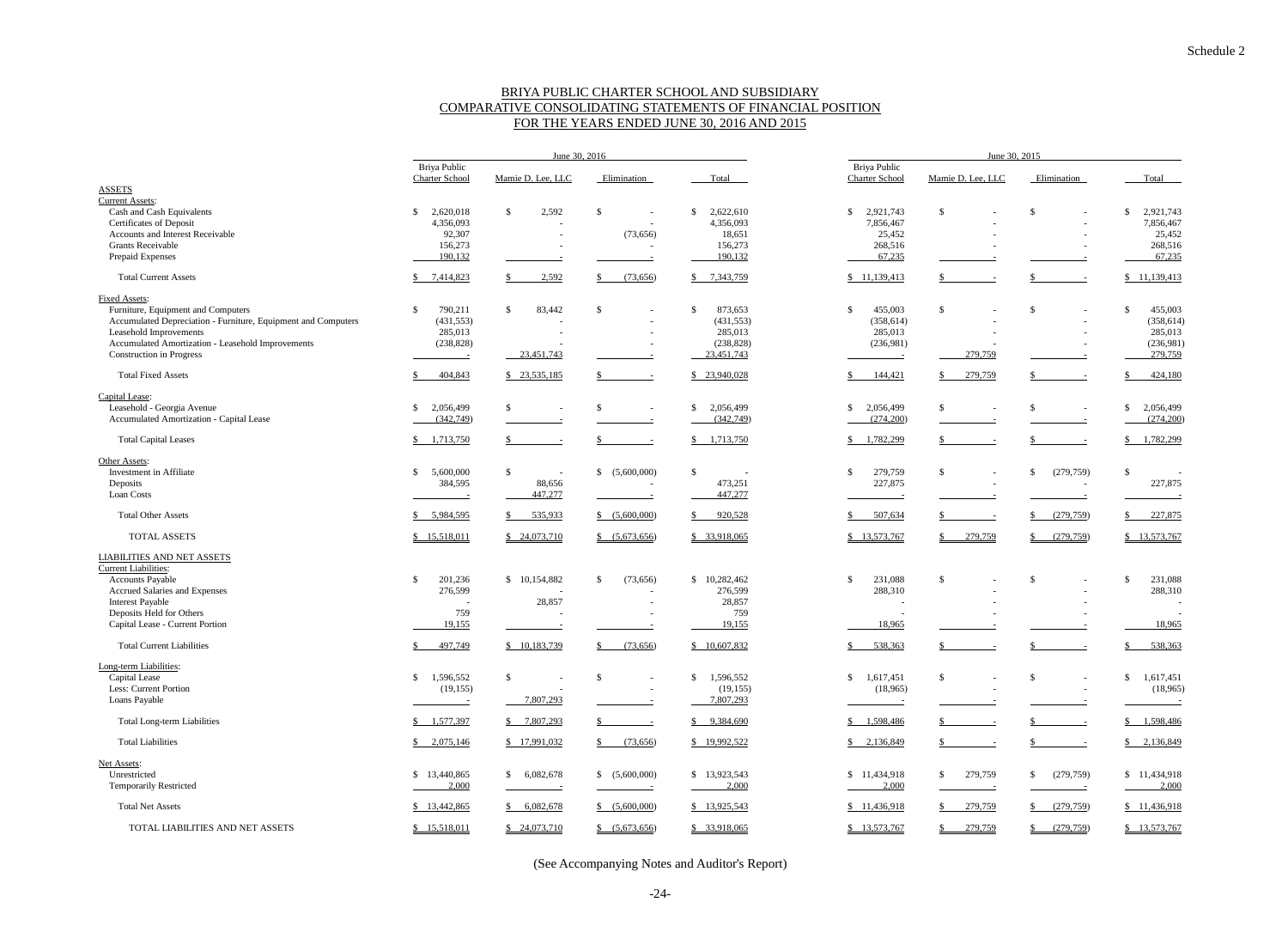#### BRIYA PUBLIC CHARTER SCHOOL AND SUBSIDIARY COMPARATIVE CONSOLIDATED SCHEDULES OF AVERAGE COST PER STUDENT FOR THE YEARS ENDED JUNE 30, 2016 AND 2015

#### June 30, 2016

|                                                            | <b>Total Cost</b> |                                |   | <b>Average Cost</b><br>Per Student |  |  |  |
|------------------------------------------------------------|-------------------|--------------------------------|---|------------------------------------|--|--|--|
| Instructional<br>General and Administrative<br>Fundraising |                   | 5,042,293<br>824,639<br>27,554 | S | 10,145<br>1,659<br>55              |  |  |  |
| Total                                                      |                   | 5.894.486                      |   | 1.859                              |  |  |  |

The above is the average per student cost for the year ended June 30, 2016, and is based on a full time equivalent (FTE) enrollment of 497 students.

#### June 30, 2015

|                                                            | <b>Total Cost</b> |                                |   | <b>Average Cost</b><br>Per Student |  |  |  |
|------------------------------------------------------------|-------------------|--------------------------------|---|------------------------------------|--|--|--|
| Instructional<br>General and Administrative<br>Fundraising | S                 | 4,561,071<br>525,054<br>39,816 | S | 9,270<br>1,067<br>81               |  |  |  |
| Total                                                      |                   | 5.125.94                       |   |                                    |  |  |  |

The above is the average per student cost for the year ended June 30, 2015, and is based on a full time equivalent (FTE) enrollment of 492 students.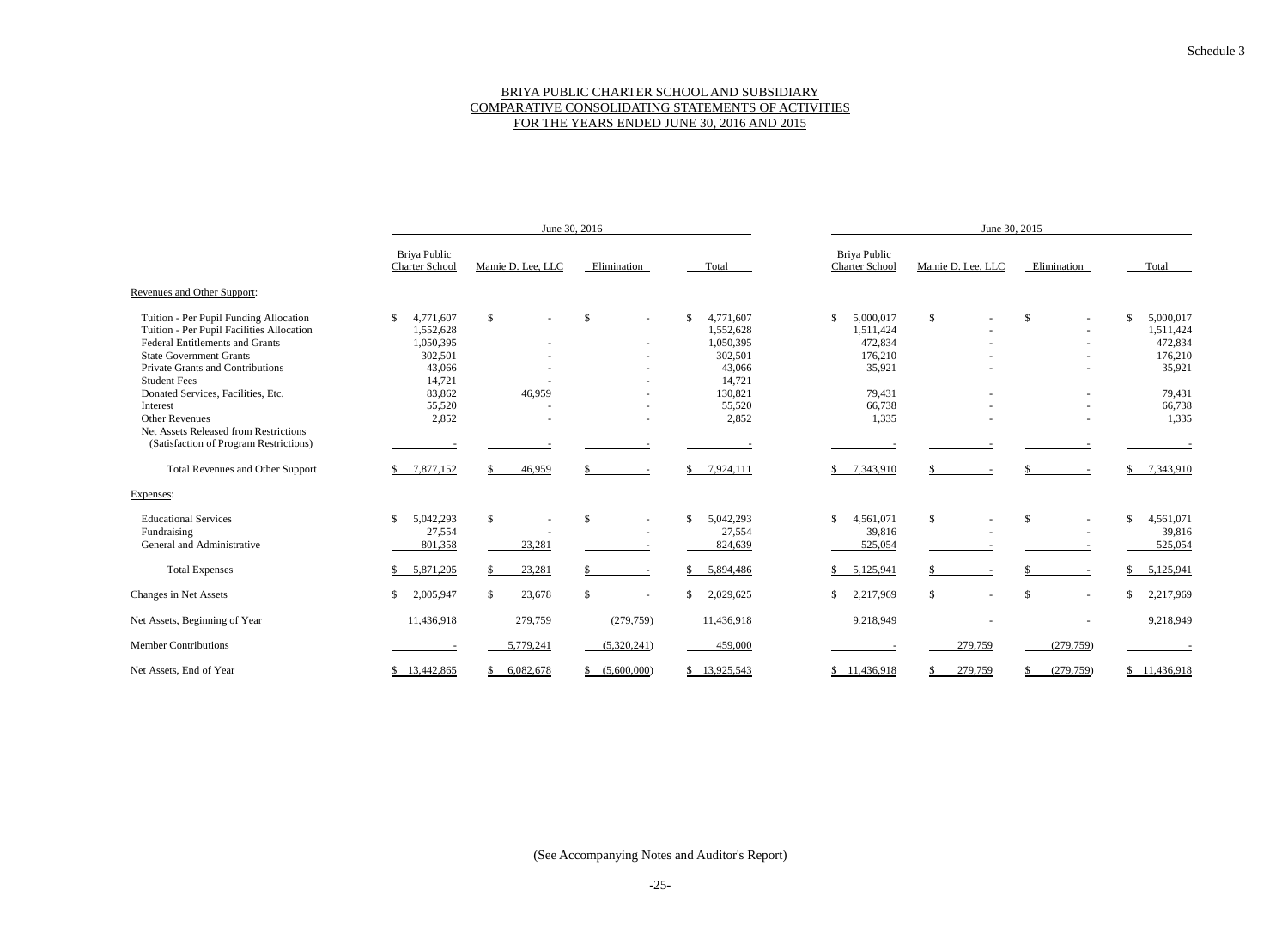#### BRIYA PUBLIC CHARTER SCHOOL AND SUBSIDIARY SCHEDULE OF EXPENDITURES OF FEDERAL AWARDS FOR THE YEAR ENDED JUNE 30, 2016

| Federal Grantor/Pass Through Grantor Program Title                                                                                                                                                                                       | Federal<br><b>CFDA</b><br>Number               | Pass-Through<br><b>Grantors Number</b>        | Program<br>or Award<br>Amount | Period of Award                                                                                                                  |    | Grant<br>Receivable<br>at $7/1/15$ |               | <b>Current Year Activity</b><br><b>Receipts</b> |               | <b>Disbursements</b><br>Expenditures |    | Grant<br>Receivable<br>at $6/30/16$ |
|------------------------------------------------------------------------------------------------------------------------------------------------------------------------------------------------------------------------------------------|------------------------------------------------|-----------------------------------------------|-------------------------------|----------------------------------------------------------------------------------------------------------------------------------|----|------------------------------------|---------------|-------------------------------------------------|---------------|--------------------------------------|----|-------------------------------------|
| U.S. Department of Education:                                                                                                                                                                                                            |                                                |                                               |                               |                                                                                                                                  |    |                                    |               |                                                 |               |                                      |    |                                     |
| Passed Through the District of Columbia:                                                                                                                                                                                                 |                                                |                                               |                               |                                                                                                                                  |    |                                    |               |                                                 |               |                                      |    |                                     |
| Title V, Part B, Charter Schools Program<br>Special Education - IDEA 611, Grants to Local Education Agencies<br>Special Education - IDEA 619, Preschool Grants to Local Education Agencies<br>DC School Choice Incentive Program (SOAR): | 84.282A<br>84.027A<br>84.173A                  | V282A100025<br>H027A150010-15A<br>H173A150006 | 59,495<br>64,210<br>3,614     | 10/25/13 to 07/01/15<br>07/01/15 to 09/30/16<br>07/01/15 to 09/30/16                                                             | -S | 7,637                              | -S            | 10,619<br>1,305<br>346                          | $\mathbb{S}$  | 2,982<br>1,305<br>346                | \$ |                                     |
| Early Childhood<br>Academic Quality Grants for Charters<br>Academic Quality Grants for Charters                                                                                                                                          | 84.370C<br>84.370C<br>84.370C                  | U370C140001<br>U370C130001<br>U370C140001     | 25,328<br>84,616<br>500,000   | $07/02/15$ to $07/10/16$<br>02/21/14 to 02/20/16<br>$07/10/15$ to $07/10/17$                                                     |    | 11,827                             |               | 25,328<br>31,862<br>91,970                      |               | 25,328<br>20,035<br>219,507          |    | 127,537                             |
| Investing in Public Facility Projects                                                                                                                                                                                                    | 84.370C                                        | U370C140001                                   | 750,000                       | $07/10/15$ to $07/10/17$                                                                                                         |    | 207,587                            |               | 957,587                                         |               | 750,000                              |    |                                     |
| Total U.S. Department of Education<br>U.S. Department of Agriculture:                                                                                                                                                                    |                                                |                                               |                               |                                                                                                                                  |    | 227,051                            |               | \$1,119,017                                     |               | \$1,019,503                          |    | 127,537                             |
| Passed Through the District of Columbia:                                                                                                                                                                                                 |                                                |                                               |                               |                                                                                                                                  |    |                                    |               |                                                 |               |                                      |    |                                     |
| <b>Donated Commodities</b><br>School Breakfast Program<br>School Breakfast Program<br>National School Lunch Program<br>National School Lunch Program                                                                                     | 10.555<br>10.553<br>10.553<br>10.555<br>10.555 | N/A<br>N/A<br>N/A<br>N/A<br>N/A               |                               | $07/01/15$ to $06/30/16$<br>07/01/15 to 06/30/16<br>$07/01/14$ to $06/30/15$<br>07/01/15 to 06/30/16<br>$07/01/14$ to $06/30/15$ | -S | $\blacksquare$<br>941<br>1,492     | $\mathcal{S}$ | 571<br>8,312<br>941<br>13,136<br>1,492          | $\mathcal{S}$ | 571<br>11,749<br>18,572              | -S | 3,437<br>5,436                      |
| Total U.S. Department of Agriculture                                                                                                                                                                                                     |                                                |                                               |                               |                                                                                                                                  |    | 2,433                              |               | 24,452                                          |               | 30,892                               |    | 8,873                               |
| <b>Total Federal Awards</b>                                                                                                                                                                                                              |                                                |                                               |                               |                                                                                                                                  |    | 229,484                            |               | \$1,143,469                                     |               | \$1,050,395                          |    | 136,410                             |

| Summary by CFDA                                                            |             |                           |  |  |
|----------------------------------------------------------------------------|-------------|---------------------------|--|--|
|                                                                            | <b>CFDA</b> | Amount of<br>Expenditures |  |  |
| Program                                                                    | Number      |                           |  |  |
| Title V, Part B, Charter Schools Program                                   | 84.282A     | \$<br>2,982               |  |  |
| Special Education - IDEA 611, Grants to Local Education Agencies           | 84.027A     | 1,305                     |  |  |
| Special Education - IDEA 619, Preschool Grants to Local Education Agencies | 84.173A     | 346                       |  |  |
| DC School Choice Incentive Program (SOAR)                                  | 84.370C     | 1,014,870                 |  |  |
| Donated Commodities                                                        | 10.555      | 571                       |  |  |
| School Breakfast Program                                                   | 10.553      | 11,749                    |  |  |
| National School Lunch Program                                              | 10.555      | 18,572                    |  |  |
| <b>Total Federal Awards</b>                                                |             | 1.050.395                 |  |  |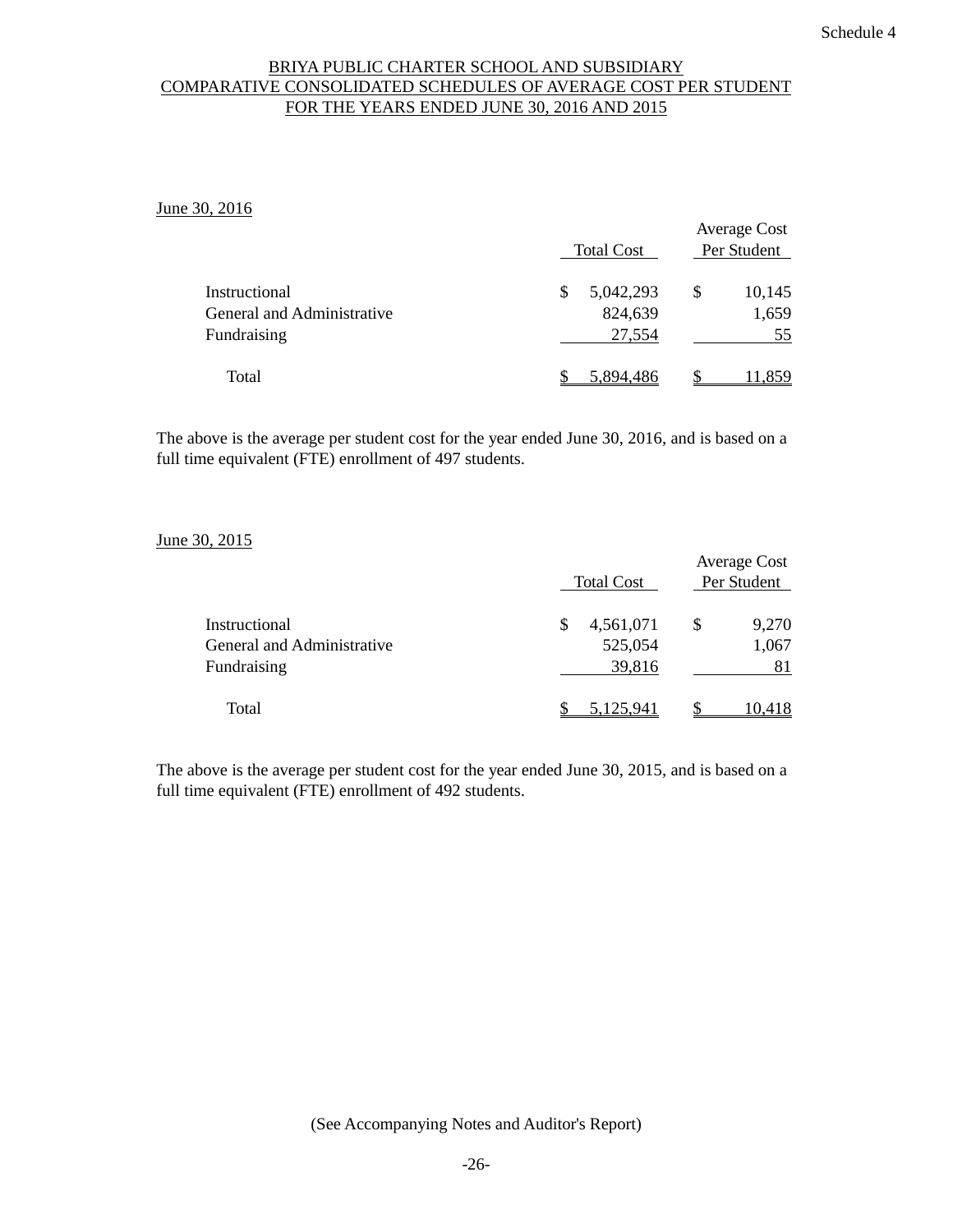#### BRIYA PUBLIC CHARTER SCHOOL AND SUBSIDIARY NOTES TO SCHEDULE OF EXPENDITURES OF FEDERAL AWARDS FOR THE YEAR ENDED JUNE 30, 2016

#### Note 1: Basis of Presentation:

The accompanying schedule of expenditures of federal awards (the Schedule) includes the federal award activity of the Briya Public Charter School and Subsidiary (the School) under programs of the federal government for the year ended June 30, 2016. The information in this Schedule is presented in accordance with the requirements of Title 2 U.S. Code of Federal Regulations Part 200, *Uniform Administrative Requirements, Cost Principles, and Audit Requirements for Federal Awards* (Uniform Guidance). Because the Schedule presents only a selected portion of the operations of the School, it is not intended to and does not present the financial position, changes in net assets, or cash flows of the School.

#### Note 2: Summary of Significant Account Policies:

Expenditures reported on the Schedule are reported on the accrual basis of accounting. Such expenditures are recognized following the cost principles contained in the Uniform Guidance, wherein certain types of expenditures are not allowable or are limited as to reimbursement.

The School has elected not to use the 10 percent de minimis indirect cost rate as allowed under the Uniform Guidance.

#### Note 3 - Major Program Selection:

The major Federal Award Programs selected for testing are as follows:

#### U.S. Department of Education

#### - DC School Choice Incentive Program (Scholarships for Opportunity and Results)

The requirements of the Uniform Guidance dictate all major programs as determined by the auditor on a risk-based approach and/or at least 40% (20% for low risk auditees) of all federal awards be subject to specific control and compliance testing. For the Briya Public Charter School and Subsidiary, the programs subject to these requirements are as listed above. The total expenditures of these programs represent 96.62% of the total federal expenditures.

| Program                                                 | <b>CFDA</b><br>Number | Amount of<br>Expenditures |
|---------------------------------------------------------|-----------------------|---------------------------|
| Title V, Part B, Charter Schools Program                | 84.282A               | \$<br>2,982               |
| Special Education - IDEA 611, Grants to Local           |                       |                           |
| <b>Education Agencies</b>                               | 84.027A               | 1,305                     |
| Special Education - IDEA 619, Preschool Grants to Local |                       |                           |
| <b>Education Agencies</b>                               | 84.173A               | 346                       |
| DC School Choice Incentive Program (SOAR)               | 84.370C               | 1,014,870*                |
| Donated Commodities                                     | 10.555                | 571                       |
| School Breakfast Program                                | 10.553                | 11,749                    |
| National School Lunch Program                           | 10.555                | 18,572                    |
| <b>Total Federal Awards</b>                             |                       | .050,395                  |

\*Denotes Major Program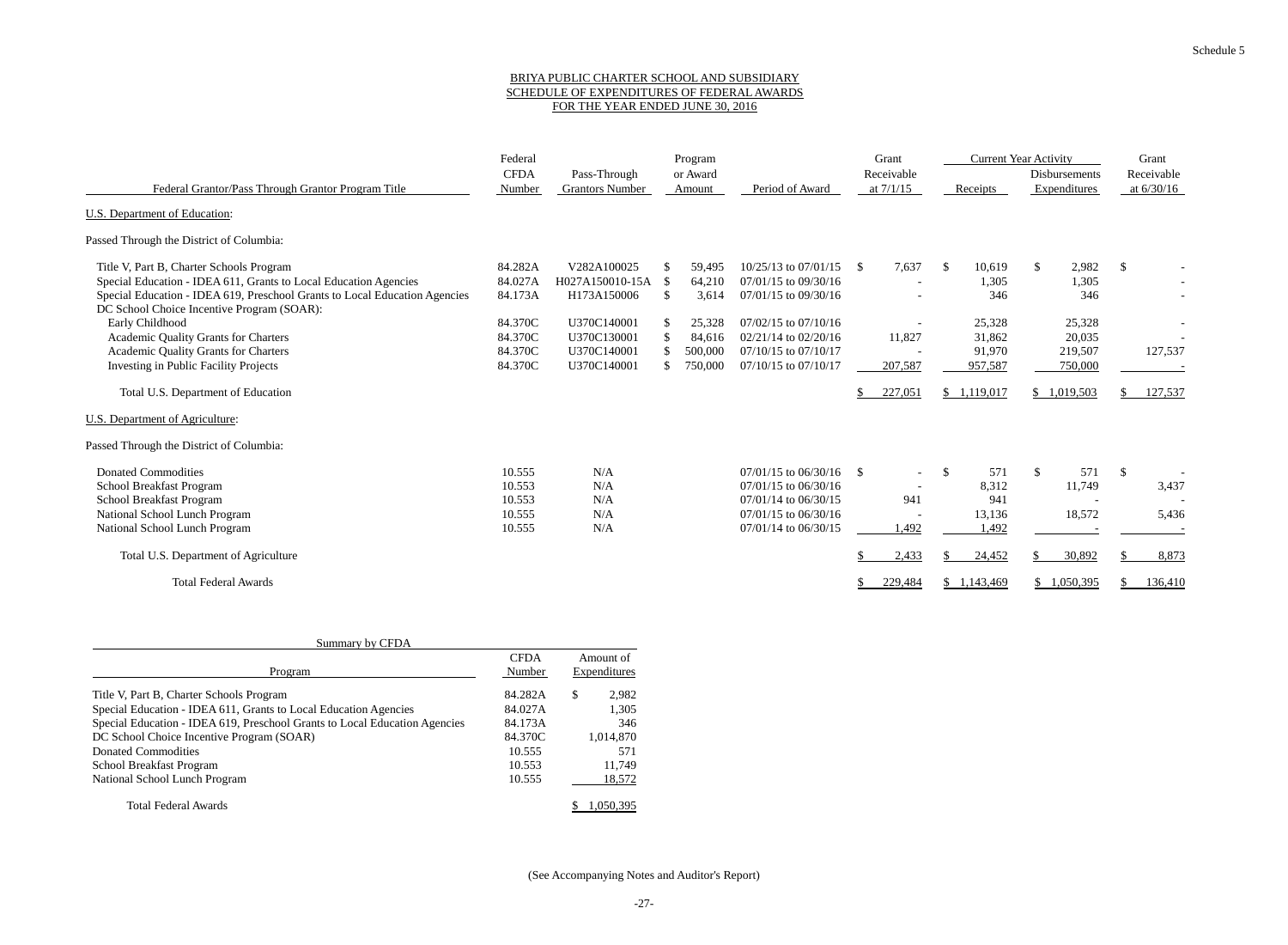#### BRIYA PUBLIC CHARTER SCHOOL AND SUBSIDIARY NOTES TO SCHEDULE OF EXPENDITURES OF FEDERAL AWARDS FOR THE YEAR ENDED JUNE 30, 2016

#### Note 4 - Food Commodities:

Nonmonetary assistance is reported in the Schedule at fair market value of the commodities received and disbursed.

#### Note 5 - Major Program Disclosure:

I. U.S. Department of Education:

## **DC School Choice Incentive Program**

Administration of Scholarships for Opportunity and Results funding is designed to increase student achievement and academic growth of District of Columbia public charter school students by supporting the creation and expansion of high-quality public charter schools. In order to accomplish this goal, the Office of State Superintendent of Education (OSSE) established two impact areas:

- Innovative funding to improve school performance and educational outcomes; and
- Effective facility financing and funding to increase the number of high-quality public charter school seats.
- 1) State System of Support Best Practices Grant

Funds reward schools for implementing best and promising practices, to foster innovation through the dissemination of these practices, and to provide funding to build effective relationships between higher-performing schools and schools in need of appropriate supports aimed at raising student achievement.

2) Increasing Academic Quality Grants

Funds support plans that have a direct and rapid impact on student proficiency rates and the success of public charter school students, either school-wide or for specific subgroups.

3) Investing in Public Facility Projects

Funds support the renovation or reconstruction of former District of Columbia Public Schools (DCPS) or other District-owned facilities released by the District for lease by public charter schools.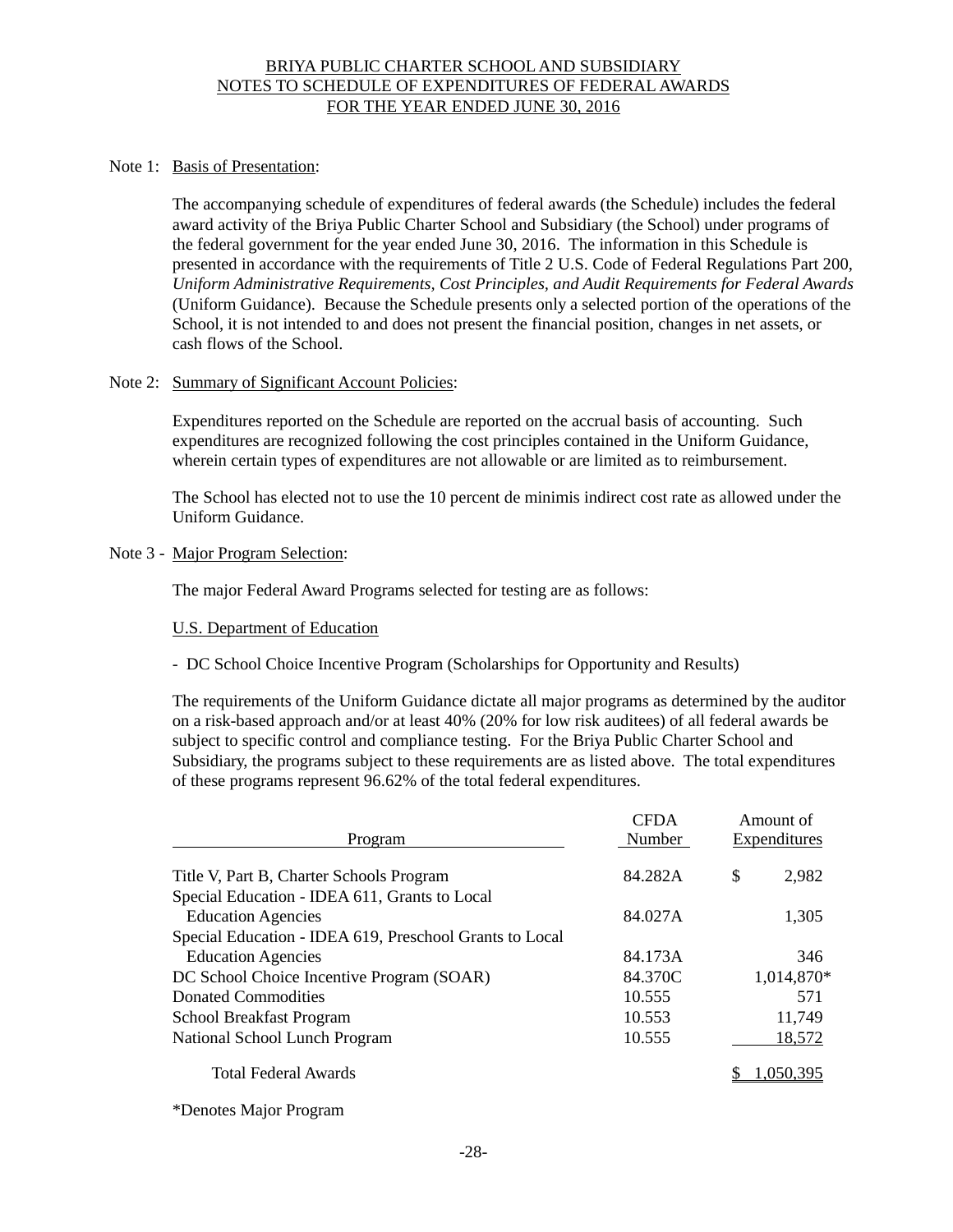Board of Directors Briya Public Charter School and Subsidiary 2333 Ontario Road NW Washington, DC 20009

## INDEPENDENT AUDITOR'S REPORT ON INTERNAL CONTROL OVER FINANCIAL REPORTING AND ON COMPLIANCE AND OTHER MATTERS BASED ON AN AUDIT OF FINANCIAL STATEMENTS PERFORMED IN ACCORDANCE WITH *GOVERNMENT AUDITING STANDARDS*

We have audited in accordance with auditing standards generally accepted in the United States of America and the standards applicable to financial audits contained in *Government Auditing Standards*, issued by the Comptroller General of the United States, the consolidated financial statements of the Briya Public Charter School and Subsidiary (the School), which comprise the statement of financial position as of June 30, 2016, and the related statements of activities and cash flows for the year then ended, and the related notes to the financial statements, and have issued our report thereon dated November 1, 2016.

#### *Internal Control Over Financial Reporting*

In planning and performing our audit of the financial statements, we considered the School's internal control over financial reporting (internal control) to determine the audit procedures that are appropriate in the circumstances for the purpose of expressing our opinion on the consolidated financial statements, but not for the purpose of expressing an opinion on the effectiveness of the School's internal control. Accordingly, we do not express an opinion on the effectiveness of the School's internal control.

A *deficiency in internal control* exists when the design or operation of a control does not allow management or employees, in the normal course of performing their assigned functions, to prevent, or detect and correct, misstatements on a timely basis. A *material weakness* is a deficiency, or a combination of deficiencies, in internal control, such that there is a reasonable possibility that a material misstatement of the entity's financial statements will not be prevented, or detected and corrected on a timely basis. A *significant deficiency* is a deficiency, or a combination of deficiencies, in internal control that is less severe than a material weakness, yet important enough to merit attention by those charged with governance.

Our consideration of internal control was for the limited purpose described in the first paragraph of this section and was not designed to identify all deficiencies in internal control that might be material weaknesses or significant deficiencies. Given these limitations, during our audit we did not identify any deficiencies in internal control that we consider to be material weaknesses. However, material weaknesses may exist that have not been identified.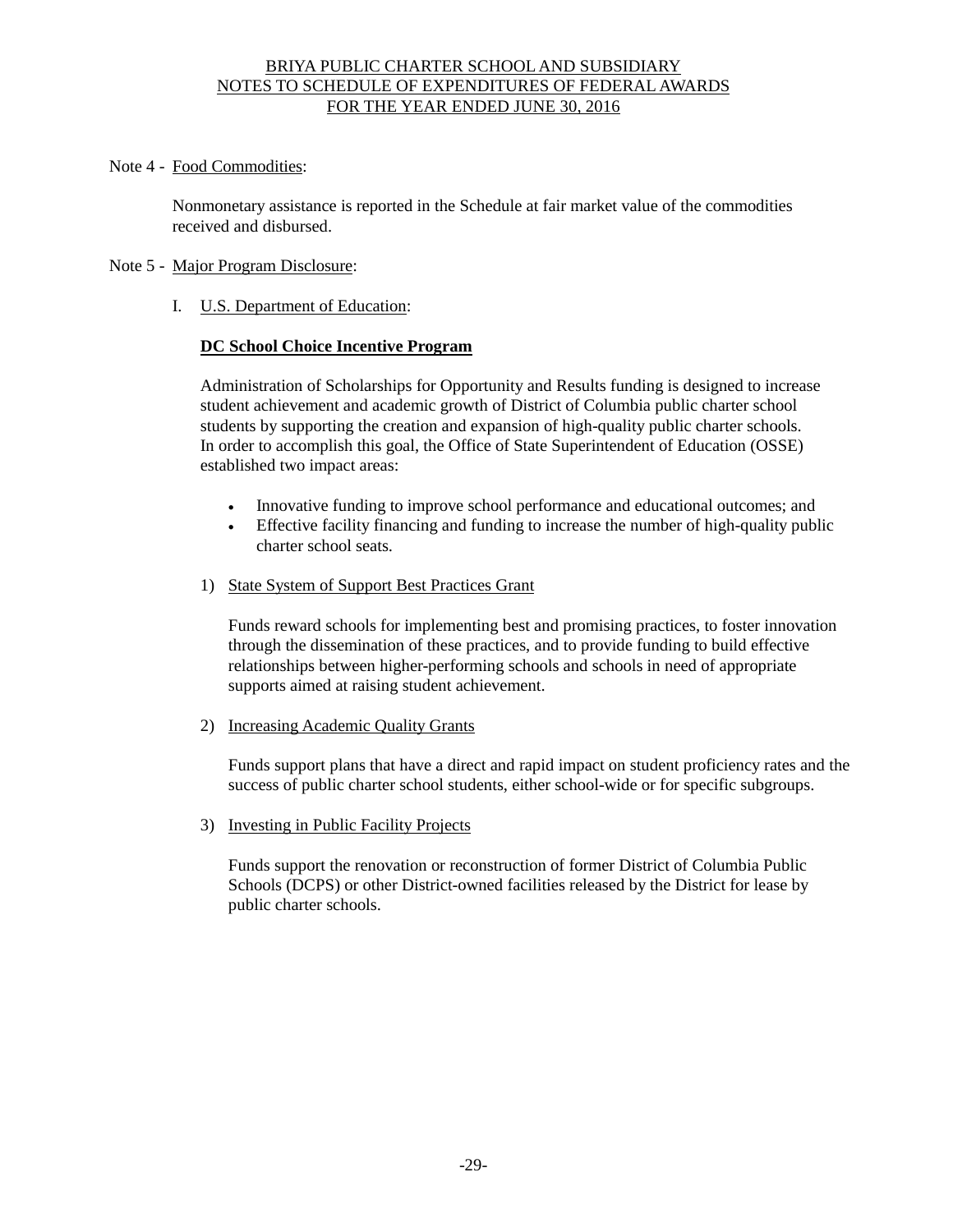#### *Compliance and Other Matters*

As part of obtaining reasonable assurance about whether the School's consolidated financial statements are free from material misstatement, we performed tests of its compliance with certain provisions of laws, regulations, contracts and grant agreements, noncompliance with which could have a direct and material effect on the determination of consolidated financial statement amounts. However, providing an opinion on compliance with those provisions was not an objective of our audit and accordingly, we do not express such an opinion. The results of our tests disclosed no instances of noncompliance or other matters that are required to be reported under *Government Auditing Standards*.

## *Purpose of this Report*

The purpose of this report is solely to describe the scope of our testing of internal control and compliance and the results of that testing, and not to provide an opinion on the effectiveness of the organization's internal control or on compliance. This report is an integral part of an audit performed in accordance with *Government Auditing Standards* in considering the organization's internal control and compliance. Accordingly, this communication is not suitable for any other purpose.

> Kendall, Prebola and Jones Certified Public Accountants

Bedford, Pennsylvania November 1, 2016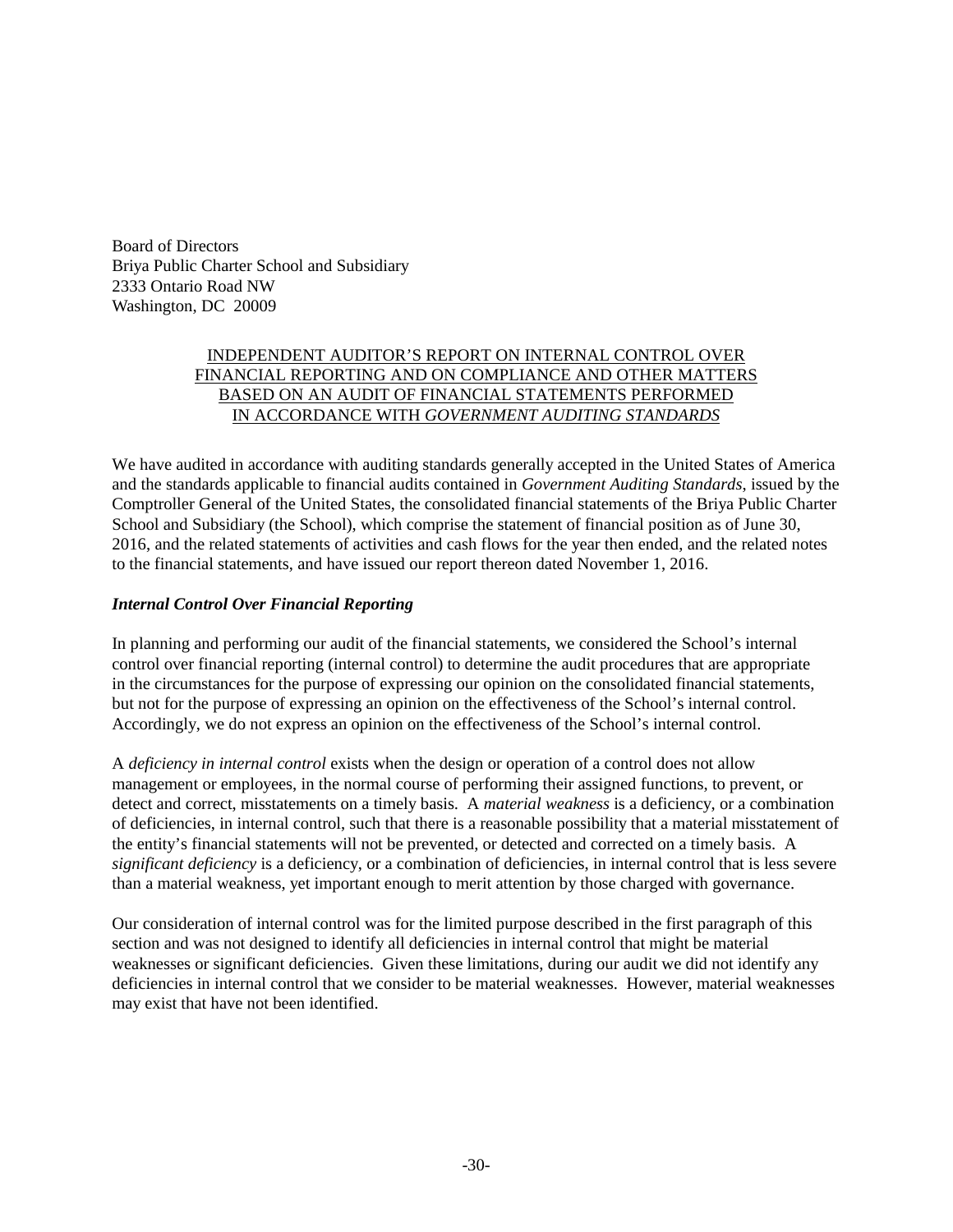Board of Directors Briya Public Charter School and Subsidiary 2333 Ontario Road NW Washington, DC 20009

#### INDEPENDENT AUDITOR'S REPORT ON COMPLIANCE FOR EACH MAJOR PROGRAM AND ON INTERNAL CONTROL OVER COMPLIANCE REQUIRED BY THE UNIFORM GUIDANCE

#### *Report on Compliance for Each Major Federal Program*

We have audited the Briya Public Charter School (a nonprofit organization) and Subsidiary's (the School) compliance with the types of compliance requirements described in the *Compliance Supplement* that could have a direct and material effect on each of the School's major federal programs for the year ended June 30, 2016. The School's major federal programs are identified in the summary of auditor's results section of the accompanying schedule of findings and questioned costs and in the notes to the Schedule of Expenditures of Federal Awards.

#### *Management's Responsibility*

Management is responsible for compliance with federal statutes, regulations, and terms and conditions of its federal awards applicable to its federal programs.

#### *Auditor's Responsibility*

Our responsibility is to express an opinion on compliance for each of the School's major federal programs based on our audit of the types of compliance requirements referred to above. We conducted our audit of compliance in accordance with auditing standards generally accepted in the United States of America; the standards applicable to financial audits contained in *Government Auditing Standards*, issued by the Comptroller General of the United States; and the audit requirements of Title 2 U.S. Code of Federal Regulations Part 200, *Uniform Administrative Requirements, Cost Principles, and Audit Requirements for Federal Awards* (Uniform Guidance). Those standards and the Uniform Guidance require that we plan and perform the audit to obtain reasonable assurance about whether noncompliance with the types of compliance requirements referred to above that could have a direct and material effect on a major federal program occurred. An audit includes examining, on a test basis, evidence about the School's compliance with those requirements and performing such other procedures as we considered necessary in the circumstances.

We believe that our audit provides a reasonable basis for our opinion on compliance for each major federal program. However, our audit does not provide a legal determination of the School's compliance.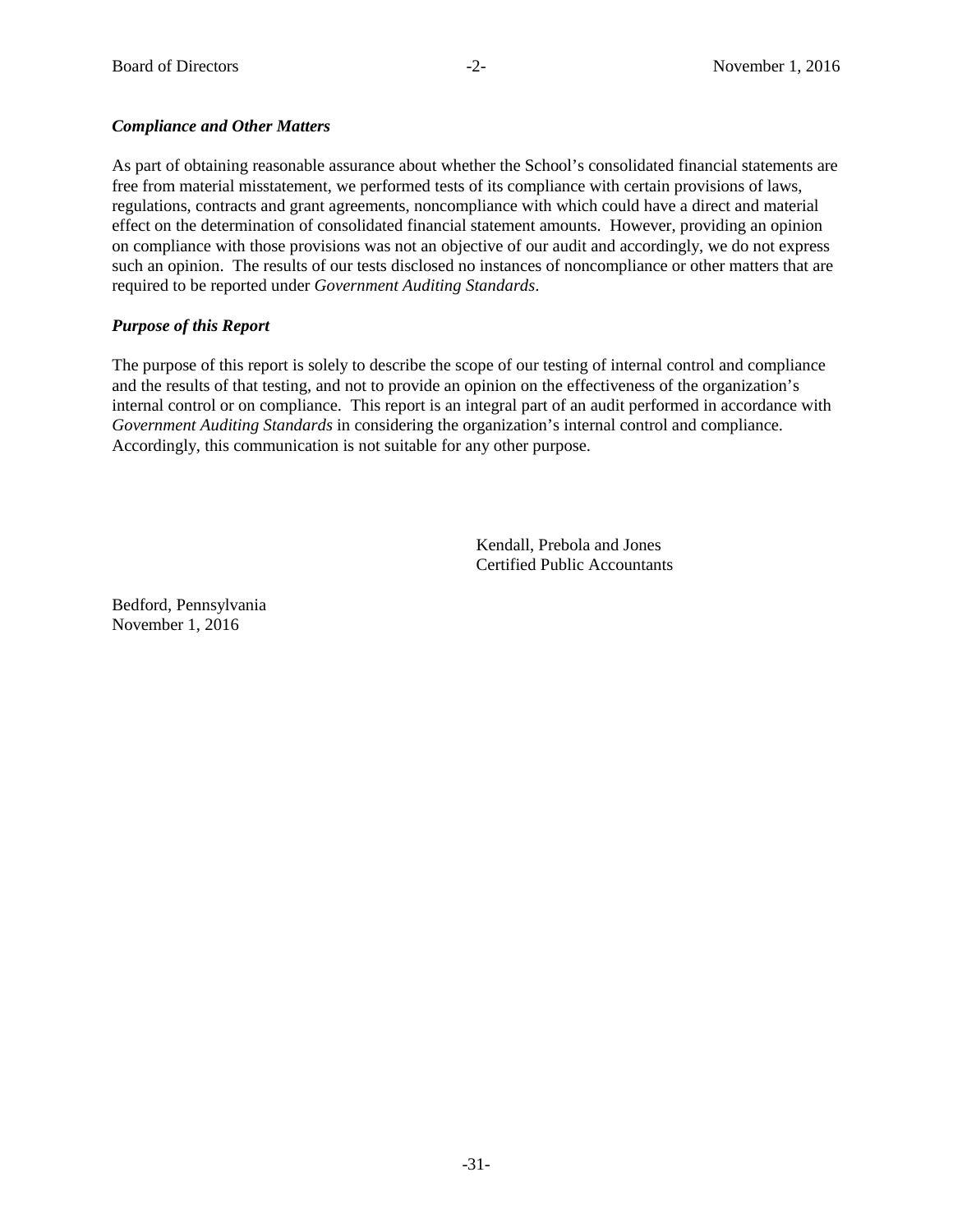#### *Opinion on Each Major Federal Award Program*

In our opinion, the Briya Public Charter School and Subsidiary, complied, in all material respects, with the types of compliance requirements referred to above that could have a direct and material effect on each of its major federal programs for the year ended June 30, 2016.

#### *Report on Internal Control Over Compliance*

Management of the School is responsible for establishing and maintaining effective internal control over compliance with the types of requirements referred to above. In planning and performing our audit of compliance, we considered the School's internal control over compliance with the types of requirements that could have a direct and material effect on each major federal program to determine the auditing procedures that are appropriate in the circumstances for the purpose of expressing an opinion on compliance for each major federal program and to test and report on internal control over compliance in accordance with the Uniform Guidance, but not for the purpose of expressing an opinion on the effectiveness of internal control over compliance. Accordingly, we do not express an opinion on the effectiveness of the School's internal control over compliance.

A *deficiency in internal control over compliance* exists when the design or operation of a control over compliance does not allow management or employees, in the normal course of performing their assigned functions, to prevent, or detect and correct, noncompliance with a type of compliance requirement of a federal program on a timely basis. A *material weakness in internal control over compliance* is a deficiency, or a combination of deficiencies, in internal control over compliance, such that there is a reasonable possibility that material noncompliance with a type of compliance requirement of a federal program will not be prevented, or detected and corrected, on a timely basis. A *significant deficiency in internal control over compliance* is a deficiency, or a combination of deficiencies, in internal control over compliance with a type of compliance requirement of a federal program that is less severe than a material weakness in internal control over compliance, yet important enough to merit attention by those charged with governance.

Our consideration of internal control over compliance was for the limited purpose described in the first paragraph of this section and was not designed to identify all deficiencies in internal control over compliance that might be material weaknesses or significant deficiencies. We did not identify any deficiencies in internal control over compliance that we consider to be material weaknesses. However, material weaknesses may exist that have not been identified.

The purpose of this report on internal control over compliance is solely to describe the scope of our testing of internal control over compliance and the results of that testing based on the requirements of the Uniform Guidance. Accordingly, this report is not suitable for any other purpose.

> Kendall, Prebola and Jones Certified Public Accountants

Bedford, Pennsylvania November 1, 2016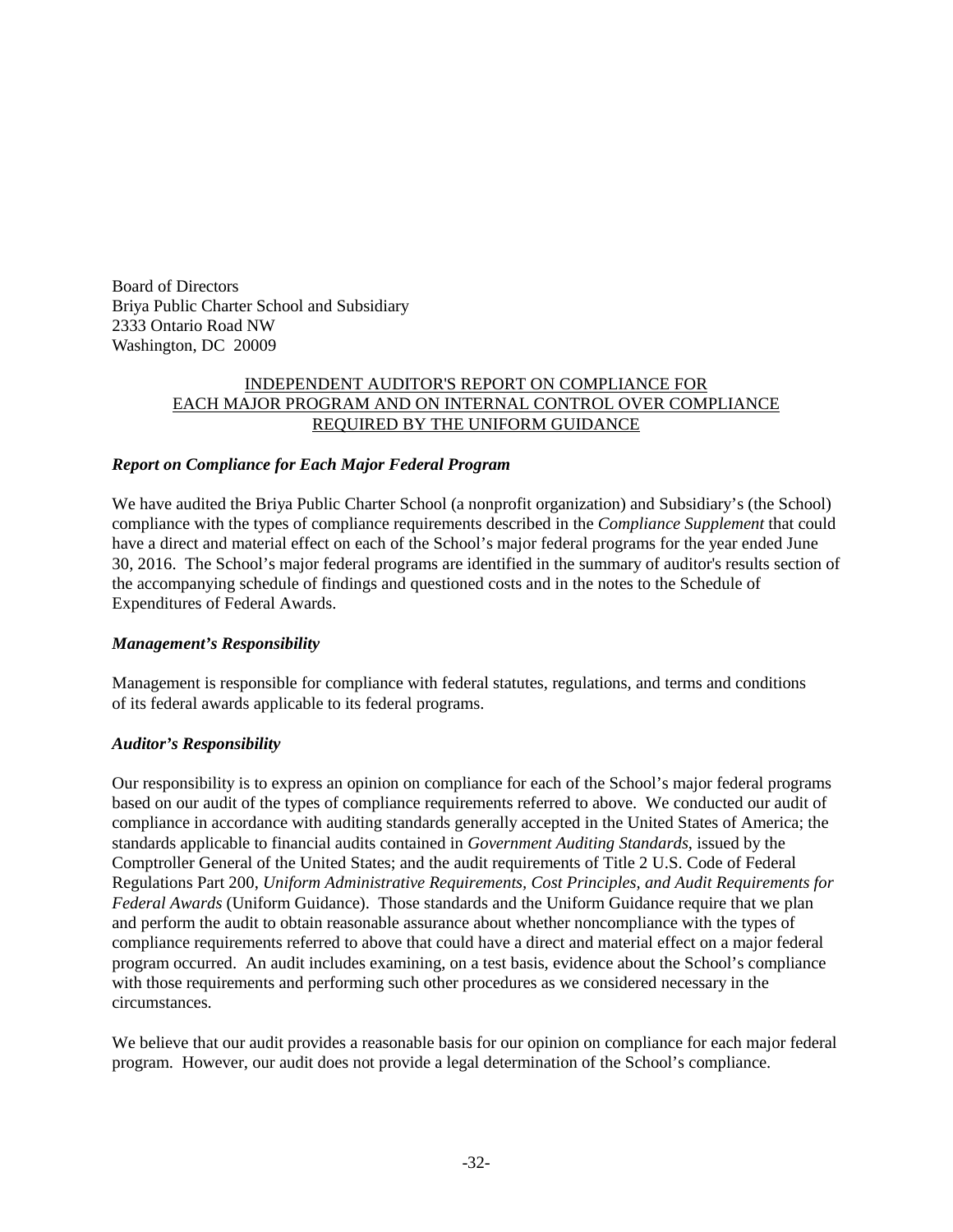## BRIYA PUBLIC CHARTER SCHOOL AND SUBSIDIARY SUMMARY SCHEDULE OF PRIOR AUDIT FINDINGS FOR THE YEAR ENDED JUNE 30, 2016

There were no audit findings in the prior year.